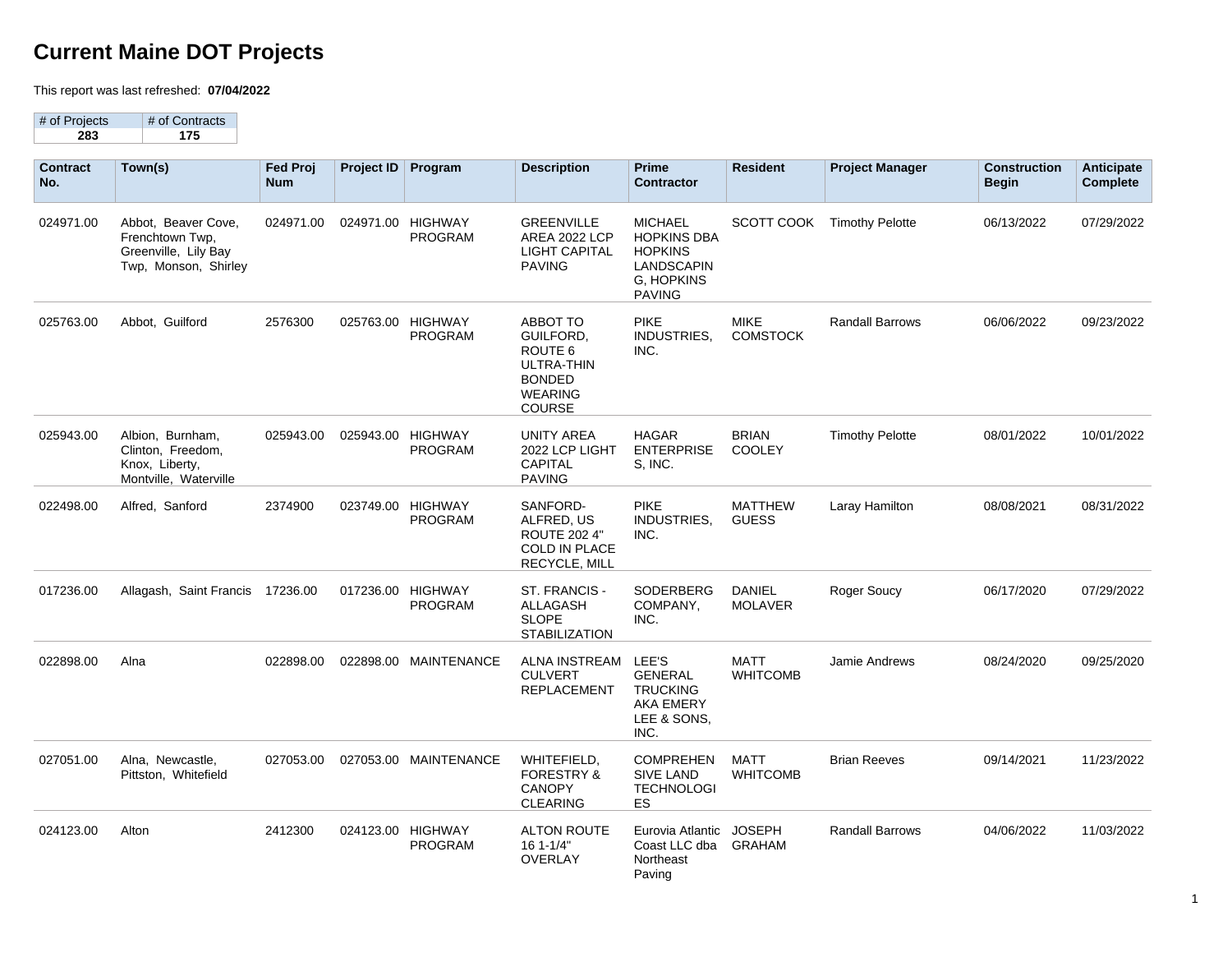| 024129.00 | Amherst                                                                                                                                                                                                       | 2412900   |           | 024129.00 HIGHWAY<br>PROGRAM        | AMHERST,<br>ROUTE 9 2" MILL<br>& FILL                                                             | Eurovia Atlantic<br>Coast LLC dba<br>Northeast<br>Paving | MICHAEL<br><b>IRELAND</b>     | <b>Randall Barrows</b> | 06/14/2022 | 12/29/2022 |
|-----------|---------------------------------------------------------------------------------------------------------------------------------------------------------------------------------------------------------------|-----------|-----------|-------------------------------------|---------------------------------------------------------------------------------------------------|----------------------------------------------------------|-------------------------------|------------------------|------------|------------|
| 025739.00 | Amity, Cary Twp                                                                                                                                                                                               | 2574300   |           | 025743.00 HIGHWAY<br><b>PROGRAM</b> | AMITY-CARY, US STEELSTONE<br>ROUTE 1,<br><b>CYCLICAL</b><br><b>PAVEMENT</b><br><b>RESURFACING</b> | INDUSTRIES,<br>INC.                                      | <b>JON BITHER</b>             | Roger Soucy            | 06/13/2022 | 09/30/2022 |
| 021657.01 | Anson                                                                                                                                                                                                         | 2165701   | 021657.01 | <b>BRIDGE</b><br><b>PROGRAM</b>     | ANSON, ICE<br><b>HOUSE BRIDGE</b><br><b>REPLACEMENT</b>                                           | T BUCK<br><b>CONSTRUCTI</b><br>ON, INC.                  | <b>MICHAEL</b><br>PELLETIER   | <b>Mark Parlin</b>     | 06/30/2021 | 06/24/2022 |
| 025931.00 | Anson, Avon,<br>Farmington, Freeman<br>Twp, New Sharon,<br>New Vineyard, Phillips,<br>Strong                                                                                                                  | 025931.00 |           | 025931.00 HIGHWAY<br><b>PROGRAM</b> | <b>STRONG AREA</b><br>2022 LCP LIGHT<br>CAPITAL<br><b>PAVING</b>                                  | <b>PIKE</b><br>INDUSTRIES,<br>INC.                       | SCOTT COOK                    | <b>Timothy Pelotte</b> | 08/01/2022 | 10/08/2022 |
| 025939.00 | Appleton, Belmont,<br>Camden, Hope,<br>Lincolnville,<br>Searsmont, Union                                                                                                                                      | 025939.00 |           | 025939.00 HIGHWAY<br>PROGRAM        | <b>APPLETON</b><br>AREA 2022 LCP<br>LIGHT CAPITAL<br><b>PAVING</b>                                | HAGAR<br><b>ENTERPRISE</b><br>S, INC.                    | <b>BRIAN</b><br><b>COOLEY</b> | <b>Timothy Pelotte</b> | 08/01/2022 | 10/01/2022 |
| 027059.00 | Ashland                                                                                                                                                                                                       | 027059.00 |           | 027059.00 MAINTENANCE               | <b>ASHLAND</b><br>HEADER REPAIR CONSTRUCTI                                                        | <b>BMB</b><br>ON LLC                                     | <b>KEVIN</b><br><b>BUTLER</b> | <b>Brent Bubar</b>     |            |            |
| 024977.00 | Ashland, Caribou,<br>Connor Twp, Eagle<br>Lake, Grand Isle,<br>Nashville Plt, New<br>Sweden, Perham,<br>Portage Lake, T14 R6<br>WELS, Van Buren,<br>Washburn,<br>Westmanland,<br>Winterville Plt,<br>Woodland | 024977.00 |           | 024977.00 HIGHWAY<br><b>PROGRAM</b> | <b>FORT KENT</b><br>AREA 2022 LCP<br>LIGHT CAPITAL<br><b>PAVING</b>                               | SODERBERG<br>COMPANY,<br>INC.                            | <b>ROGER</b><br><b>BARNES</b> | <b>Timothy Pelotte</b> | 07/18/2022 | 10/07/2022 |
| 024599.05 | Ashland, Castle Hill,<br>Fort Kent, Hersey,<br>Moro Plt, Mount<br>Chase, Patten,<br>Presque Isle, T11 R4<br>WELS, Wallagrass                                                                                  | 024599.05 |           | 024599.05 MAINTENANCE               | SHIM, ASHLAND,<br>CASTLE HILL,<br><b>HERSEY, FORT</b><br><b>KENT, MOUNT</b><br>CHASE,             | Eurovia Atlantic<br>Coast LLC dba<br>Northeast<br>Paving | KEVIN<br><b>BUTLER</b>        | <b>Brent Bubar</b>     |            |            |
| 021766.00 | Auburn                                                                                                                                                                                                        | 2176600   |           | 021766.00 HIGHWAY<br>PROGRAM        | AUBURN,<br><b>INTERSECTION</b><br><b>RECONSTRUCTI</b><br>ON, RTE.4                                | PRATT &<br>SONS, INC.                                    | KAREN LIBBY                   | <b>Rhobe Moulton</b>   | 05/16/2022 | 06/30/2023 |
| 028069.00 | Auburn, Baldwin,<br>Cornish                                                                                                                                                                                   | 028269.00 |           | 028069.00 MAINTENANCE               | CORNISH/BALD<br><b>WIN BRIDGE</b><br><b>HEADER</b><br><b>REPLACEMENT</b><br>AND MILL & FILL       | <b>BMB</b><br><b>CONSTRUCTI</b><br>ON LLC                | ROB BETZ                      | $\overline{\cdot}$     |            |            |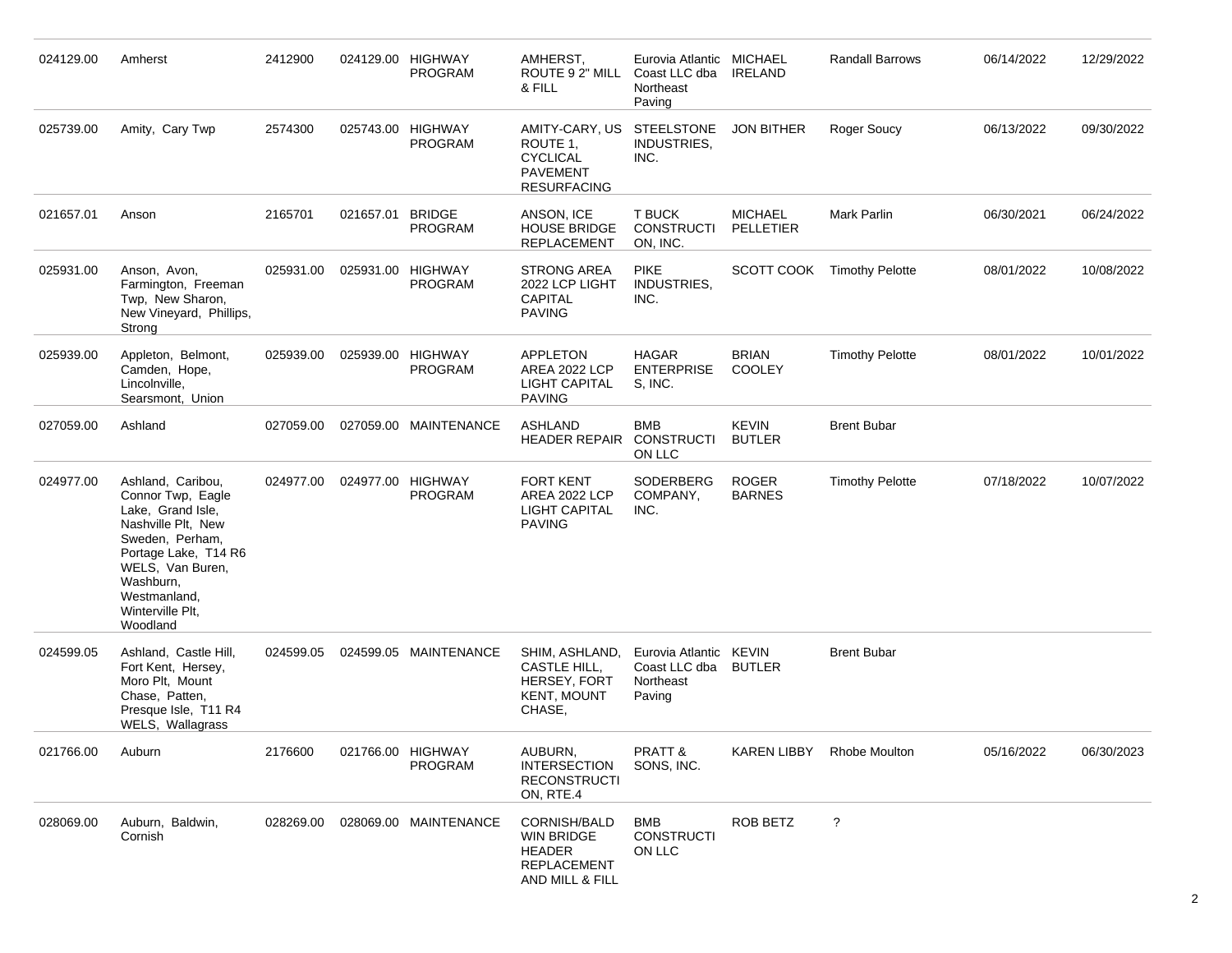| 024961.00 | Auburn, Freeport,<br>Gray, New Gloucester,<br>North Yarmouth,<br>Pownal                                                                                                                | 024961.00 |           | 024961.00 HIGHWAY<br><b>PROGRAM</b>    | DURHAM AREA<br>2022 LCP LIGHT<br><b>CAPITAL</b><br><b>PAVING</b>                                           | <b>ALL STATES</b><br>ASPHALT DBA<br><b>ALL STATES</b><br><b>CONSTRUCTI</b><br>ON INC         | <b>CLARENCE</b><br><b>BAXTER</b>  | <b>Timothy Pelotte</b> | 07/11/2022 | 08/20/2022 |
|-----------|----------------------------------------------------------------------------------------------------------------------------------------------------------------------------------------|-----------|-----------|----------------------------------------|------------------------------------------------------------------------------------------------------------|----------------------------------------------------------------------------------------------|-----------------------------------|------------------------|------------|------------|
| 025761.00 | Auburn, Lewiston                                                                                                                                                                       | 2576100   |           | 025761.00 HIGHWAY<br><b>PROGRAM</b>    | AUBURN-<br>LEWISTON, VMB<br>& RUSSELL<br>STREET ULTRA-<br>THIN BONDED<br><b>WEAR</b>                       | <b>ALL STATES</b><br><b>ASPHALT DBA</b><br><b>ALL STATES</b><br><b>CONSTRUCTI</b><br>ON INC  | <b>ROBERT</b><br>LAROCHE          | Laray Hamilton         | 06/06/2022 | 09/23/2022 |
| 025759.00 | Auburn, New<br>Gloucester                                                                                                                                                              | 2575900   |           | 025759.00 HIGHWAY<br><b>PROGRAM</b>    | <b>NEW</b><br>GLOUCESTER-<br>AUBURN, US<br>ROUTE 202,<br><b>ULTRA-THIN</b><br><b>BONDED WEARI</b>          | Eurovia Atlantic<br>Coast LLC dba<br>Northeast<br>Paving                                     | JARROD<br><b>GOOGINS</b>          | Laray Hamilton         | 06/06/2022 | 09/23/2022 |
| 024881.00 | Augusta                                                                                                                                                                                | 2488500   |           | 024885.00 HIGHWAY<br>PROGRAM           | AUGUSTA,<br>ROUTE 105<br><b>CYCLICAL</b><br><b>PAVEMENT</b><br><b>RESURFACING</b>                          | <b>ALL STATES</b><br>ASPHALT DBA GIGGEY<br><b>ALL STATES</b><br><b>CONSTRUCTI</b><br>ON INC  | <b>EDITH</b>                      | Douglas Coombs         | 07/26/2021 | 05/20/2022 |
| 024881.00 | Augusta                                                                                                                                                                                | 2488300   |           | 024883.00 HIGHWAY<br>PROGRAM           | AUGUSTA,<br><b>LEIGHTON</b><br>ROAD CYCLICAL<br><b>PAVEMENT</b><br><b>RESURFACING</b>                      | <b>ALL STATES</b><br><b>ASPHALT DBA</b><br><b>ALL STATES</b><br><b>CONSTRUCTI</b><br>ON INC  | <b>EDITH</b><br>GIGGEY            | Douglas Coombs         | 07/26/2021 | 05/20/2022 |
| 024301.00 | Augusta, Belfast,<br>Benton, China,<br>Fairfield, Farmington,<br>Gardiner,<br>Norridgewock,<br>Oakland, Randolph,<br>Sanford, Waterville,<br>Winslow                                   | 02430100  |           | 024301.00 MULTIMODAL<br><b>PROGRAM</b> | <b>STATEWIDE</b><br><b>TRAFFIC SIGNAL</b><br>UPDATES,<br><b>VARIOUS</b><br><b>LOCATIONS</b>                | <b>DAGLE</b><br><b>ELECTRICAL</b><br><b>CONSTRUCTI</b><br>ON CORP.                           | <b>EDWARD</b><br><b>KARPINSKI</b> | <b>Brian Keezer</b>    | 07/23/2021 | 12/31/2024 |
| 025765.00 | Augusta, Chelsea,<br>Jefferson, Whitefield,<br>Windsor                                                                                                                                 | 025765.00 | 025765.00 | <b>HIGHWAY</b><br><b>PROGRAM</b>       | AUGUSTA-<br><b>JEFFERSON</b><br>ROUTE 17<br><b>ULTRA-THIN</b><br><b>BONDED</b><br><b>WEARING</b><br>COURSE | <b>ALL STATES</b><br>ASPHALT DBA FULLMER<br><b>ALL STATES</b><br><b>CONSTRUCTI</b><br>ON INC | ADAM                              | Douglas Coombs         | 06/06/2022 | 09/23/2022 |
| 024975.00 | Aurora, Cherryfield,<br>East Machias,<br>Eastbrook, Ellsworth,<br>Fletchers Landing Twp,<br>Franklin, Hancock,<br>Mariaville, Osborn,<br>T10 SD BPP, T9 SD<br>BPP, Waltham,<br>Whiting | 024975.00 |           | 024975.00 HIGHWAY<br>PROGRAM           | <b>HANCOCK AREA</b><br>2022 LCP LIGHT<br><b>CAPITAL</b><br><b>PAVING</b>                                   | <b>GENERAL</b><br>CONTRACTO<br>R VAUGHN D.<br>THIBODEAU II                                   | JARED<br><b>STANLEY</b>           | <b>Timothy Pelotte</b> | 05/13/2022 | 08/19/2022 |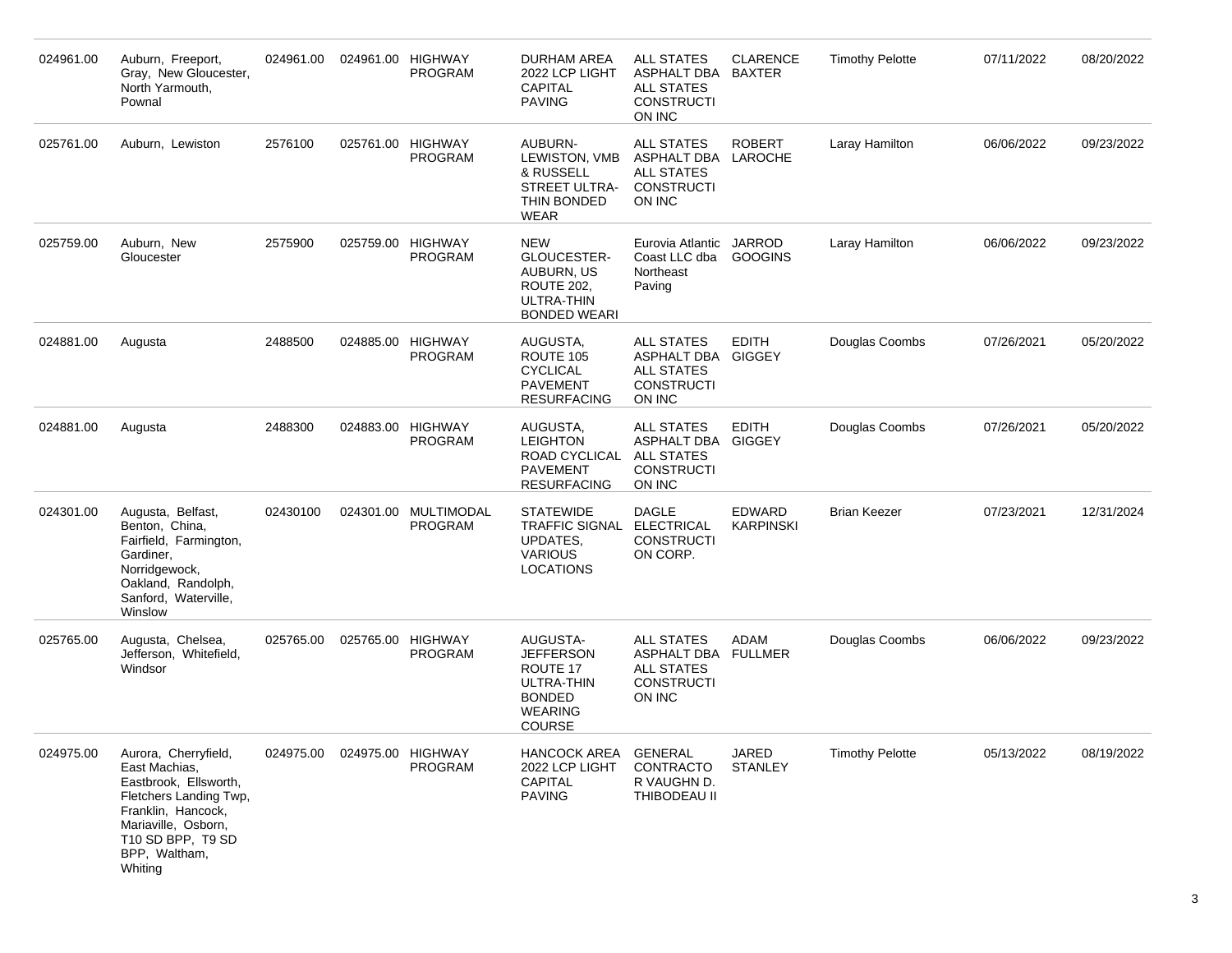| 024973.00 | Avon, Freeman Twp,<br>Kingfield, Madrid Twp,<br>Phillips, Rangeley,<br>Rangeley Plt, Salem<br>Twp, Sandy River Plt,<br>Township E, Weld                                                                                                                                 | 024973.00 |                  | 024973.00 HIGHWAY<br><b>PROGRAM</b>                             | <b>PHILLIPS AREA</b><br>2022 LCP LIGHT<br>CAPITAL<br><b>PAVING</b>                                | <b>PIKE</b><br>INDUSTRIES,<br>INC.                              |                                | SCOTT COOK Timothy Pelotte | 07/11/2022 | 10/08/2022 |
|-----------|-------------------------------------------------------------------------------------------------------------------------------------------------------------------------------------------------------------------------------------------------------------------------|-----------|------------------|-----------------------------------------------------------------|---------------------------------------------------------------------------------------------------|-----------------------------------------------------------------|--------------------------------|----------------------------|------------|------------|
| 018995.15 | Baldwin, Buxton,<br>Lovell, Saco, Standish,<br>Stoneham                                                                                                                                                                                                                 | 018995.15 |                  | 018995.15 HIGHWAY<br><b>PROGRAM</b>                             | 2022 REGION 1<br>CRACK SEALING INC.<br><b>ROUTES 5, 113,</b><br>& 112                             | ANNSEAL,                                                        | <b>IHSAN RBEAT</b>             | Laray Hamilton             | 06/13/2022 | 09/24/2022 |
| 024981.00 | Bancroft Twp, Chester,<br>Crystal, Danforth,<br>Island Falls, Lincoln,<br>Macwahoc Plt,<br>Mattawamkeag,<br>Millinocket, Molunkus<br>Twp, Orient, Reed Plt,<br>Sherman, Silver Ridge<br>Twp. T3 Indian<br>Purchase Twp, T4<br>Indian Purchase Twp,<br>Weston, Woodville | 024981.00 |                  | 024981.00 HIGHWAY<br><b>PROGRAM</b>                             | <b>MEDWAY AREA</b><br>2022 LCP LIGHT<br>CAPITAL<br><b>PAVING</b>                                  | <b>STEELSTONE</b><br>INDUSTRIES,<br>INC.                        | <b>ROGER</b><br><b>BARNES</b>  | <b>Timothy Pelotte</b>     | 07/05/2022 | 08/22/2022 |
| 024915.00 | Bangor                                                                                                                                                                                                                                                                  | 2577500   |                  | 025775.00 HIGHWAY<br><b>PROGRAM</b>                             | BANGOR,<br>ROUTE 15<br>ULTRA-THIN<br><b>BONDED</b><br><b>WEARING</b><br><b>COURSE</b>             | Eurovia Atlantic<br>Coast LLC dba<br>Northeast<br>Paving        | WILLIAM<br><b>BROWN</b>        | <b>Randall Barrows</b>     | 06/14/2022 | 12/22/2022 |
| 021902.00 | Bangor                                                                                                                                                                                                                                                                  | 021902.00 |                  | 021902.00 MATERIALS<br><b>TESTING AND</b><br><b>EXPLORATION</b> | <b>BANGOR -</b><br><b>DESIGN AND</b><br><b>BUILD STORAGE N</b><br><b>BUILDING</b>                 | <b>RALPH</b><br><b>MCNAUGHTO</b><br><b>CONSTRUCTI</b><br>ON INC | <b>STEVE HALL</b><br>592-7907  | <b>Richard Bradbury</b>    |            |            |
| 024915.00 | Bangor                                                                                                                                                                                                                                                                  | 2514100   |                  | 025141.00 HIGHWAY<br><b>PROGRAM</b>                             | BANGOR,<br><b>ROUTE 15 2"</b><br>MILL/FILL                                                        | Eurovia Atlantic<br>Coast LLC dba<br>Northeast<br>Paving        | <b>WILLIAM</b><br><b>BROWN</b> | <b>Randall Barrows</b>     | 06/20/2022 | 11/10/2022 |
| 023617.50 | Bangor                                                                                                                                                                                                                                                                  | 2361750   | 023617.50 BRIDGE | <b>PROGRAM</b>                                                  | <b>BRIDGE JOINTS</b><br>I-95 NB, CARMEL<br>TO BANGOR                                              | <b>PIKE</b><br>INDUSTRIES,<br>INC.                              | <b>WILLIAM</b><br><b>BROWN</b> | <b>Travis Hamel</b>        | 08/24/2020 | 07/22/2022 |
| 023617.50 | Bangor, Carmel,<br>Hampden, Hermon,<br>Newburgh                                                                                                                                                                                                                         | 2411900   |                  | 024119.00 HIGHWAY<br><b>PROGRAM</b>                             | CARMEL-<br>BANGOR,<br><b>INTERSTATE 95</b><br>NB ULTRA-THIN<br><b>BONDED</b><br><b>WEARING CO</b> | <b>PIKE</b><br>INDUSTRIES.<br>INC.                              | <b>WILLIAM</b><br><b>BROWN</b> | <b>Shawn Smith</b>         | 08/17/2020 | 07/22/2022 |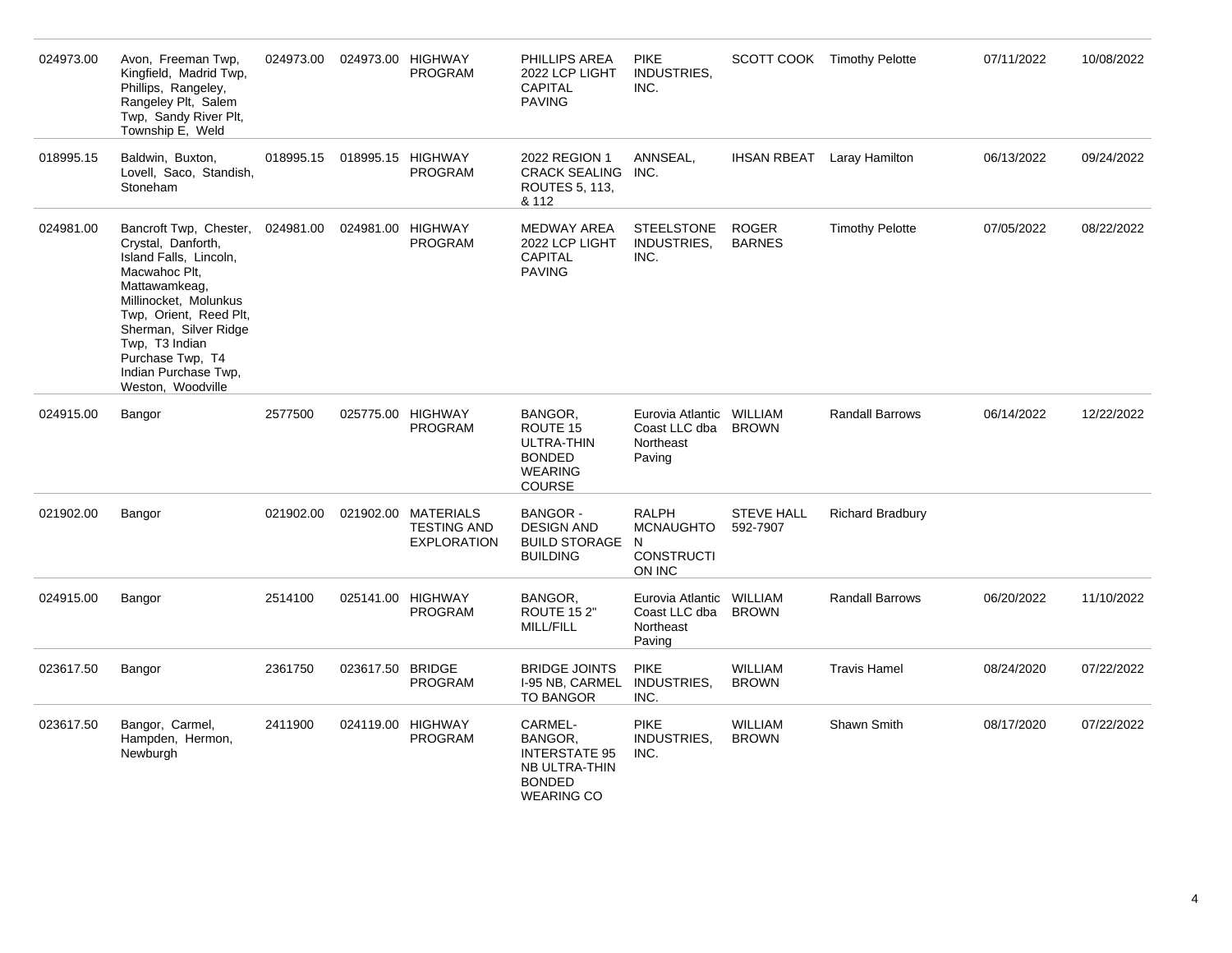| 023617.50 | Bangor, Carmel,<br>Hampden, Hermon,<br>Newburgh, Old Town,<br>Orono, Veazie                                                           | 2417300           |                  | 024173.00 HIGHWAY<br><b>PROGRAM</b>    | <b>OLD TOWN-</b><br>CARMEL<br><b>INTERSTATE 95</b><br>SOUTHBOUND<br>ULTRA-THIN<br><b>BONDED W</b> | <b>PIKE</b><br>INDUSTRIES,<br>INC.                                       | <b>WILLIAM</b><br><b>BROWN</b>  | Shawn Smith            | 08/17/2020 | 07/22/2022 |
|-----------|---------------------------------------------------------------------------------------------------------------------------------------|-------------------|------------------|----------------------------------------|---------------------------------------------------------------------------------------------------|--------------------------------------------------------------------------|---------------------------------|------------------------|------------|------------|
| 024915.00 | Bangor, Glenburn,<br>Kenduskeag                                                                                                       | 2513900           |                  | 025139.00 HIGHWAY<br><b>PROGRAM</b>    | <b>BANGOR -</b><br>KENDUSKEAG,<br>ROUTE 15 1-1/4"<br><b>OVERLAY</b>                               | Eurovia Atlantic<br>Coast LLC dba<br>Northeast<br>Paving                 | WILLIAM<br><b>BROWN</b>         | <b>Randall Barrows</b> | 06/20/2022 | 12/08/2022 |
| 023617.50 | Bangor, Old Town                                                                                                                      | 2361760           | 023617.60 BRIDGE | <b>PROGRAM</b>                         | <b>BRIDGE JOINTS</b><br>I-95 SB, OLD<br><b>TOWN TO</b><br>CARMEL                                  | <b>PIKE</b><br>INDUSTRIES,<br>INC.                                       | <b>WILLIAM</b><br><b>BROWN</b>  | <b>Travis Hamel</b>    | 08/24/2020 | 07/22/2022 |
| 025947.00 | Bar Harbor, Blue Hill,<br>Brooklin, Brooksville,<br>Deer Isle, Ellsworth,<br>Mount Desert,<br>Sedgwick, Stonington,<br>Surry, Tremont | 025947.00         |                  | 025947.00 HIGHWAY<br><b>PROGRAM</b>    | <b>SEDGWICK</b><br>AREA 2022 LCP<br>LIGHT CAPITAL<br><b>PAVING</b>                                | <b>GENERAL</b><br><b>CONTRACTO</b><br>R VAUGHN D.<br><b>THIBODEAU II</b> | <b>JARED</b><br><b>STANLEY</b>  | <b>Timothy Pelotte</b> | 05/02/2022 | 09/30/2022 |
| 025941.00 | Barnard Twp,<br>Bowerbank, Brownville,<br>Ebeemee Twp, Sebec,<br>T4 R9 NWP,<br>Williamsburg Twp                                       | 025941.00         |                  | 025941.00 HIGHWAY<br><b>PROGRAM</b>    | <b>BARNARD AREA</b><br>2022 LCP LIGHT<br>CAPITAL<br><b>PAVING</b>                                 | <b>GENERAL</b><br>CONTRACTO<br>R VAUGHN D.<br><b>THIBODEAU II</b>        | <b>JARED</b><br><b>STANLEY</b>  | <b>Timothy Pelotte</b> | 06/20/2022 | 08/05/2022 |
| 023462.00 | Bath, Wiscasset                                                                                                                       | 024603.00         |                  | 024603.00 MULTIMODAL<br><b>PROGRAM</b> | <b>REHABILITATIO</b><br>N OF BRIDGES<br>ON THE<br><b>ROCKLAND</b><br><b>BRANCH RAIL</b><br>LINE I | WYMAN &<br>SIMPSON,<br>INC.                                              | <b>BRIAN</b><br><b>MOUSSEAU</b> | <b>Gerald Dostie</b>   | 04/14/2022 | 11/24/2022 |
| 023527.00 | Beddington, Devereaux 2352700<br>Twp, T24 MD BPP,<br>T30 MD BPP                                                                       |                   |                  | 023527.00 HIGHWAY<br><b>PROGRAM</b>    | <b>BEDDINGTON -</b><br>T <sub>30</sub> MD BPP,<br><b>ROUTE 9 1.25"</b><br>OVERLAY                 | Eurovia Atlantic<br>Coast LLC dba<br>Northeast<br>Paving                 | <b>HARVEY</b><br><b>SMITH</b>   | <b>Randall Barrows</b> | 07/09/2021 | 07/01/2022 |
| 023527.00 | Beddington, T22 MD<br><b>BPP</b>                                                                                                      | 2412500           |                  | 024125.00 HIGHWAY<br><b>PROGRAM</b>    | T22 MD BPP -<br><b>BEDDINGTON -</b><br>ROUTE 9 1.25"<br>OVERLAY                                   | Eurovia Atlantic HARVEY<br>Coast LLC dba<br>Northeast<br>Paving          | SMITH                           | <b>Randall Barrows</b> | 07/09/2021 | 07/01/2022 |
| 021666.00 | <b>Belfast</b>                                                                                                                        | STP-2187<br>(400) | 021874.00        | <b>BRIDGE</b><br><b>PROGRAM</b>        | <b>BELFAST.</b><br><b>GOOSE RIVER</b><br><b>BR REPL</b>                                           | Eurovia Atlantic<br>Coast LLC dba<br>Northeast<br>Paving                 | KYLE<br><b>MCLAGGAN</b>         | Devan Eaton            | 09/07/2020 | 06/24/2022 |
| 024967.00 | Belfast, Camden,<br>Hope, Lincolnville,<br>Northport, Owls Head,<br>Rockport, Saint<br>George, South<br>Thomaston                     | 024967.00         |                  | 024967.00 HIGHWAY<br><b>PROGRAM</b>    | <b>CAMDEN AREA</b><br>2022 LCP LIGHT<br>CAPITAL<br><b>PAVING</b>                                  | <b>HAGAR</b><br><b>ENTERPRISE</b><br>S, INC.                             | <b>BRIAN</b><br>COOLEY          | <b>Timothy Pelotte</b> | 05/02/2022 | 07/01/2022 |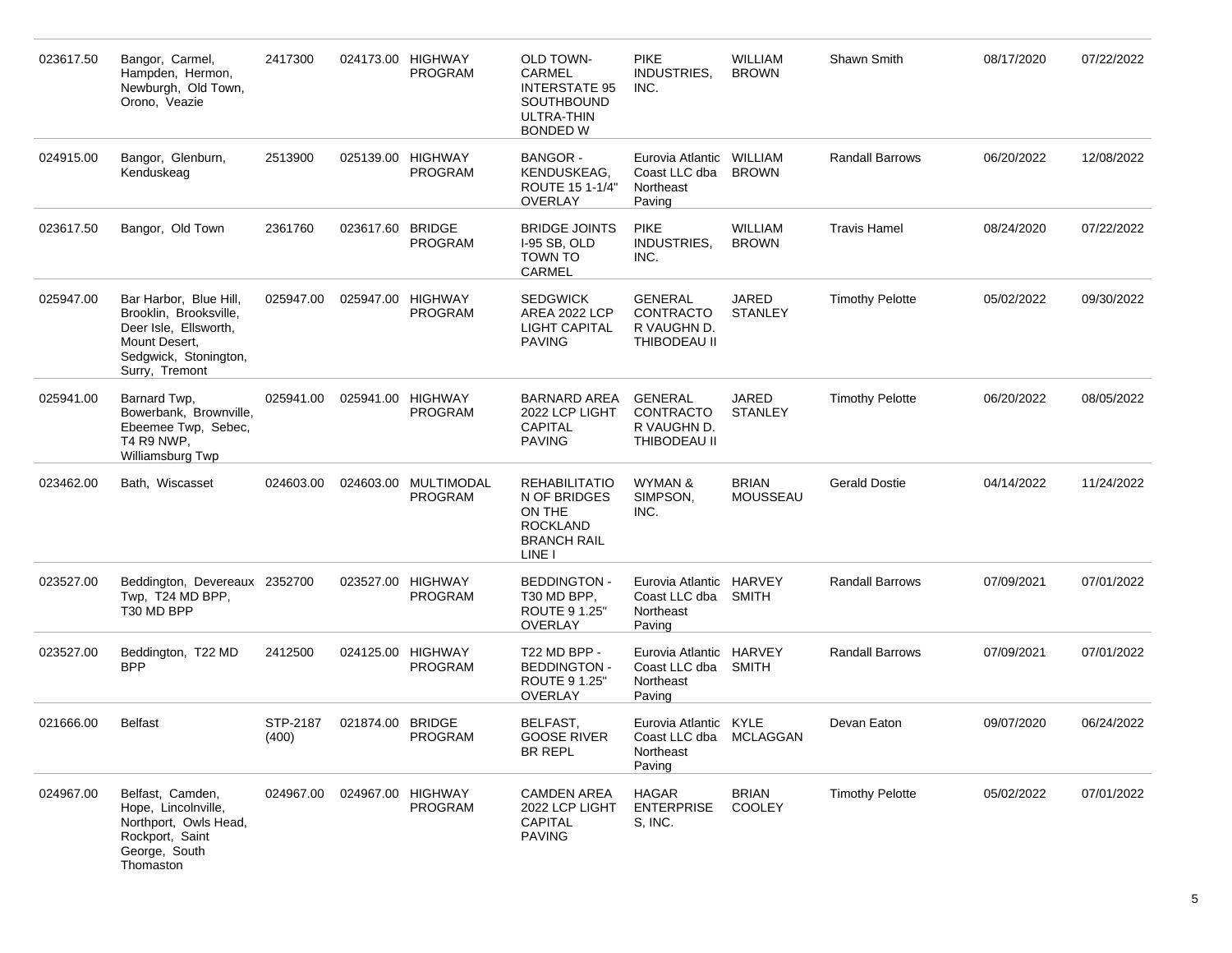| 018769.22 | Benedicta Twp.<br>Benton, Crystal,<br>Fairfield, Herseytown<br>Twp, Island Falls,<br>Medway, Palmyra,<br>Pittsfield, Saco,<br>Sherman, T1 R6<br>WELS, T2 R9 NWP,<br>Waterville | 1876922           |                  | 018769.22 HIGHWAY<br><b>PROGRAM</b> | <b>STATEWIDE</b><br><b>INTERSTATE</b><br><b>STRIPING</b><br><b>INTERSTATE 195</b><br>& 95             | ON-THE-LINE.<br><b>INC</b>                                      | <b>JON BITHER</b>              | Shawn Smith                | 06/20/2022 | 12/31/2022 |
|-----------|--------------------------------------------------------------------------------------------------------------------------------------------------------------------------------|-------------------|------------------|-------------------------------------|-------------------------------------------------------------------------------------------------------|-----------------------------------------------------------------|--------------------------------|----------------------------|------------|------------|
| 025717.00 | <b>Benton</b>                                                                                                                                                                  | 2571700           |                  | 025717.00 HIGHWAY<br><b>PROGRAM</b> | BENTON,<br>ROUTE 139<br><b>CYCLICAL</b><br><b>PAVEMENT</b><br><b>RESURFACING</b>                      | Eurovia Atlantic<br>Coast LLC dba<br>Northeast<br>Paving        | KYLE<br><b>MACDONALD</b>       | Douglas Coombs             | 05/18/2022 | 09/17/2022 |
| 018769.21 | Benton, Burnham,<br>Clinton, Cumberland,<br>Dyer Brook, Falmouth,<br>Island Falls, Newport,<br>Oakfield, Palmyra,<br>Pittsfield, Portland,<br>Yarmouth                         | 1876921           |                  | 018769.21 HIGHWAY<br><b>PROGRAM</b> | <b>STATEWIDE</b><br><b>INTERSTATE</b><br><b>STRIPING</b><br><b>INTERSTATE 95</b><br>& 295             | ON-THE-LINE,<br><b>INC</b>                                      | <b>WILLIAM</b><br><b>BROWN</b> | Shawn Smith                | 07/12/2021 | 06/30/2022 |
| 025519.00 | Benton, Burnham,<br>Clinton, Fairfield,<br>Oakland, Pittsfield,<br>Waterville                                                                                                  | 2551900           |                  | 025519.00 HIGHWAY<br>PROGRAM        | <b>WATERVILLE-</b><br><b>PITTSFIELD</b><br><b>INTERSTATE 95</b><br><b>NORTHBOUND</b><br>ULTRA-THIN BO | Eurovia Atlantic<br>Coast LLC dba<br>Northeast<br>Paving        | MICHAEL<br>LENKO               | Shawn Smith                | 05/02/2022 | 11/18/2022 |
| 025423.10 | Benton, Winslow                                                                                                                                                                | 02542310          |                  | 025423.10 HIGHWAY<br>PROGRAM        | WINSLOW -<br><b>BENTON,</b><br><b>ROUTE 100A &amp;</b><br>100 PMRAP DOT<br><b>PUGMILL</b>             | <b>PIKE</b><br>INDUSTRIES.<br>INC.                              | <b>QUINN</b><br><b>WARREN</b>  | Douglas Coombs             | 05/23/2022 | 08/26/2022 |
| 025129.00 | <b>Bethel</b>                                                                                                                                                                  | 2584500           |                  | 025845.00 HIGHWAY<br><b>PROGRAM</b> | BETHEL,<br><b>PARKWAY</b><br><b>CYCLICAL</b><br><b>PAVEMENT</b><br><b>RECYCLING</b>                   | <b>PIKE</b><br>INDUSTRIES,<br>INC.                              | <b>WYATT</b><br><b>JOHNSON</b> | Guy Whittington            | 06/05/2022 | 10/27/2023 |
| 023154.00 | <b>Bethel</b>                                                                                                                                                                  | 2315400           | 023154.00 BRIDGE | <b>PROGRAM</b>                      | BETHEL, C.N. RR SPARTAN<br><b>CROSSING</b><br><b>BRIDGE PAINT</b>                                     | <b>CONTRACTIN</b><br>G LLC                                      | <b>CATHERINE</b><br>METTEY     | Devin Anderson             | 06/02/2021 | 01/12/2022 |
| 025129.00 | <b>Bethel</b>                                                                                                                                                                  | 2591500           |                  | 025915.00 HIGHWAY<br><b>PROGRAM</b> | BETHEL, ROUTE<br>26 3/4" OVERLAY                                                                      | <b>PIKE</b><br>INDUSTRIES,<br>INC.                              | <b>WYATT</b><br><b>JOHNSON</b> | Guy Whittington            | 06/05/2022 | 10/27/2023 |
| 024969.00 | Bethel, Canton,<br>Fayette, Hanover, Jay,<br>Livermore Falls, Newry                                                                                                            | 024969.00         |                  | 024969.00 HIGHWAY<br>PROGRAM        | JAY AREA 2022<br><b>LCP LIGHT</b><br>CAPITAL<br><b>PAVING</b>                                         | <b>PIKE</b><br>INDUSTRIES.<br>INC.                              |                                | SCOTT COOK Timothy Pelotte | 05/19/2022 | 07/01/2022 |
| 018574.00 | Biddeford                                                                                                                                                                      | STP-1857<br>(400) |                  | 018574.00 MULTIMODAL<br>PROGRAM     | BIDDEFORD,<br><b>INTERSECTION</b><br><b>IMPROVEMENTS</b><br>, RTE.9.                                  | <b>SHAW</b><br><b>BROTHERS</b><br><b>CONSTRUCTI</b><br>ON, INC. | PAT ROMA                       | <b>Brian Keezer</b>        | 04/28/2022 | 11/30/2022 |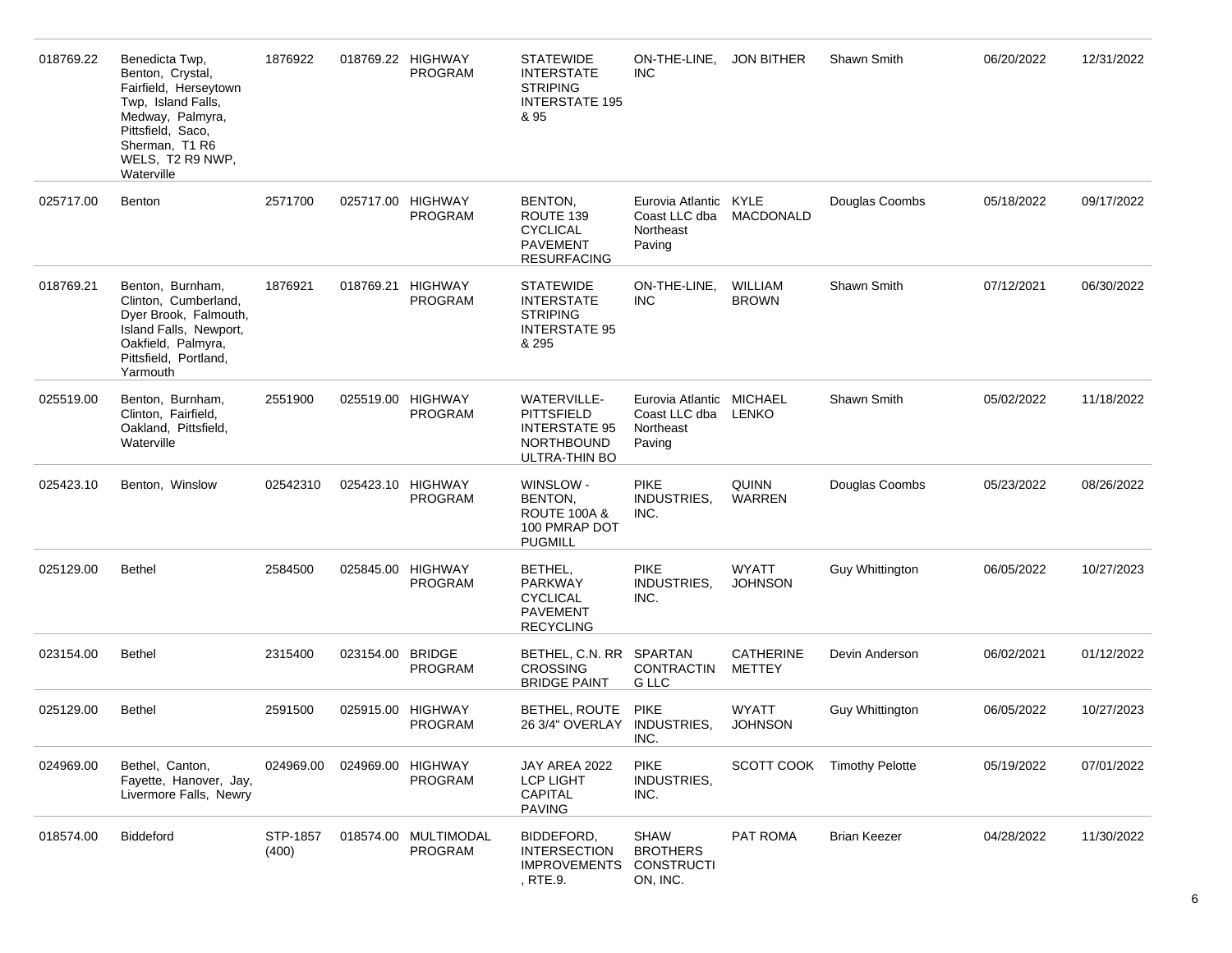| 023977.00 | <b>Biddeford</b>                                                                                       | 2397700            |                  | 023977.00 HIGHWAY<br><b>PROGRAM</b>    | BIDDEFORD,<br><b>PRECOURT</b><br>STREET 1 1/4"<br><b>OVERLAY</b>                                   | <b>ALL STATES</b><br><b>ASPHALT DBA</b><br>ALL STATES<br><b>CONSTRUCTI</b><br>ON INC        |                                   | NATE CUTTER Laray Hamilton | 08/23/2021 | 06/01/2022 |
|-----------|--------------------------------------------------------------------------------------------------------|--------------------|------------------|----------------------------------------|----------------------------------------------------------------------------------------------------|---------------------------------------------------------------------------------------------|-----------------------------------|----------------------------|------------|------------|
| 023977.00 | Biddeford                                                                                              | 2458300            |                  | 024583.00 HIGHWAY<br><b>PROGRAM</b>    | BIDDEFORD,<br>ROUTE 9 1 1/4 "<br><b>OVERLAY</b>                                                    | <b>ALL STATES</b><br><b>ASPHALT DBA</b><br><b>ALL STATES</b><br><b>CONSTRUCTI</b><br>ON INC |                                   | NATE CUTTER Laray Hamilton | 08/23/2021 | 06/01/2022 |
| 024905.00 | Bingham, Caratunk,<br>Moscow                                                                           | 2490500            |                  | 024905.00 HIGHWAY<br><b>PROGRAM</b>    | <b>BINGHAM -</b><br>CARATUNK, US<br>ROUTE 201<br>ULTRA-THIN<br><b>BONDED</b><br><b>WEARING C</b>   | <b>PIKE</b><br>INDUSTRIES,<br>INC.                                                          | RACHAEL<br><b>DAMON</b>           | <b>Guy Whittington</b>     | 05/02/2022 | 09/30/2022 |
| 017712.00 | <b>Blue Hill</b>                                                                                       | STP-1771<br>(200)X | 017712.00 BRIDGE | PROGRAM                                | <b>BLUE HILL,</b><br><b>FALLS BRIDGE</b><br><b>REPLACEMENT</b><br><b>OVER SALT</b><br>POND OUTLET. | <b>CIANBRO</b><br>CORPORATIO<br>N                                                           | <b>JOHN</b><br><b>KNOWLES</b>     | <b>Andrew Lathe</b>        | 02/10/2022 | 08/08/2024 |
| 024315.00 | <b>Blue Hill</b>                                                                                       | 2431500            |                  | 024315.00 MULTIMODAL<br><b>PROGRAM</b> | <b>BLUE HILL, NEW</b><br>SIDEWALKS ON<br>ROUTE 172                                                 | <b>SUNKAZE</b><br><b>PROJECT</b><br>SOLUTIONS,<br>INC.                                      | <b>RESIDENT?</b>                  | Aurele Gorneau li          | 07/11/2022 | 09/30/2022 |
| 024875.00 | <b>Blue Hill</b>                                                                                       | 020900.00          |                  | 020900.00 HIGHWAY<br><b>PROGRAM</b>    | <b>CYCLICAL</b><br><b>PAVEMENT</b><br><b>RESURFACING</b>                                           | Eurovia Atlantic<br>Coast LLC dba<br>Northeast<br>Paving                                    | CARMEN<br><b>FORZETTING</b>       | <b>Randall Barrows</b>     | 09/07/2021 | 07/29/2022 |
| 025932.00 | Boothbay                                                                                               | 025932.00          |                  | 025932.00 MAINTENANCE                  | <b>BOOTHBAY</b><br><b>RIVER ROAD</b><br><b>INSTREAM</b><br><b>CULVERT</b><br><b>REPLACEMENTS</b>   | Littlefield's<br>Construction                                                               | MATT<br><b>WHITCOMB</b>           | <b>Brian Reeves</b>        | 06/06/2022 | 10/03/2022 |
| 022831.00 | Boothbay Harbor                                                                                        | 22831.00           |                  | 022831.00 HIGHWAY<br><b>PROGRAM</b>    | <b>BOOTHBAY</b><br>HARBOR,<br><b>DRAINAGE</b><br><b>IMPROVEMENTS</b><br>ATLANTIC AVE.              | <b>HAGAR</b><br><b>ENTERPRISE</b><br>S. INC.                                                | <b>KYLE</b><br><b>MACDONALD</b>   | Douglas Coombs             | 04/14/2021 | 06/18/2022 |
| 024965.00 | Boothbay, Boothbay<br>Harbor, Bremen,<br>Damariscotta,<br>Edgecomb, Jefferson,<br>Newcastle, Southport | 024965.00          |                  | 024965.00 HIGHWAY<br><b>PROGRAM</b>    | <b>BOOTHBAY</b><br>AREA 2022 LCP<br><b>LIGHT CAPITAL</b><br><b>PAVING</b>                          | <b>HAGAR</b><br><b>ENTERPRISE</b><br>S, INC.                                                | <b>BRIAN</b><br><b>COOLEY</b>     | <b>Timothy Pelotte</b>     | 06/10/2022 | 08/19/2022 |
| 023154.00 | Bowdoinham                                                                                             | 2316800            | 023168.00 BRIDGE | <b>PROGRAM</b>                         | BOWDOINHAM,<br><b>BROOKLYN</b><br><b>BRIDGE PAINT</b>                                              | <b>SPARTAN</b><br><b>CONTRACTIN</b><br><b>G LLC</b>                                         | <b>CATHERINE</b><br><b>METTEY</b> | Devin Anderson             | 06/02/2021 | 01/12/2022 |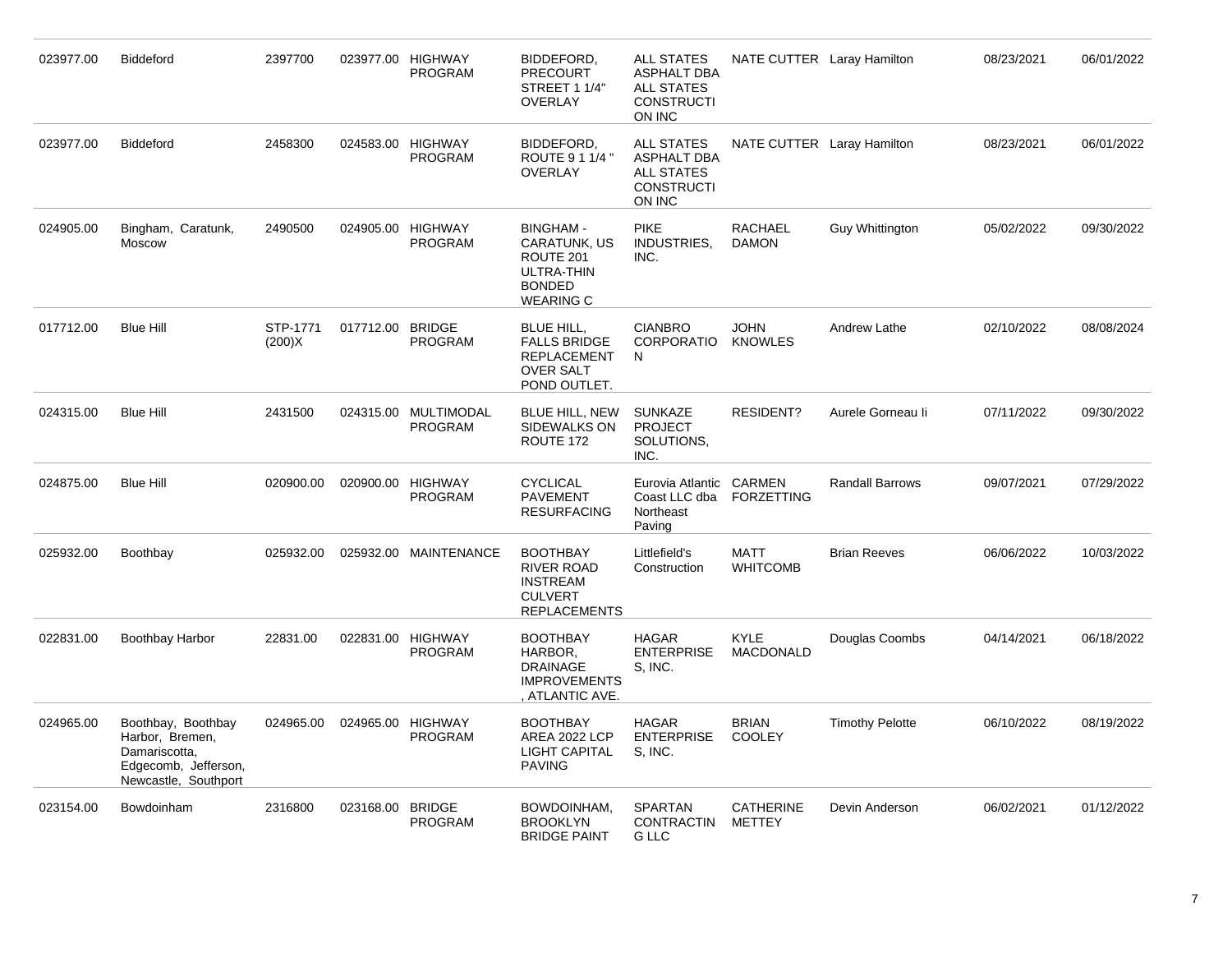| 027927.00 | Bowdoinham                                                                                   | 027927.00 |           | 027927.00 MAINTENANCE                  | BOWDOINHAM,<br><b>FORESTRY &amp;</b><br><b>CANOPY</b><br><b>CLEARING</b>                                 | Canopy Tree<br>Service Inc                                                                  | <b>MATT</b><br><b>WHITCOMB</b>     | Jamie Andrews          |            |            |
|-----------|----------------------------------------------------------------------------------------------|-----------|-----------|----------------------------------------|----------------------------------------------------------------------------------------------------------|---------------------------------------------------------------------------------------------|------------------------------------|------------------------|------------|------------|
| 026679.00 | Bowdoinham, China,<br>Richmond, Vassalboro                                                   | 026679.00 |           | 026679.00 MAINTENANCE                  | BOWDOINHAM,<br><b>INSTREAM</b><br><b>CULVERT</b><br><b>REPLACEMENTS</b>                                  | PRATT &<br>SONS, INC.                                                                       | <b>MATTHEW</b><br><b>WHITCOMB</b>  | Jamie Andrews          | 05/17/2021 |            |
| 024283.00 | <b>Bremen</b>                                                                                | 2428300   | 024283.00 | HIGHWAY<br><b>PROGRAM</b>              | BREMEN,<br>ROUTE 32<br>LARGE<br><b>CULVERT</b><br><b>REPLACEMENT</b>                                     | <b>HAGAR</b><br><b>ENTERPRISE</b><br>S, INC.                                                | <b>RESIDENT?</b>                   | Douglas Coombs         | 07/13/2022 | 10/06/2022 |
| 024773.00 | <b>Brewer</b>                                                                                | 2477300   |           | 024773.00 MULTIMODAL<br><b>PROGRAM</b> | BREWER, RIVER<br><b>WALK PHASE 3</b><br>SHARED-USE<br>PATH                                               | MAINE EARTH STEVE HALL                                                                      |                                    | Aurele Gorneau li      | 06/22/2022 | 06/30/2023 |
| 018915.00 | Brewer, Eddington,<br>Holden                                                                 | 1891500   |           | 018915.00 HIGHWAY<br><b>PROGRAM</b>    | BREWER -<br>EDDINGTON,<br><b>NEW</b><br><b>CONNECTOR</b><br><b>CONSTRUCTION</b><br>1395/RTE.9            | <b>SARGENT</b><br><b>CORPORATIO</b><br>N                                                    | <b>JEFFERY</b><br><b>COFFIN</b>    | <b>Rhobe Moulton</b>   | 01/20/2022 | 07/18/2025 |
| 024979.00 | Bridgewater, Caribou,<br>Caswell, Easton,<br>Hamlin, Limestone,<br>Presque Isle,<br>Washburn | 024979.00 |           | 024979.00 HIGHWAY<br><b>PROGRAM</b>    | <b>HAMLIN AREA</b><br>2022 LCP LIGHT<br>CAPITAL<br><b>PAVING</b>                                         | SODERBERG<br>COMPANY,<br>INC.                                                               | <b>ROGER</b><br><b>BARNES</b>      | <b>Timothy Pelotte</b> | 05/31/2022 | 08/24/2022 |
| 025937.00 | Bridgton, Denmark,<br>Harrison, Mechanic<br>Falls, Minot, Naples,<br>Poland                  | 025937.00 | 025937.00 | <b>HIGHWAY</b><br><b>PROGRAM</b>       | <b>NAPLES AREA</b><br>2022 LCP LIGHT<br><b>CAPITAL</b><br><b>PAVING</b>                                  | <b>ALL STATES</b><br>ASPHALT DBA BAXTER<br><b>ALL STATES</b><br><b>CONSTRUCTI</b><br>ON INC | <b>CLARENCE</b>                    | <b>Timothy Pelotte</b> | 06/03/2022 | 07/09/2022 |
| 018995.25 | Bristol, Litchfield,<br>Richmond, West<br>Gardiner                                           | 018995.25 |           | 018995.25 HIGHWAY<br><b>PROGRAM</b>    | <b>REGION 2 2022</b><br><b>CRACK SEAL</b>                                                                | ANNSEAL,<br>INC.                                                                            | <b>RESIDENT?</b>                   | Douglas Coombs         | 06/06/2022 | 09/17/2022 |
| 024875.00 | Brooksville, Sedgwick                                                                        | 020817.00 | 020817.00 | <b>HIGHWAY</b><br><b>PROGRAM</b>       | <b>CYCLICAL</b><br>PAVEMENT<br><b>RESURFACING</b>                                                        | Eurovia Atlantic<br>Coast LLC dba<br>Northeast<br>Paving                                    | <b>CARMEN</b><br><b>FORZETTING</b> | Randall Barrows        | 09/07/2021 | 07/29/2022 |
| 025739.00 | Brookton Twp,<br>Danforth                                                                    | 2573900   |           | 025739.00 HIGHWAY<br><b>PROGRAM</b>    | <b>BROOKTON-</b><br>DANFORTH, US<br>ROUTE 1,<br><b>CYCLICAL</b><br><b>PAVEMENT</b><br><b>RESURFACING</b> | <b>STEELSTONE</b><br>INDUSTRIES,<br>INC.                                                    | <b>JON BITHER</b>                  | Roger Soucy            | 06/13/2022 | 09/30/2022 |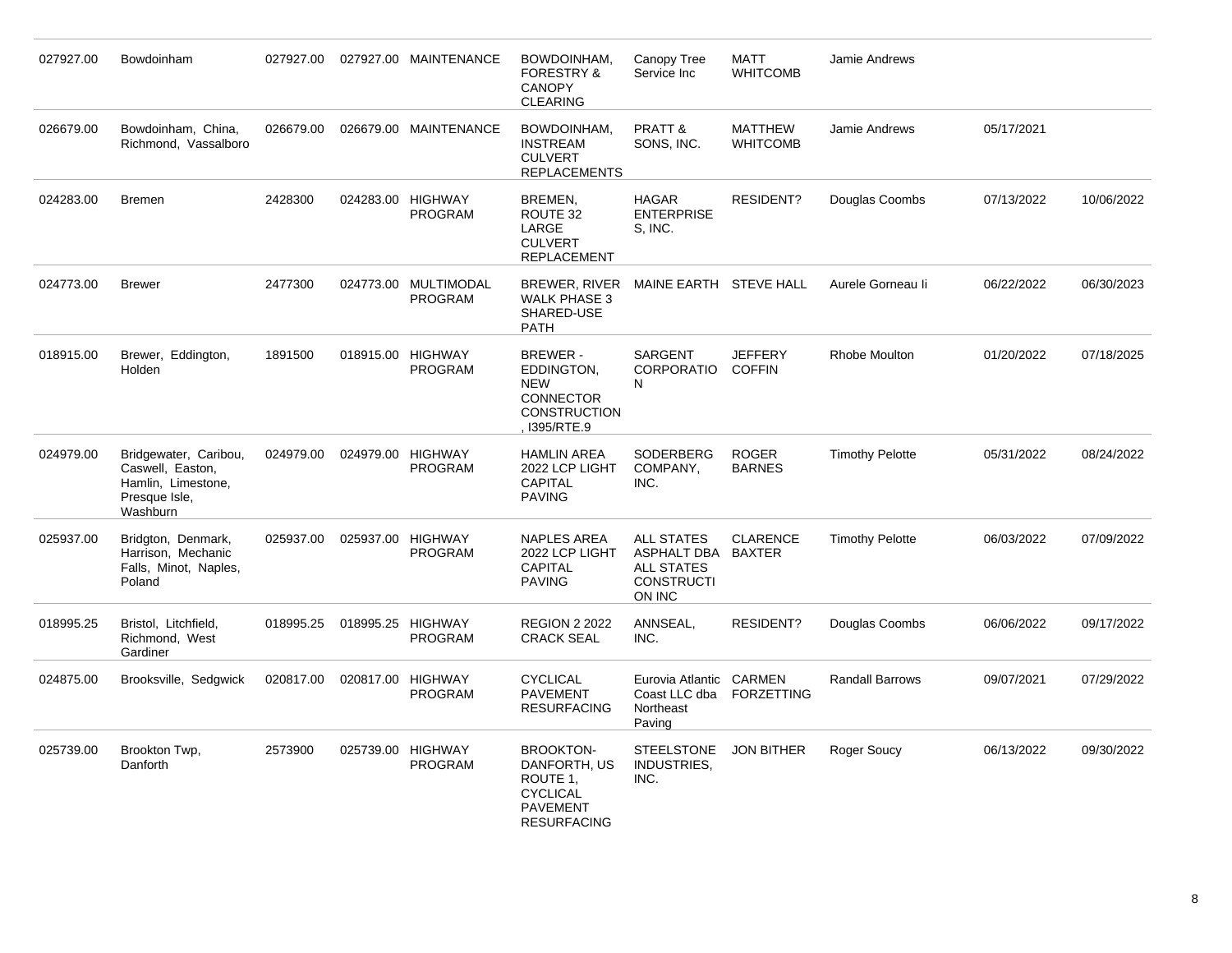| 024879.00 | Brookton Twp,<br>Topsfield                                                                        | 2487900           |                  | 024879.00 HIGHWAY<br><b>PROGRAM</b> | <b>TOPSFIELD-</b><br><b>BROOKTON</b><br>TWP, US ROUTE<br>1, CYCLICAL<br><b>PAVEMENT</b><br><b>RESURF</b>       | <b>STEELSTONE</b><br>INDUSTRIES,<br>INC.                                                    | <b>ANTHONY</b><br><b>HUSTON</b>   | <b>Roger Soucy</b>     | 09/03/2021 | 07/22/2022 |
|-----------|---------------------------------------------------------------------------------------------------|-------------------|------------------|-------------------------------------|----------------------------------------------------------------------------------------------------------------|---------------------------------------------------------------------------------------------|-----------------------------------|------------------------|------------|------------|
| 026917.00 | <b>Brunswick</b>                                                                                  | 026917.00         |                  | 026917.00 MAINTENANCE               | <b>BRUNSWICK</b><br>ROUTE 1<br><b>CULVERT</b><br><b>REPLACEMENT</b>                                            | <b>GORDON</b><br><b>CONTRACTIN</b><br>G INC.                                                | <b>SUZANNE</b><br><b>NORTON</b>   | Robert K Betz          | 06/21/2021 |            |
| 024359.00 | Brunswick, Freeport                                                                               | 2435900           |                  | 024359.00 MULTIMODAL<br>PROGRAM     | <b>BRUNSWICK,</b><br><b>HIGHWAY</b><br><b>LIGHTING</b>                                                         | DAGLE<br><b>ELECTRICAL</b><br><b>CONSTRUCTI</b><br>ON CORP.                                 | <b>TRAVIS</b><br><b>SOUTHWICK</b> | <b>Gerald Dostie</b>   | 06/28/2021 | 07/29/2022 |
| 025709.00 | Brunswick, Harpswell                                                                              | 2570900           |                  | 025709.00 HIGHWAY<br>PROGRAM        | <b>HARPSWELL-</b><br><b>BRUNSWICK</b><br>ROUTE 24<br><b>CYCLICAL</b><br><b>PAVEMENT</b><br><b>RESURFACING</b>  | <b>CROOKER</b><br><b>CONSTRUCTI</b><br>ON LLC                                               | <b>ROBERT</b><br>LAROCHE          | Laray Hamilton         | 06/06/2022 | 09/30/2022 |
| 022360.00 | <b>Buckfield</b>                                                                                  | 2353300           | 023533.00 BRIDGE | <b>PROGRAM</b>                      | <b>BUCKFIELD,</b><br><b>RIVER BRIDGE</b><br><b>REHABILITATIO</b><br>N.                                         | <b>GORDON</b><br><b>CONTRACTIN</b><br>G INC.                                                | <b>CRAIG HURD</b>                 | <b>Mark Parlin</b>     | 09/14/2022 | 03/01/2023 |
| 021876.00 | <b>Buckfield</b>                                                                                  | STP-2187<br>(600) | 021876.00 BRIDGE | <b>PROGRAM</b>                      | <b>BUCKFIELD,</b><br><b>HALL BRIDGE</b><br>REPLACEMENT.                                                        | WYMAN &<br>SIMPSON,<br>INC.                                                                 | <b>CRAIG HURD</b>                 | <b>Mark Parlin</b>     | 03/30/2022 | 08/02/2023 |
| 025711.00 | <b>Buxton</b>                                                                                     | 2571300           |                  | 025713.00 HIGHWAY<br><b>PROGRAM</b> | <b>BUXTON</b><br>PORTLAND<br>ROAD CYCLICAL<br><b>PAVEMENT</b><br><b>RESURFACING</b>                            | <b>SHAW</b><br><b>BROTHERS</b><br><b>CONSTRUCTI</b><br>ON, INC.                             | <b>IHSAN RBEAT</b>                | Laray Hamilton         | 06/09/2022 | 08/02/2022 |
| 025711.00 | <b>Buxton</b>                                                                                     | 2579500           |                  | 025795.00 HIGHWAY<br><b>PROGRAM</b> | BUXTON,<br>ROUTE 4A<br><b>CYCLICAL</b><br><b>PAVEMENT</b><br><b>RESURFACING</b>                                | <b>SHAW</b><br><b>BROTHERS</b><br><b>CONSTRUCTI</b><br>ON, INC.                             | <b>IHSAN RBEAT</b>                | Laray Hamilton         | 06/29/2022 | 08/02/2022 |
| 024963.00 | Buxton, Cornish,<br>Hollis, Lyman,<br>Newfield, Scarborough,<br>Shapleigh, Standish,<br>Waterboro | 024963.00         |                  | 024963.00 HIGHWAY<br><b>PROGRAM</b> | <b>WATERBORO</b><br>AREA 2022 LCP<br><b>LIGHT CAPITAL</b><br><b>PAVING</b>                                     | <b>ALL STATES</b><br>ASPHALT DBA BAXTER<br><b>ALL STATES</b><br><b>CONSTRUCTI</b><br>ON INC | <b>CLARENCE</b>                   | <b>Timothy Pelotte</b> | 07/18/2022 | 10/01/2022 |
| 025711.00 | Buxton, Gorham,<br>Scarborough                                                                    | 025711.00         |                  | 025711.00 HIGHWAY<br><b>PROGRAM</b> | GORHAM,<br><b>BUXTON &amp;</b><br>SCARBOROUGH<br>ROUTE 22<br><b>CYCLICAL</b><br><b>PAVEMENT</b><br><b>RESU</b> | <b>SHAW</b><br><b>BROTHERS</b><br><b>CONSTRUCTI</b><br>ON, INC.                             | <b>IHSAN RBEAT</b>                | Laray Hamilton         | 05/23/2022 | 08/02/2022 |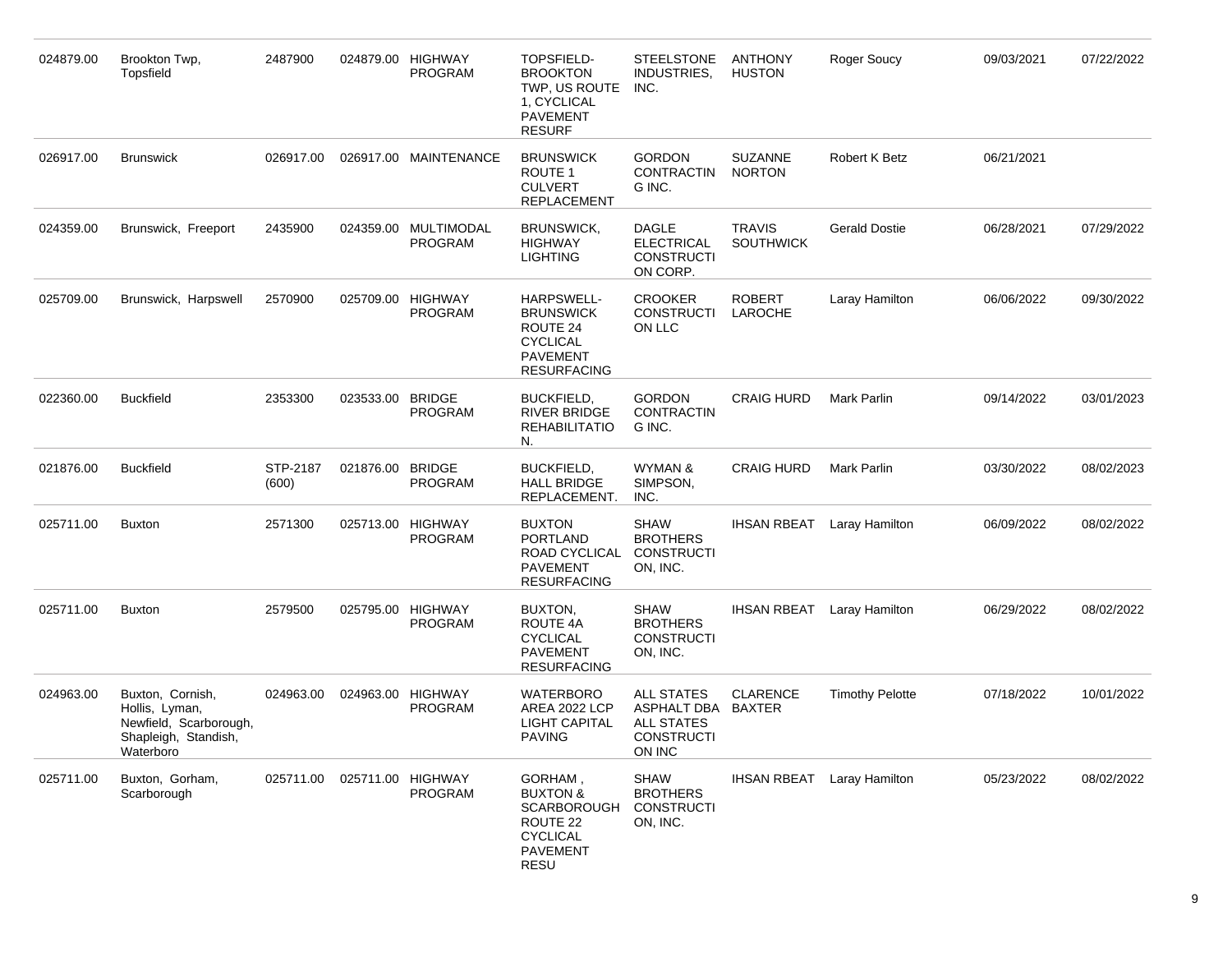| 023559.00 | <b>Byron</b>                                                           | 2355900              | 023559.00 BRIDGE | <b>PROGRAM</b>                         | BYRON,<br><b>DUGWAY</b><br><b>BRIDGE</b><br><b>REPLACEMENT</b>               | <b>T BUCK</b><br><b>CONSTRUCTI</b><br>ON, INC.                                               | <b>CATHERINE</b><br>METTEY      | Michael Wight              | 06/27/2022 | 10/26/2022 |
|-----------|------------------------------------------------------------------------|----------------------|------------------|----------------------------------------|------------------------------------------------------------------------------|----------------------------------------------------------------------------------------------|---------------------------------|----------------------------|------------|------------|
| 024167.10 | <b>Byron</b>                                                           | 024167.55            |                  | 024167.55 MAINTENANCE                  | <b>BYRON &amp;</b><br><b>TOWNSHIP D</b><br>ROUTE 17 PM-<br><b>RAP</b>        | P & B PAVING                                                                                 | SCOTT COOK Mark Hume            |                            | 05/09/2022 | 10/28/2022 |
| 024167.10 | Byron, Township D,<br>Township E                                       | 024167.10            |                  | 024167.10 HIGHWAY<br><b>PROGRAM</b>    | <b>BYRON &amp;</b><br><b>TOWNSHIP D</b><br>ROUTE 17 PM-<br><b>RAP</b>        | P & B PAVING                                                                                 |                                 | SCOTT COOK Guy Whittington | 05/16/2022 |            |
| 025945.00 | Cambridge, Corinna,<br>Corinth, Dexter,<br>Exeter, Old Town,<br>Ripley | 025945.00            |                  | 025945.00 HIGHWAY<br><b>PROGRAM</b>    | <b>EXETER AREA</b><br>2022 LCP LIGHT<br><b>CAPITAL</b><br><b>PAVING</b>      | <b>GENERAL</b><br><b>CONTRACTO</b><br>R VAUGHN D.<br>THIBODEAU II                            | <b>JARED</b><br><b>STANLEY</b>  | <b>Timothy Pelotte</b>     | 08/08/2022 | 09/29/2022 |
| 021771.00 | Camden                                                                 | 23539.00             |                  | 023539.00 MULTIMODAL<br><b>PROGRAM</b> | CAMDEN,<br>PEDESTRIAN<br><b>FACILITIES</b><br><b>IMPROVEMENTS</b><br>, RTE.1 | <b>RANGER</b><br><b>CONSTRUCTI</b><br>ON AKA<br>RANGER<br><b>CONTRACTIN</b><br>G INC.        | <b>MICHAEL</b><br><b>CLARK</b>  | Aurele Gorneau li          | 10/19/2020 | 06/30/2022 |
| 021771.00 | Camden                                                                 | 21771.00             |                  | 021771.00 HIGHWAY<br><b>PROGRAM</b>    | CAMDEN,<br><b>HIGHWAY</b><br><b>SAFETY</b><br><b>IMPROVEMENTS</b><br>, RTE.1 | <b>RANGER</b><br><b>CONSTRUCTI</b><br>ON AKA<br><b>RANGER</b><br><b>CONTRACTIN</b><br>G INC. | <b>MICHAEL</b><br><b>CLARK</b>  | Douglas Coombs             | 10/26/2020 | 05/27/2022 |
| 018880.00 | Camden                                                                 | AC-STP-<br>1940(000) |                  | 019400.00 MULTIMODAL<br><b>PROGRAM</b> | CAMDEN,<br><b>SIDEWALK</b><br><b>CONSTRUCTION</b><br>, WASHINGTON<br>ST.     | <b>NITRAM</b><br><b>EXCAVATION</b><br>& GENERAL<br>CONTRACTO<br>R, INC.                      | <b>STEVE HALL</b>               | Aurele Gorneau li          | 07/27/2021 | 06/24/2022 |
| 018880.00 | Camden, Rockport                                                       | TAP-1888<br>(000)    |                  | 018880.00 MULTIMODAL<br><b>PROGRAM</b> | CAMDEN -<br>ROCKPORT,<br><b>NEW SIDEWALK</b><br><b>CONSTRUCTION</b><br>RTE.1 | <b>NITRAM</b><br><b>EXCAVATION</b><br>& GENERAL<br>CONTRACTO<br>R, INC.                      | <b>STEVE HALL</b>               | Aurele Gorneau li          | 07/27/2021 | 06/24/2022 |
| 021878.00 | Canaan                                                                 | 2222600              | 022226.00 BRIDGE | <b>PROGRAM</b>                         | CANAAN, HALL<br><b>BRIDGE</b><br><b>REPLACEMENT</b>                          | WYMAN &<br>SIMPSON,<br>INC.                                                                  | <b>DAVID</b><br><b>DOUCETTE</b> | Mackenzie Kersbergen       | 06/22/2021 | 11/08/2022 |
| 021878.00 | Canaan                                                                 | NHPP-<br>2187-(800)  | 021878.00 BRIDGE | <b>PROGRAM</b>                         | CANAAN,<br>CANAAN<br><b>BRIDGE</b><br><b>REPLACEMENT</b>                     | WYMAN &<br>SIMPSON,<br>INC.                                                                  | <b>DAVID</b><br><b>DOUCETTE</b> | Mackenzie Kersbergen       | 06/22/2021 | 08/02/2022 |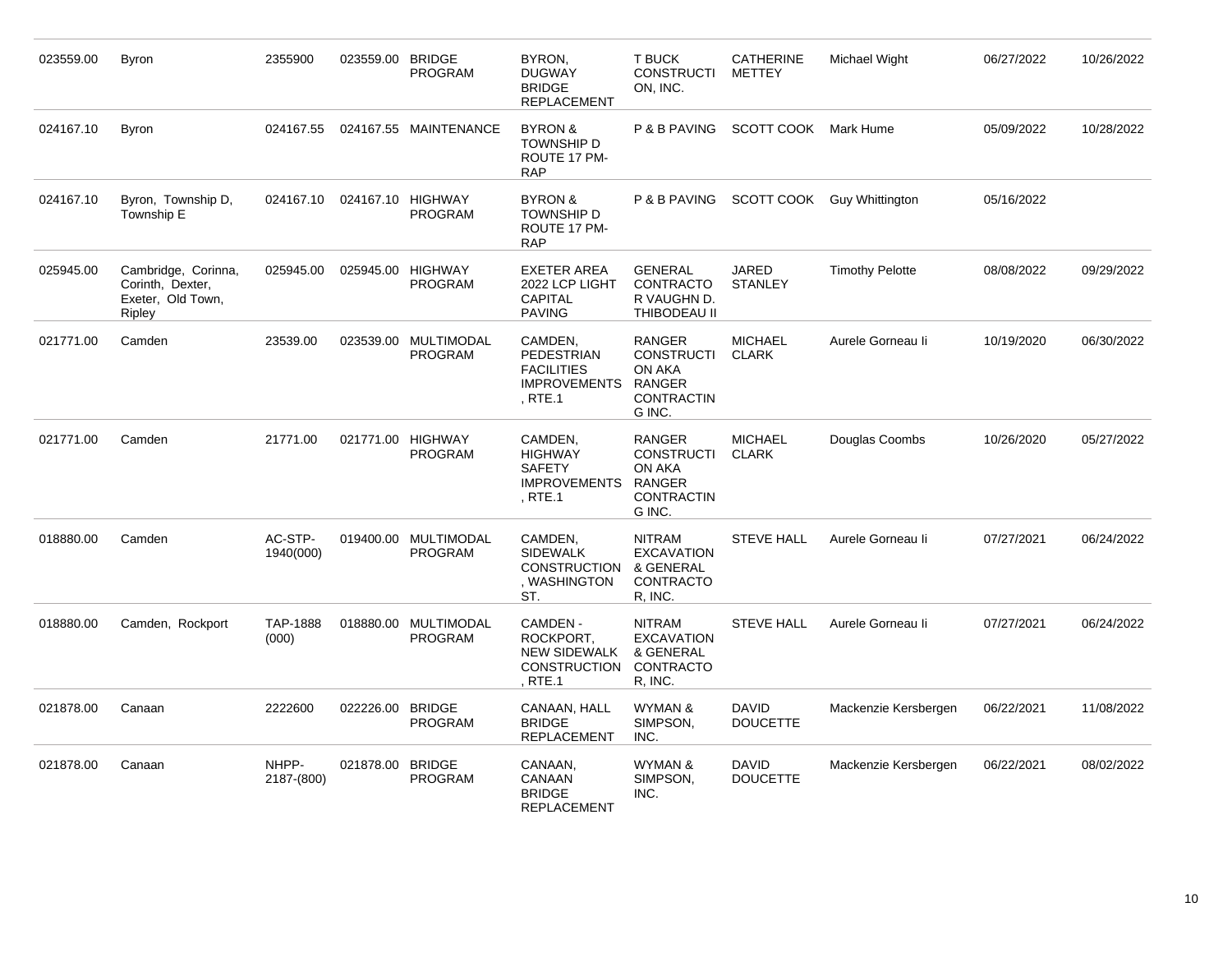| 018995.15 | Cape Elizabeth,<br>Cumberland, Falmouth,<br>Portland, South<br>Portland, Yarmouth | 026606.00 |                  | 026606.00 HIGHWAY<br><b>PROGRAM</b> | 2022 PACTS<br><b>CRACK SEALING</b><br><b>CUMBERLAND &amp;</b><br><b>YORK</b><br><b>COUNTIES</b>               | ANNSEAL,<br>INC.                                                                     | IHSAN RBEAT                        | Laray Hamilton         |            |            |
|-----------|-----------------------------------------------------------------------------------|-----------|------------------|-------------------------------------|---------------------------------------------------------------------------------------------------------------|--------------------------------------------------------------------------------------|------------------------------------|------------------------|------------|------------|
| 022230.00 | Cherryfield                                                                       | 2223000   | 022230.00        | <b>BRIDGE</b><br><b>PROGRAM</b>     | CHERRYFIELD,<br><b>SCHOODIC</b><br><b>BRIDGE</b><br><b>REPLACEMENT</b>                                        | <b>CPM</b><br><b>CONSTRUCT</b><br><b>ORS</b>                                         | <b>JOHN</b><br><b>KNOWLES</b>      | Mark Parlin            | 06/18/2021 | 01/14/2022 |
| 022230.00 | Cherryfield                                                                       | 2229400   | 022294.00 BRIDGE | <b>PROGRAM</b>                      | CHERRYFIELD,<br><b>COVERED BR</b><br><b>WEAR SURF</b><br><b>REHAB</b>                                         | <b>CPM</b><br><b>CONSTRUCT</b><br><b>ORS</b>                                         | <b>JOHN</b><br><b>KNOWLES</b>      | Mark Parlin            | 06/18/2021 | 11/19/2021 |
| 022296.01 | Chesterville,<br>Farmington, Jim Pond<br>Twp, Wilton                              | 2229601   | 022296.01        | <b>BRIDGE</b><br>PROGRAM            | <b>FRANKLIN</b><br><b>COUNTY</b><br><b>BRIDGE</b><br><b>NUMBER 2273,</b><br>3265, 2341<br><b>BRIDGE REPL.</b> | WYMAN &<br>SIMPSON,<br>INC.                                                          | <b>MICHAEL</b><br><b>PELLETIER</b> | Michael Wight          | 11/15/2021 | 11/20/2025 |
| 024271.00 | China                                                                             | 24271.00  |                  | 024271.00 HIGHWAY<br><b>PROGRAM</b> | CHINA, LARGE<br><b>CULVERT</b><br>PROJECT. RTE<br>202                                                         | <b>GORDON</b><br><b>CONTRACTIN</b><br>G INC.                                         | KYLE<br><b>MACDONALD</b>           | Douglas Coombs         | 06/08/2022 | 07/14/2022 |
| 024501.00 | China, Fairfield,<br>Oakland, Vassalboro,<br>Winslow                              | 024501.00 |                  | 024501.00 HIGHWAY<br><b>PROGRAM</b> | VASSALBORO<br>AREA 2021 LCP<br>LIGHT CAPITAL<br><b>PAVING</b>                                                 | <b>ALL STATES</b><br>ASPHALT DBA<br><b>ALL STATES</b><br><b>CONSTRUCTI</b><br>ON INC | <b>BRIAN</b><br>COOLEY             | <b>Timothy Pelotte</b> | 09/01/2021 | 05/27/2022 |
| 026959.00 | China, Vassalboro                                                                 | 026959.00 |                  | 026959.00 MAINTENANCE               | VASSALBORO &<br>CHINA,<br><b>INSTREAM</b><br><b>CULVERT</b><br><b>REPLACEMENTS</b>                            | Littlefield's<br>Construction                                                        | <b>MATTHEW</b><br><b>WHITCOMB</b>  | Jamie Andrews          | 06/15/2021 | 07/16/2021 |
| 025717.00 | Clinton                                                                           | 2572100   |                  | 025721.00 HIGHWAY<br>PROGRAM        | CLINTON,<br><b>HINCKLEY ROAD</b><br><b>CYCLICAL</b><br><b>PAVEMENT</b><br><b>RESURFACING</b>                  | Eurovia Atlantic<br>Coast LLC dba<br>Northeast<br>Paving                             | KYLE<br>MACDONALD                  | Douglas Coombs         | 05/18/2022 | 09/17/2022 |
| 025745.00 | Coplin Plt, Eustis, Jim<br>Pond Twp, Wyman<br>Twp                                 | 2574500   |                  | 025745.00 HIGHWAY<br><b>PROGRAM</b> | WYMAN/EUSTIS,<br>ROUTE 27 CPR                                                                                 | <b>PIKE</b><br>INDUSTRIES,<br>INC.                                                   | TIM STORERY                        | <b>Guy Whittington</b> | 06/06/2022 | 09/30/2022 |
| 025729.00 | Cornville, Skowhegan                                                              | 2572900   |                  | 025729.00 HIGHWAY<br>PROGRAM        | SKOWHEGAN/C<br><b>ORNVILLE</b><br>ROUTE 150 CPR                                                               | MAINE-LY<br><b>PAVING</b><br>SERVICES,<br>LLC                                        | <b>RACHEL</b><br><b>DAMON</b>      | Guy Whittington        | 06/06/2022 | 09/30/2022 |
| 023170.00 | Cutler                                                                            | 2317200   | 023172.00 BRIDGE | PROGRAM                             | CUTLER,<br>TURNER MILLS<br><b>BRIDGE PAINT</b>                                                                | <b>SPARTAN</b><br>CONTRACTIN<br>${\mathsf G}$ LLC                                    | <b>KYLE</b><br><b>MCLAGGAN</b>     | Devin Anderson         | 06/02/2021 | 12/27/2021 |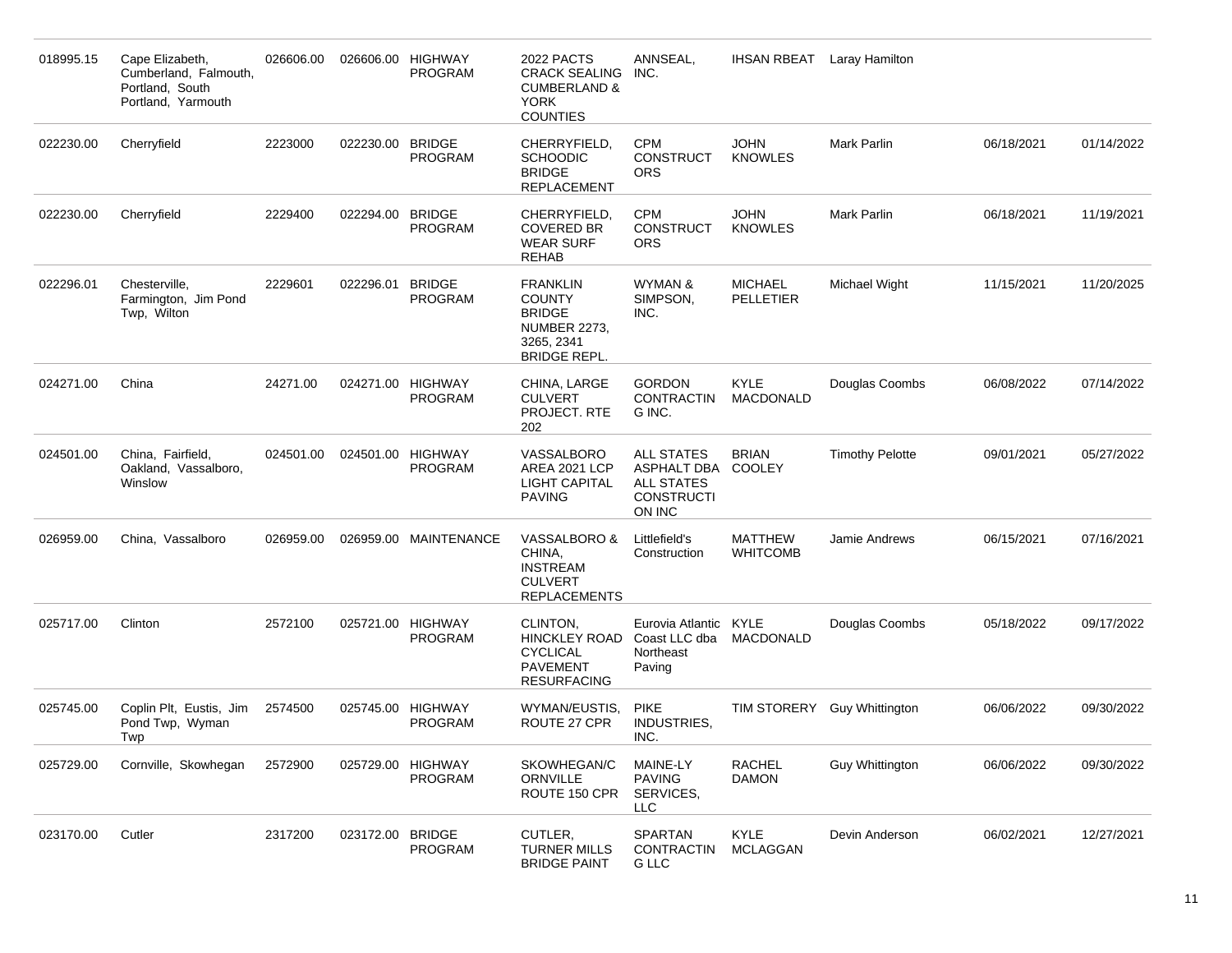| 024153.00 | Damariscotta,<br>Newcastle            | 2528900   | 025289.00 BRIDGE | PROGRAM                             | <b>EDGECOMB</b><br>AND<br>NEWCASTLE, U.<br>S. ROUTE 1<br><b>BRIDGE JOINTS</b>                          | <b>ALL STATES</b><br>ASPHALT DBA<br><b>ALL STATES</b><br><b>CONSTRUCTI</b><br>ON INC | <b>DEAN</b><br>ROWLANDS         | <b>Travis Hamel</b>    | 05/01/2023 | 10/27/2023 |
|-----------|---------------------------------------|-----------|------------------|-------------------------------------|--------------------------------------------------------------------------------------------------------|--------------------------------------------------------------------------------------|---------------------------------|------------------------|------------|------------|
| 024153.00 | Damariscotta,<br>Newcastle, Nobleboro | 2544500   |                  | 025445.00 HIGHWAY<br><b>PROGRAM</b> | NEWCASTLE-<br>NOBLEBORO,<br>US ROUTE1<br>MILL AND FILL                                                 | <b>ALL STATES</b><br>ASPHALT DBA<br><b>ALL STATES</b><br><b>CONSTRUCTI</b><br>ON INC | <b>DEAN</b><br><b>ROWLANDS</b>  | Douglas Coombs         | 06/20/2022 | 10/22/2022 |
| 025739.00 | Danforth, Weston                      | 2574100   |                  | 025741.00 HIGHWAY<br>PROGRAM        | <b>WESTON-</b><br>DANFORTH, US<br>ROUTE 1,<br><b>CYCLICAL</b><br><b>PAVEMENT</b><br><b>RESURFACING</b> | <b>STEELSTONE</b><br>INDUSTRIES,<br>INC.                                             | <b>JON BITHER</b>               | Roger Soucy            | 06/13/2022 | 09/30/2022 |
| 022851.00 | Dover-Foxcroft                        | 2285100   |                  | 022851.00 HIGHWAY<br><b>PROGRAM</b> | DOVER-<br>FOXCROFT,<br>LARGE<br><b>CULVERT</b><br><b>REHABILITATIO</b><br>N, RTE.15                    | <b>GORDON</b><br><b>CONTRACTIN</b><br>G INC.                                         | <b>MIKE</b><br><b>COMSTOCK</b>  | <b>Randall Barrows</b> | 08/02/2022 | 10/25/2022 |
| 025763.00 | Dover-Foxcroft                        | 2577300   |                  | 025773.00 HIGHWAY<br>PROGRAM        | DOVER-<br>FOXCROFT,<br>ROUTE 15<br>ULTRA-THIN<br><b>BONDED</b><br><b>WEARING</b><br><b>COURSE</b>      | <b>PIKE</b><br>INDUSTRIES.<br>INC.                                                   | <b>MIKE</b><br><b>COMSTOCK</b>  | <b>Randall Barrows</b> | 06/06/2022 | 09/23/2022 |
| 023680.00 | Dover-Foxcroft                        | 023680.00 |                  | 023680.00 MAINTENANCE               | DOVER-<br>FOXCROFT,<br>LARGE<br><b>CULVERT</b><br><b>REPLACEMENT</b>                                   | <b>GORDON</b><br><b>CONTRACTIN</b><br>G INC.                                         | <b>MATTHEW</b><br><b>CONNOR</b> | John Devin             | 07/13/2020 |            |
| 023555.00 | Dover-Foxcroft                        | 2355500   |                  | 023555.00 HIGHWAY<br><b>PROGRAM</b> | DOVER-<br>FOXCROFT,<br>ROUTE 6 MILL &<br><b>FILL</b>                                                   | Eurovia Atlantic<br>Coast LLC dba<br>Northeast<br>Paving                             | MIKE<br><b>COMSTOCK</b>         | <b>Randall Barrows</b> | 05/06/2022 | 06/20/2022 |
| 022421.00 | Dresden                               | 023906.00 |                  | 023906.00 MAINTENANCE               | <b>DRESDEN</b><br><b>CULVERT</b><br>REPLACEMENT                                                        | PRATT &<br>SONS, INC.                                                                | MATT<br><b>WHITCOMOB</b>        | <b>Brian Reeves</b>    | 07/15/2021 | 09/30/2021 |
| 022421.00 | Dresden                               |           |                  | 023830.00   023830.00   MAINTENANCE | <b>DRESDEN</b><br><b>CULVERT</b><br><b>REPLACEMENT</b>                                                 | PRATT &<br>SONS, INC.                                                                | <b>MATT</b><br><b>WHITCOMB</b>  | <b>Brian Reeves</b>    | 07/15/2021 | 09/30/2021 |
| 022421.00 | Dresden                               | 022421.00 |                  | 022421.00 MAINTENANCE               | DRESDEN,<br><b>INSTREAM</b><br><b>CULVERT</b><br><b>REPLACEMENT</b>                                    | PRATT &<br>SONS, INC.                                                                | <b>MATT</b><br><b>WHITCOMB</b>  | <b>Brian Reeves</b>    | 07/15/2022 | 09/30/2022 |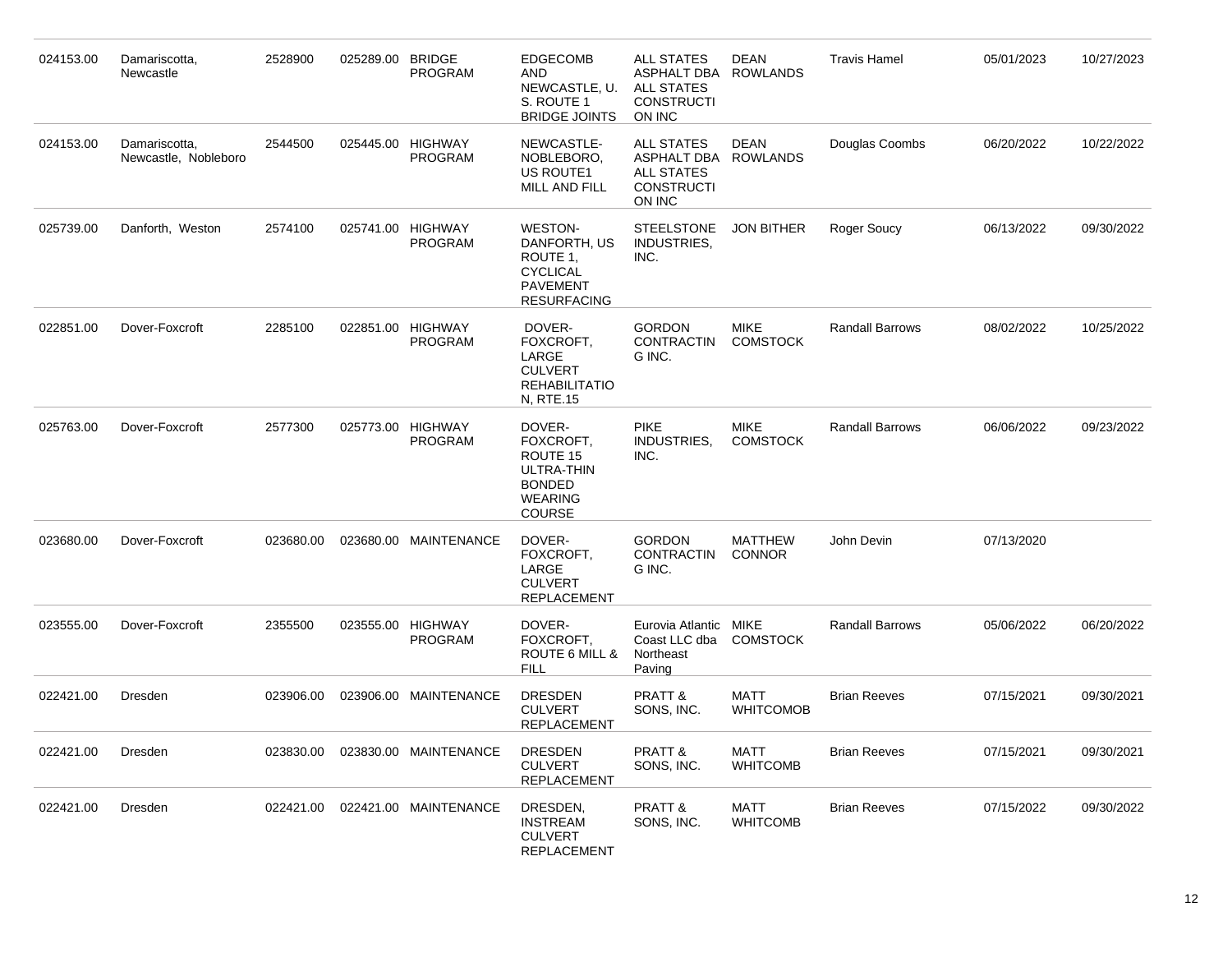| 022421.00 | Dresden                                           | 023906.00                 |                  | 023912.00 MAINTENANCE                  | <b>DRESDEN</b><br><b>CULVERT</b><br><b>REPLACEMENT</b>                                                    | PRATT &<br>SONS, INC.                                                                         | MATT<br><b>WHITCOMB</b>        | <b>Brian Reeves</b>        | 07/15/2021 | 09/30/2021 |
|-----------|---------------------------------------------------|---------------------------|------------------|----------------------------------------|-----------------------------------------------------------------------------------------------------------|-----------------------------------------------------------------------------------------------|--------------------------------|----------------------------|------------|------------|
| 023488.00 | Eagle Lake, Fort Kent,<br>Frenchville, Wallagrass | 2348800                   |                  | 023488.00 MULTIMODAL<br><b>PROGRAM</b> | <b>RAILROAD</b><br><b>BRIDGE</b><br><b>REHABILITATIO</b><br>NS ON THE MNR<br>LINE.                        | Koppers<br>Railroad<br>Structures Inc.                                                        | <b>LEWIS</b><br><b>BENNER</b>  | <b>Nathaniel Benoit</b>    | 03/10/2021 | 12/01/2022 |
| 024011.75 | East Machias                                      | 024011.75                 |                  | 024011.75 HIGHWAY<br><b>PROGRAM</b>    | <b>MACHIAS ADA</b><br><b>UPGRADES</b>                                                                     | <b>SUNKAZE</b><br><b>PROJECT</b><br>SOLUTIONS,<br>INC.                                        | <b>SCOTT</b><br><b>AUSTIN</b>  | <b>Timothy Pelotte</b>     |            |            |
| 019198.00 | East Machias                                      | AC-STP-<br>1919(800)<br>Χ |                  | 019198.00 HIGHWAY<br><b>PROGRAM</b>    | <b>EAST MACHIAS.</b><br><b>HIGHWAY</b><br><b>RECONSTRUCTI</b><br>ON, RTE.1                                | Eurovia Atlantic<br>Coast LLC dba<br>Northeast<br>Paving                                      | JOSEPH<br><b>GRAHAM</b>        | <b>Randall Barrows</b>     | 03/18/2021 | 07/30/2022 |
| 023170.00 | East Machias,<br>Machiasport                      | 2320200                   | 023202.00 BRIDGE | <b>PROGRAM</b>                         | <b>EAST MACHIAS -</b><br>MACHIASPORT,<br><b>RIM MEMORIAL</b><br><b>BRIDGE PAINT</b>                       | <b>SPARTAN</b><br><b>CONTRACTIN</b><br><b>G LLC</b>                                           | <b>KYLE</b><br><b>MCLAGGAN</b> | Devin Anderson             | 06/02/2021 | 01/12/2022 |
| 024153.00 | Edgecomb, Wiscasset                               | 2528300                   |                  | 025283.00 HIGHWAY<br><b>PROGRAM</b>    | <b>WISCASSET</b><br><b>AND</b><br>EDGECOMB, US<br>ROUTE 1 MILL &<br><b>FILL</b>                           | <b>ALL STATES</b><br>ASPHALT DBA ROWLANDS<br><b>ALL STATES</b><br><b>CONSTRUCTI</b><br>ON INC | <b>DEAN</b>                    | Douglas Coombs             | 06/20/2022 | 10/22/2022 |
| 024121.00 | Eliot                                             | 2552700                   |                  | 025527.00 HIGHWAY<br><b>PROGRAM</b>    | ELIOT, ROUTE<br>236 ROADSIDE<br><b>IMPROVEMENTS</b>                                                       | <b>ALL STATES</b><br><b>ASPHALT DBA</b><br><b>ALL STATES</b><br><b>CONSTRUCTI</b><br>ON INC   |                                | NATE CUTTER Laray Hamilton | 06/20/2022 | 11/26/2022 |
| 024121.00 | Eliot, South Berwick                              | 2412100                   |                  | 024121.00 HIGHWAY<br><b>PROGRAM</b>    | ELIOT-SOUTH<br><b>BERWICK,</b><br>ROUTE 236 HOT<br><b>IN-PLACE</b><br><b>RECYCLE</b>                      | <b>ALL STATES</b><br><b>ASPHALT DBA</b><br><b>ALL STATES</b><br><b>CONSTRUCTI</b><br>ON INC   |                                | NATE CUTTER Laray Hamilton | 06/20/2022 | 11/26/2022 |
| 025731.00 | Enfield, Lincoln                                  | 2573100                   |                  | 025731.00 HIGHWAY<br>PROGRAM           | ENFIELD-<br>LINCOLN, US<br>ROUTE <sub>2</sub><br><b>CYCLICAL</b><br><b>PAVEMENT</b><br><b>RESURFACING</b> | Eurovia Atlantic<br>Coast LLC dba<br>Northeast<br>Paving                                      | <b>BILL LUCAS</b>              | <b>Randall Barrows</b>     |            |            |
| 024875.00 | Enfield,<br>Passadumkeag                          | 2487500                   |                  | 024875.00 HIGHWAY<br><b>PROGRAM</b>    | PASSADUMKEA<br>G-ENFIELD, US<br>ROUTE 2,<br><b>CYCLICAL</b><br><b>PAVEMENT</b><br><b>RESURFAC</b>         | Eurovia Atlantic BILL LUCAS<br>Coast LLC dba<br>Northeast<br>Paving                           |                                | <b>Randall Barrows</b>     | 08/09/2021 | 07/29/2022 |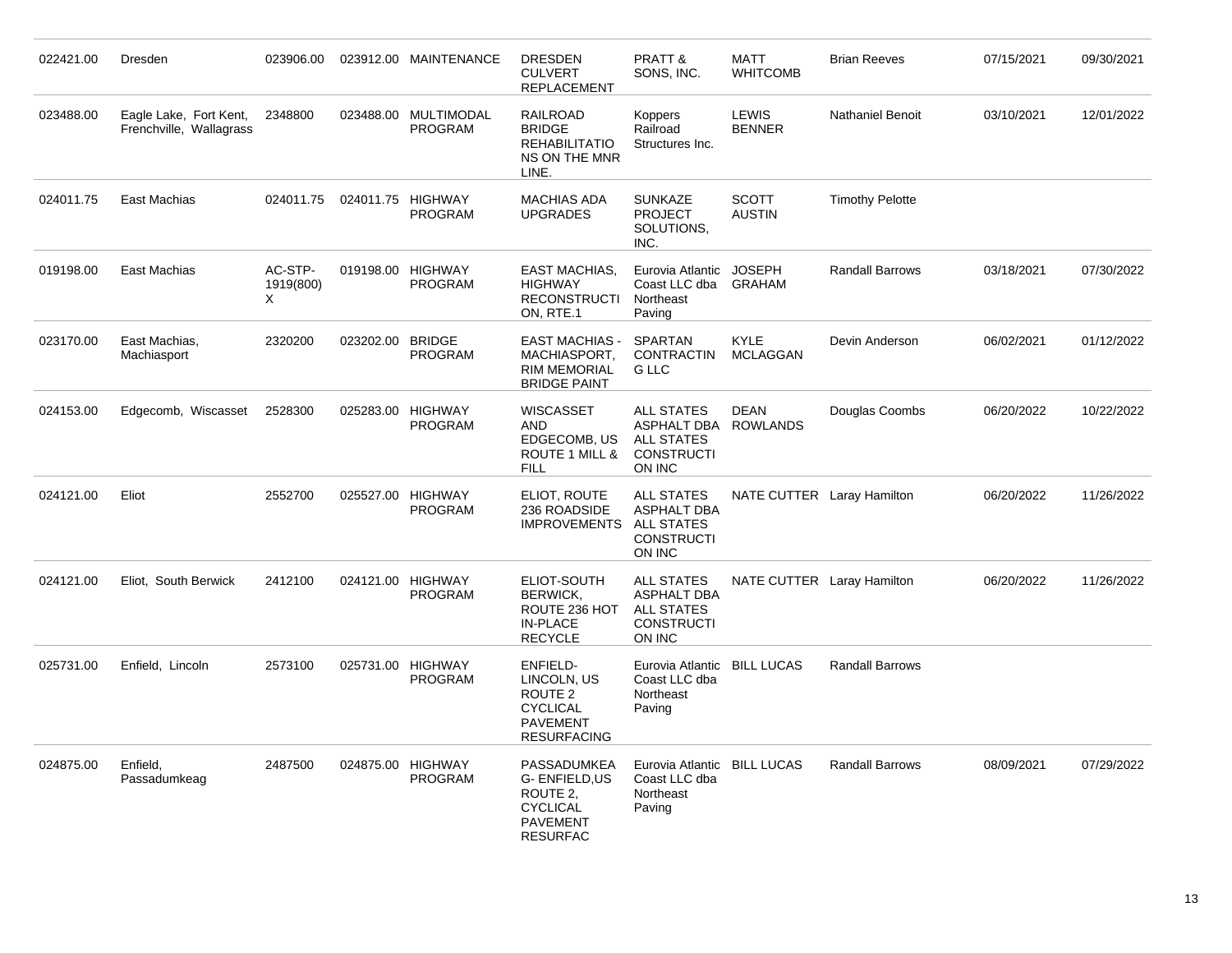| 026951.00 | Exeter                | 027639.00                 |                  | 027639.00 MAINTENANCE                  | <b>EXETER ROUTE</b><br><b>11 CULVERT</b><br><b>REPLACEMENT</b>           | Littlefield's<br>Construction                                  | MATT<br><b>CONNOR</b>            | John Devin             | 07/15/2022 |            |
|-----------|-----------------------|---------------------------|------------------|----------------------------------------|--------------------------------------------------------------------------|----------------------------------------------------------------|----------------------------------|------------------------|------------|------------|
| 021720.00 | Falmouth              | 021721.00                 | 021721.00 BRIDGE | <b>PROGRAM</b>                         | FALMOUTH,<br>JOHNSON ROAD<br><b>BRIDGE REPL</b>                          | WYMAN &<br>SIMPSON,<br>INC.                                    | <b>RESIDENT?</b>                 | Mackenzie Kersbergen   | 07/04/2022 | 06/05/2023 |
| 021720.00 | Falmouth              | 021720.00                 | 021720.00 BRIDGE | <b>PROGRAM</b>                         | FALMOUTH,<br>BUCKNAM ROAD SIMPSON,<br><b>BRIDGE REPL</b>                 | WYMAN &<br>INC.                                                | <b>RESIDENT?</b>                 | Mackenzie Kersbergen   | 07/04/2022 | 06/05/2023 |
| 021720.00 | Falmouth              | <b>HSIP-2267</b><br>(200) | 022672.00 BRIDGE | <b>PROGRAM</b>                         | FALMOUTH, I295<br>NB.<br>RAMP/BUCKNAM                                    | WYMAN &<br>SIMPSON,<br>INC.                                    | <b>RESIDENT?</b>                 | Mackenzie Kersbergen   | 07/05/2022 | 04/03/2023 |
| 025769.00 | Farmington, Wilton    | 2576900                   |                  | 025769.00 HIGHWAY<br><b>PROGRAM</b>    | <b>WILTON -</b><br><b>FARMINGTON</b><br>US ROUTE 2<br><b>UTBWC</b>       | <b>PIKE</b><br>INDUSTRIES,<br>INC.                             | <b>TIM STORER</b>                | <b>Guy Whittington</b> | 06/06/2022 | 09/23/2022 |
| 022859.00 | <b>Fort Fairfield</b> | 2285900                   |                  | 022859.00 HIGHWAY<br><b>PROGRAM</b>    | FT. FAIRFIELD,<br>LARGE<br><b>CULVERT</b><br>REPLACEMENT,<br>FOREST AVE. | SODERBERG<br>COMPANY,<br>INC.                                  | <b>RESIDENT?</b>                 | Roger Soucy            | 07/04/2022 | 09/30/2022 |
| 021724.00 | <b>Fort Fairfield</b> | 021724.00                 |                  | 021724.00 BRIDGE MAINT.                | FORT FAIRFIELD GEMSTONE,<br>- BRIDGE<br><b>PAINTING</b>                  | <b>LLC</b>                                                     | <b>JAMES BALL</b>                | $\overline{\cdot}$     | 09/20/2017 | 10/23/2017 |
| 021882.00 | Fort Kent             | STP-2188<br>(200)         | 021882.00 BRIDGE | <b>PROGRAM</b>                         | FORT KENT,<br>PERLEY BROOK<br><b>BRIDGE</b><br>REPLACEMENT.              | Eurovia Atlantic<br>Coast LLC dba<br>Northeast<br>Paving       | <b>CHARLES</b><br><b>BARNARD</b> | Jason Stetson          | 07/05/2022 | 10/10/2023 |
| 022932.00 | Fort Kent, Wallagrass | 2513500                   |                  | 025135.00 HIGHWAY<br><b>PROGRAM</b>    | <b>WALLAGRASS/F</b><br>ORT KENT,<br>ROUTE 11 1.25'<br>OVERLAY            | Eurovia Atlantic PETER<br>Coast LLC dba<br>Northeast<br>Paving | QUELLETTE                        | Roger Soucy            | 06/13/2022 | 10/27/2023 |
| 021726.01 | Freeport              | 021726.01                 | 021726.01 BRIDGE | <b>PROGRAM</b>                         | FREEPORT,<br>APPROACH<br>ROAD BR AND<br><b>MERRILL ROAD</b><br>BR REPL.  | <b>MCNAMEE</b><br><b>CONSTRUCTI</b><br>ON CORP.                | <b>JOHN AUGER</b>                | Mackenzie Kersbergen   | 05/16/2022 | 11/14/2024 |
| 022202.00 | Frenchboro            | 2220200                   |                  | 022202.00 MULTIMODAL<br><b>PROGRAM</b> | FRENCHBORO,<br><b>FENDER</b><br><b>SYSTEM</b><br><b>CONSTRUCTION</b>     | <b>PROCK</b><br><b>MARINE</b><br><b>COMPANY</b>                | AL JACQUES                       | Aurele Gorneau li      | 04/25/2022 | 06/30/2023 |
| 013344.20 | Gardiner              | 013344.20                 |                  | 013344.20 MULTIMODAL<br><b>PROGRAM</b> | GARDINER,<br><b>COBBOSSEE</b><br><b>TRAIL</b><br><b>EXTENSION</b>        | <b>GORDON</b><br><b>CONTRACTIN</b><br>G INC.                   | ALEXANDER<br><b>NADEAU</b>       | <b>Brian Keezer</b>    | 07/01/2022 | 10/21/2022 |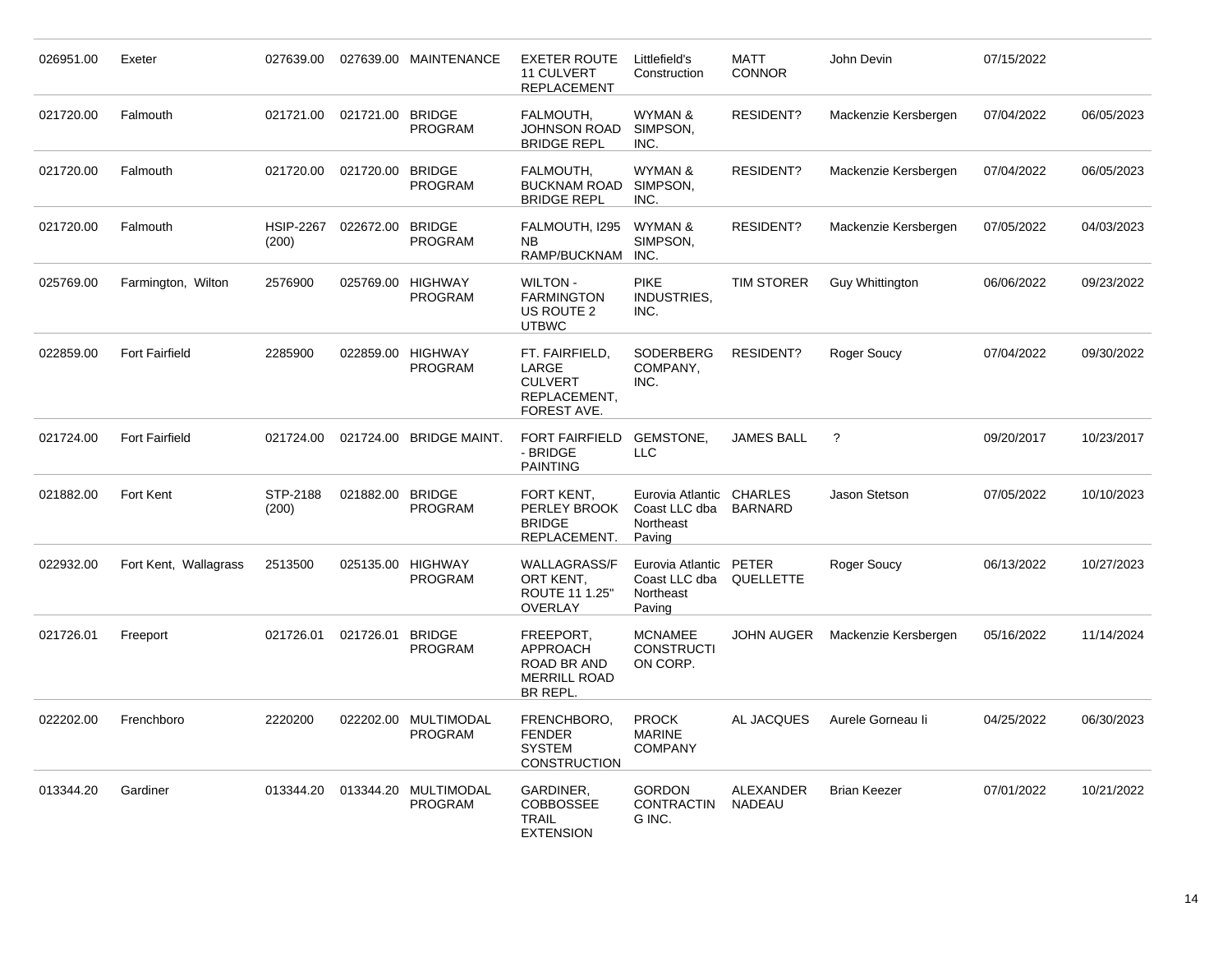| 024165.00 | Gorham, Windham         | 2416500  |                  | 024165.00 HIGHWAY<br><b>PROGRAM</b> | GORHAM-<br>WINDHAM US<br>ROUTE 202 MILL<br>& FILL                                                                     | <b>SHAW</b><br><b>BROTHERS</b><br><b>CONSTRUCTI</b><br>ON, INC. | <b>JARROD</b><br><b>GOOGINS</b> | Laray Hamilton  | 07/19/2021 | 06/24/2022 |
|-----------|-------------------------|----------|------------------|-------------------------------------|-----------------------------------------------------------------------------------------------------------------------|-----------------------------------------------------------------|---------------------------------|-----------------|------------|------------|
| 025129.00 | Greenwood,<br>Woodstock | 2512900  |                  | 025129.00 HIGHWAY<br><b>PROGRAM</b> | WOODSTOCK-<br>GREENWOOD.<br>ROUTE 26 1 1/4"<br><b>OVERLAY</b>                                                         | <b>PIKE</b><br>INDUSTRIES,<br>INC.                              | <b>WYATT</b><br><b>JOHNSON</b>  | Guy Whittington | 05/10/2022 | 10/27/2023 |
| 018959.00 | Hampden                 | 01895900 | 018959.00 BRIDGE | <b>PROGRAM</b>                      | HAMPDEN, TWIN CPM<br><b>BRIDGE</b><br>REPLACEMENT                                                                     | <b>CONSTRUCT</b><br><b>ORS</b>                                  | <b>STEVE</b><br><b>MOORE</b>    | Michael Wight   | 05/03/2021 | 08/17/2022 |
| 021673.00 | Hampden                 | 2167300  | 021730.10 BRIDGE | <b>PROGRAM</b>                      | <b>SOUADABSCOO</b><br>K WEST SB<br>BRIDGE #1433 IN N<br><b>HAMPDEN</b><br><b>CARRYING I-95</b><br>S                   | <b>CIANBRO</b><br><b>CORPORATIO</b>                             | <b>ROBBIN</b><br><b>LANPHER</b> | Jeffrey Folsom  | 01/10/2020 | 11/30/2022 |
| 021673.00 | Hampden                 | 2167300  | 021673.10 BRIDGE | <b>PROGRAM</b>                      | $I-95$<br><b>NB/EMERSON</b><br><b>MILLS ROAD</b><br><b>BRIDGE #5969</b><br><b>OVER EMERSON</b><br><b>MILLS R</b>      | <b>CIANBRO</b><br><b>CORPORATIO</b><br>N                        | <b>ROBBIN</b><br>LANPHER        | Jeffrey Folsom  | 01/10/2020 | 11/30/2022 |
| 021673.00 | Hampden                 | 2167300  | 023224.00 BRIDGE | <b>PROGRAM</b>                      | <b>COLD BROOK</b><br><b>ROAD/I-95</b><br><b>BRIDGE (#5970)</b><br><b>OVER</b><br><b>INTERSTATE 95.</b><br><b>LOCA</b> | <b>CIANBRO</b><br>CORPORATIO<br>N                               | <b>ROBBIN</b><br><b>LANPHER</b> | Jeffrey Folsom  | 01/10/2020 | 11/30/2022 |
| 021673.00 | Hampden                 | 2167300  | 021729.10 BRIDGE | <b>PROGRAM</b>                      | <b>SOUADABSCOO</b><br><b>K EAST SB</b><br><b>BRIDGE #1431 IN N</b><br><b>HAMPDEN</b><br>CARRYING I-95<br>O            | <b>CIANBRO</b><br><b>CORPORATIO</b>                             | <b>ROBBIN</b><br><b>LANPHER</b> | Jeffrey Folsom  | 01/10/2020 | 11/30/2022 |
| 021673.00 | Hampden                 | 2167300  | 021729.00 BRIDGE | <b>PROGRAM</b>                      | <b>SOUADABSCOO</b><br><b>K EAST NB</b><br>BRIDGE #5949 IN N<br><b>HAMPDEN</b><br>CARRYING I-95<br>N                   | <b>CIANBRO</b><br><b>CORPORATIO</b>                             | <b>ROBBIN</b><br><b>LANPHER</b> | Jeffrey Folsom  | 01/10/2020 | 11/30/2022 |
| 021673.00 | Hampden                 | 2167300  | 021728.10 BRIDGE | <b>PROGRAM</b>                      | <b>SOUADABSCOO</b><br><b>K CENTER SB</b><br>BRIDGE #1432 IN N<br><b>HAMPDEN</b><br><b>CARRYING I-95</b>               | <b>CIANBRO</b><br>CORPORATIO                                    | <b>ROBBIN</b><br><b>LANPHER</b> | Jeffrey Folsom  | 01/10/2020 | 11/30/2022 |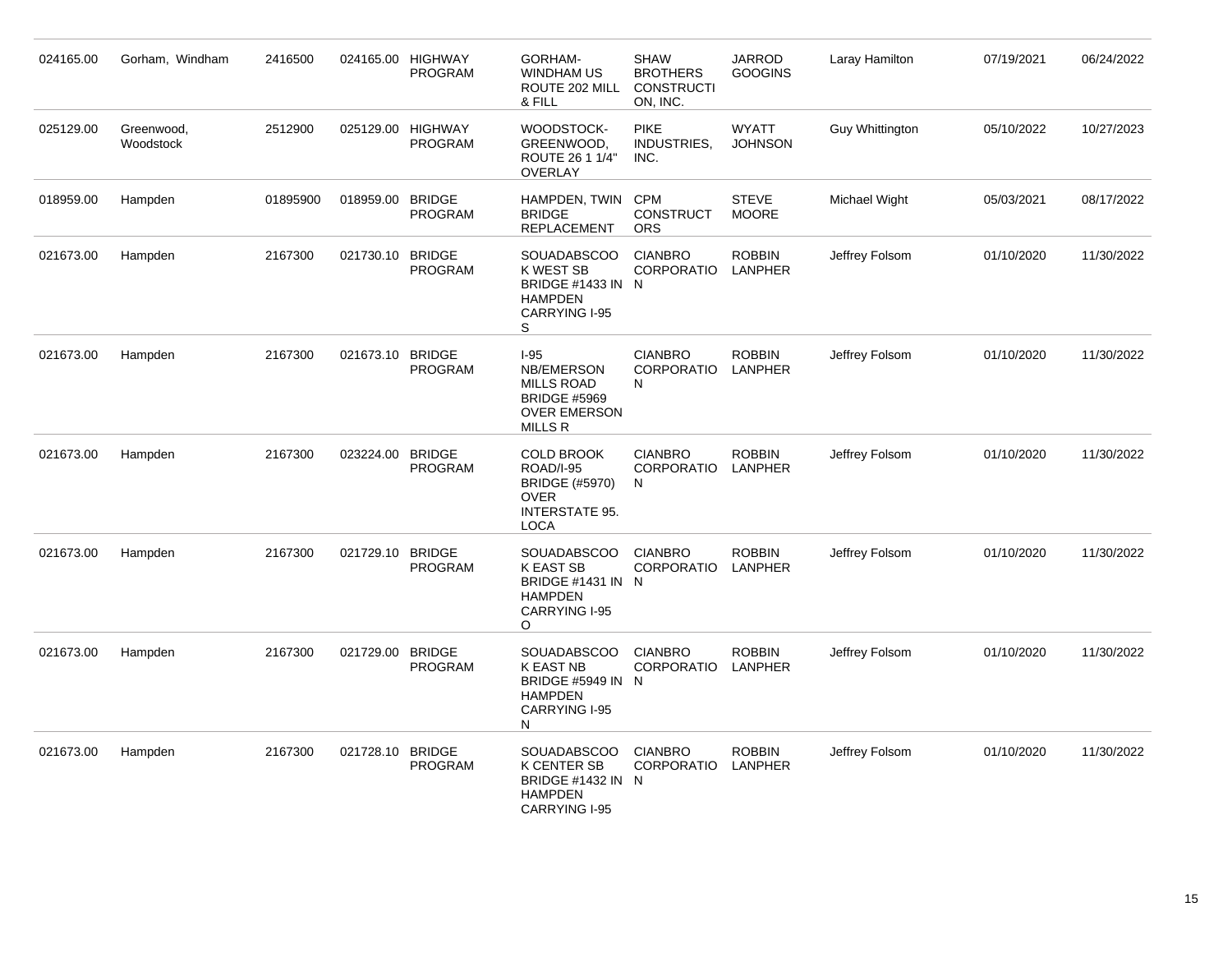| 021673.00 | Hampden                                  | 2167300  | 021728.00 BRIDGE | PROGRAM                             | <b>SOUADABSCOO</b><br><b>K CENTER NB</b><br>BRIDGE #5950 IN N<br><b>HAMPDEN</b><br>CARRYING I-95           | <b>CIANBRO</b><br><b>CORPORATIO</b>                                                                        | <b>ROBBIN</b><br>LANPHER           | Jeffrey Folsom          | 01/10/2020 | 11/30/2022 |
|-----------|------------------------------------------|----------|------------------|-------------------------------------|------------------------------------------------------------------------------------------------------------|------------------------------------------------------------------------------------------------------------|------------------------------------|-------------------------|------------|------------|
| 021673.00 | Hampden                                  | 2167300  | 021673.00 BRIDGE | <b>PROGRAM</b>                      | <b>REPLACEMENT</b><br>OF 1-95 SB /<br><b>EMERSON</b><br><b>MILLS RD</b><br><b>BRIDGE #1430 IN</b><br>HA    | <b>CIANBRO</b><br>CORPORATIO<br>N                                                                          | <b>ROBBIN</b><br><b>LANPHER</b>    | Jeffrey Folsom          | 01/10/2020 | 11/30/2022 |
| 021673.00 | Hampden                                  | 2167300  | 021730.00 BRIDGE | <b>PROGRAM</b>                      | <b>SOUADABSCOO</b><br><b>K WEST NB</b><br><b>BRIDGE #5951 IN N</b><br><b>HAMPDEN</b><br>CARRYING I-95<br>N | <b>CIANBRO</b><br><b>CORPORATIO</b>                                                                        | <b>ROBBIN</b><br><b>LANPHER</b>    | Jeffrey Folsom          | 01/10/2020 | 11/30/2022 |
| 022581.10 | Hampden, Newburgh                        | 22581.55 |                  | 022581.55 MAINTENANCE               | <b>HAMPDEN</b><br>NEWBURGH, RT.<br>69. STATE<br><b>PUGMILL</b>                                             | <b>MICHAEL</b><br><b>HOPKINS DBA</b><br><b>HOPKINS</b><br>LANDSCAPIN<br>G. HOPKINS<br><b>PAVING</b>        | <b>CARMEN</b><br><b>FORZETTING</b> | $\gamma$                | 05/02/2022 | 08/31/2022 |
| 022581.10 | Hampden, Newburgh                        | 22581.10 |                  | 022581.10 HIGHWAY<br><b>PROGRAM</b> | <b>HAMPDEN</b><br>NEWBURGH, RT.<br>69, STATE<br><b>PUGMILL</b>                                             | <b>MICHAEL</b><br><b>HOPKINS DBA</b><br><b>HOPKINS</b><br><b>LANDSCAPIN</b><br>G. HOPKINS<br><b>PAVING</b> | <b>CARMEN</b><br><b>FORZETTING</b> | <b>Randall Barrows</b>  | 06/10/2022 | 10/24/2022 |
| 022932.00 | Hersey, Moro Plt,<br>Mount Chase, Patten | 2414300  |                  | 024143.00 HIGHWAY<br><b>PROGRAM</b> | PATTEN - MT.<br>CHASE -<br><b>HERSEY - MORO</b><br>PLT., ROUTE 11<br>1 1/4" OVE                            | Eurovia Atlantic<br>Coast LLC dba<br>Northeast<br>Paving                                                   | PETER<br>QUELLETTE                 | Roger Soucy             | 06/13/2022 | 10/28/2022 |
| 023454.00 | Houlton                                  | 24345.00 |                  | 024345.00 MULTIMODAL<br>PROGRAM     | HOULTON,<br><b>RAILROAD</b><br><b>BRIDGE</b><br><b>REHABILITATIO</b><br>N                                  | <b>CPM</b><br><b>CONSTRUCT</b><br><b>ORS</b>                                                               | <b>LEWIS</b><br><b>BENNER</b>      | <b>Nathaniel Benoit</b> | 02/09/2022 | 12/27/2023 |
| 025153.00 | Houlton, Oakfield,<br>Smyrna             | 2515500  | 025155.00        | <b>BRIDGE</b><br>PROGRAM            | <b>HOULTON TO</b><br><b>ISLAND FALLS</b><br>BR JT AND WS<br><b>REPAIRS SBI-</b><br>95.                     | Eurovia Atlantic<br>Coast LLC dba<br>Northeast<br>Paving                                                   | <b>DERYLE</b><br>SPONBERG          | <b>Travis Hamel</b>     | 05/16/2022 | 10/07/2022 |
| 025087.00 | Howland                                  | 2553500  | 025535.00 BRIDGE | PROGRAM                             | HOWLAND,<br>ROUTE 155/1-95<br>BR 6068                                                                      | <b>OLYMPUS</b><br><b>PAINTING</b><br><b>CONTRACTO</b><br>RS, INC.                                          | <b>RESIDENT?</b>                   | Devin Anderson          | 05/11/2022 | 11/30/2022 |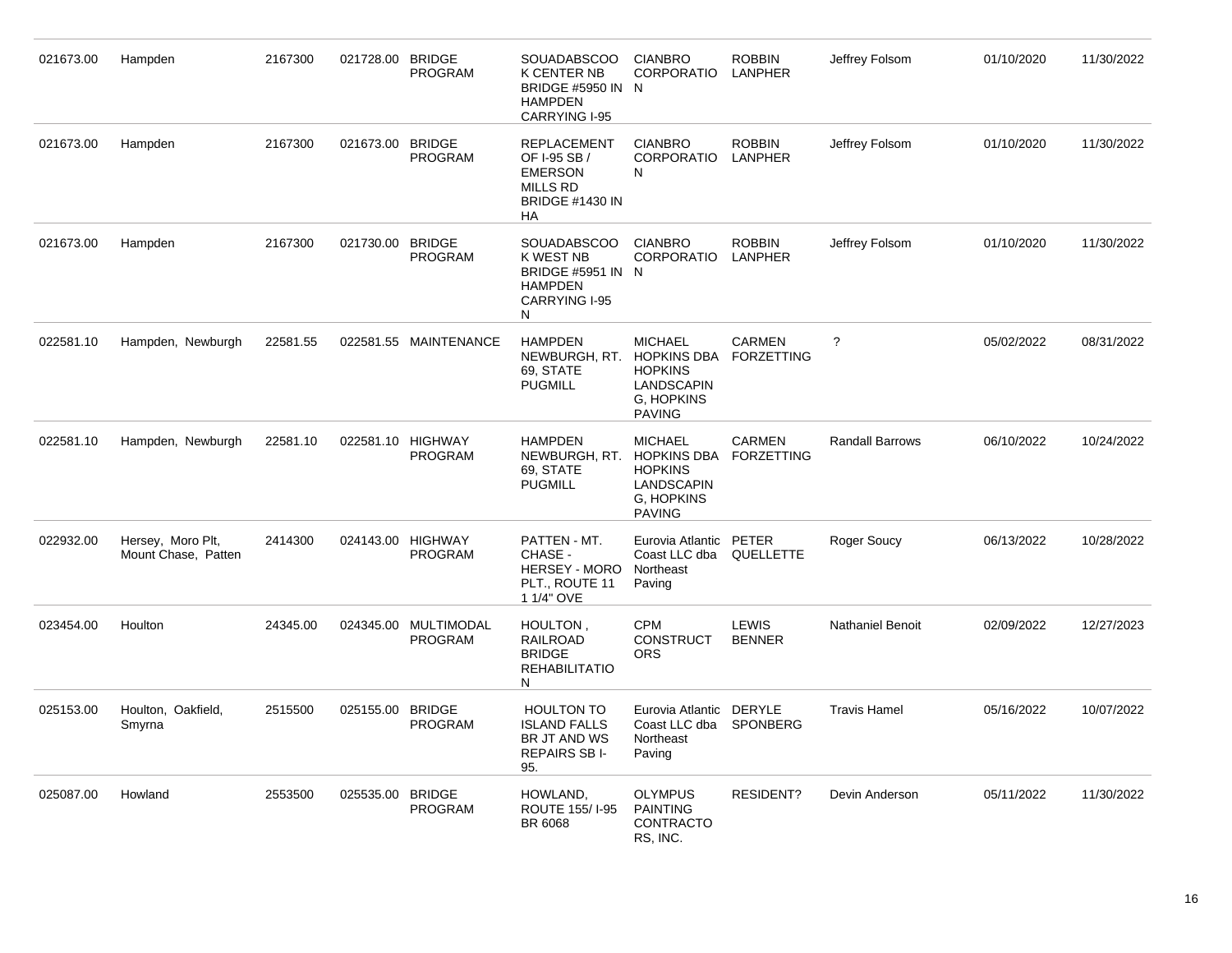| 025087.00 | Howland             | 2508700   | 025087.00 BRIDGE | <b>PROGRAM</b>                      | HOWLAND, I-95<br><b>SB/PISCATAQUI</b><br>S RIVER BR 6069                                                           | <b>OLYMPUS</b><br><b>PAINTING</b><br>CONTRACTO<br>RS, INC.      | <b>RESIDENT?</b>                | Devin Anderson         | 05/11/2022 | 11/30/2022 |
|-----------|---------------------|-----------|------------------|-------------------------------------|--------------------------------------------------------------------------------------------------------------------|-----------------------------------------------------------------|---------------------------------|------------------------|------------|------------|
| 025087.00 | Howland             | 2554300   | 025543.00 BRIDGE | <b>PROGRAM</b>                      | HOWLAND, I-95<br>NB/PISCATAQUI<br>S RIVER BR 1419 CONTRACTO                                                        | <b>OLYMPUS</b><br><b>PAINTING</b><br>RS, INC.                   | <b>RESIDENT?</b>                | Devin Anderson         | 05/11/2022 | 11/30/2022 |
| 025153.00 | <b>Island Falls</b> | 2515300   | 025153.00 BRIDGE | <b>PROGRAM</b>                      | <b>ISLAND FALLS</b><br>TO HOULTON<br>BR JT AND WS<br><b>REPAIRS NBI-</b><br>95.                                    | Eurovia Atlantic<br>Coast LLC dba<br>Northeast<br>Paving        | DERYLE<br><b>SPONBERG</b>       | <b>Travis Hamel</b>    | 05/16/2022 | 10/07/2022 |
| 023567.00 | Jackson             | 2356700   | 023567.00 BRIDGE | <b>PROGRAM</b>                      | JACKSON,<br><b>GREAT FARM</b><br><b>BRIDGE</b><br><b>REPLACEMENT</b>                                               | F C WORK &<br>SONS, INC.                                        | <b>CANDY</b><br><b>THOMPSON</b> | Mark Parlin            | 01/26/2022 | 09/21/2022 |
| 026973.00 | Jay                 | 026973.00 |                  | 026973.00 MAINTENANCE               | <b>JAY CULVERT</b><br><b>SLIP LINE</b>                                                                             | <b>VORTEX</b><br><b>SERVICES</b><br>LLC DBA TED<br>BERRY CO.    | <b>TIM</b><br><b>ANDREWS</b>    | Mark Hume              | 06/20/2022 | 09/30/2022 |
| 028225.00 | Jefferson           | 028225.00 |                  | 028225.00 MAINTENANCE               | <b>JEFFERSON</b><br><b>CRUSHING AND</b><br><b>BLENDING</b><br><b>RECYCLED</b><br><b>ASPHALT</b><br><b>PAVEMENT</b> | <b>SUPERIOR</b><br>CRUSHING,<br>INC.                            | <b>MATT</b><br><b>WHITCOMB</b>  | Alyshia Wentworth      |            |            |
| 024915.00 | Kenduskeag          | 2491500   |                  | 024915.00 HIGHWAY<br><b>PROGRAM</b> | <b>KENDUSKEAG -</b><br>ROUTE 15<br>ULTRA-THIN<br><b>BONDED</b><br><b>WEARING</b><br><b>COURSE</b>                  | Eurovia Atlantic<br>Coast LLC dba<br>Northeast<br>Paving        | WILLIAM<br><b>BROWN</b>         | <b>Randall Barrows</b> | 06/14/2022 | 11/24/2022 |
| 018245.01 | Kingfield           | 017280.01 |                  | 018245.01 HIGHWAY<br><b>PROGRAM</b> | KINGFIELD,<br><b>HIGHWAY</b><br><b>REHABILITATIO</b><br>N, RTE'S 16/27                                             | <b>SARGENT</b><br><b>CORPORATIO</b><br>N                        | <b>JEFFREY</b><br>WALLACE       | <b>Rhobe Moulton</b>   | 11/05/2020 | 10/01/2022 |
| 026043.00 | Kittery, York       | 026043.00 |                  | 026043.00 HIGHWAY<br><b>PROGRAM</b> | KITTERY &<br>YORK WEIGH<br>STATION,<br><b>INTERSTATE 95</b><br>NB/SB 3/4"<br><b>OVERL</b>                          | <b>SHAW</b><br><b>BROTHERS</b><br><b>CONSTRUCTI</b><br>ON, INC. | RESIDENT?                       | Shawn Smith            | 07/01/2022 | 12/31/2022 |
| 023121.00 | Knox                | 023121.00 |                  | 023121.00 MAINTENANCE               | KNOX, CULVERT F C WORK &<br>REPLACEMENTS SONS, INC.                                                                |                                                                 | MATT<br><b>WHITCOMB</b>         | <b>Brian Reeves</b>    | 07/18/2022 | 09/30/2022 |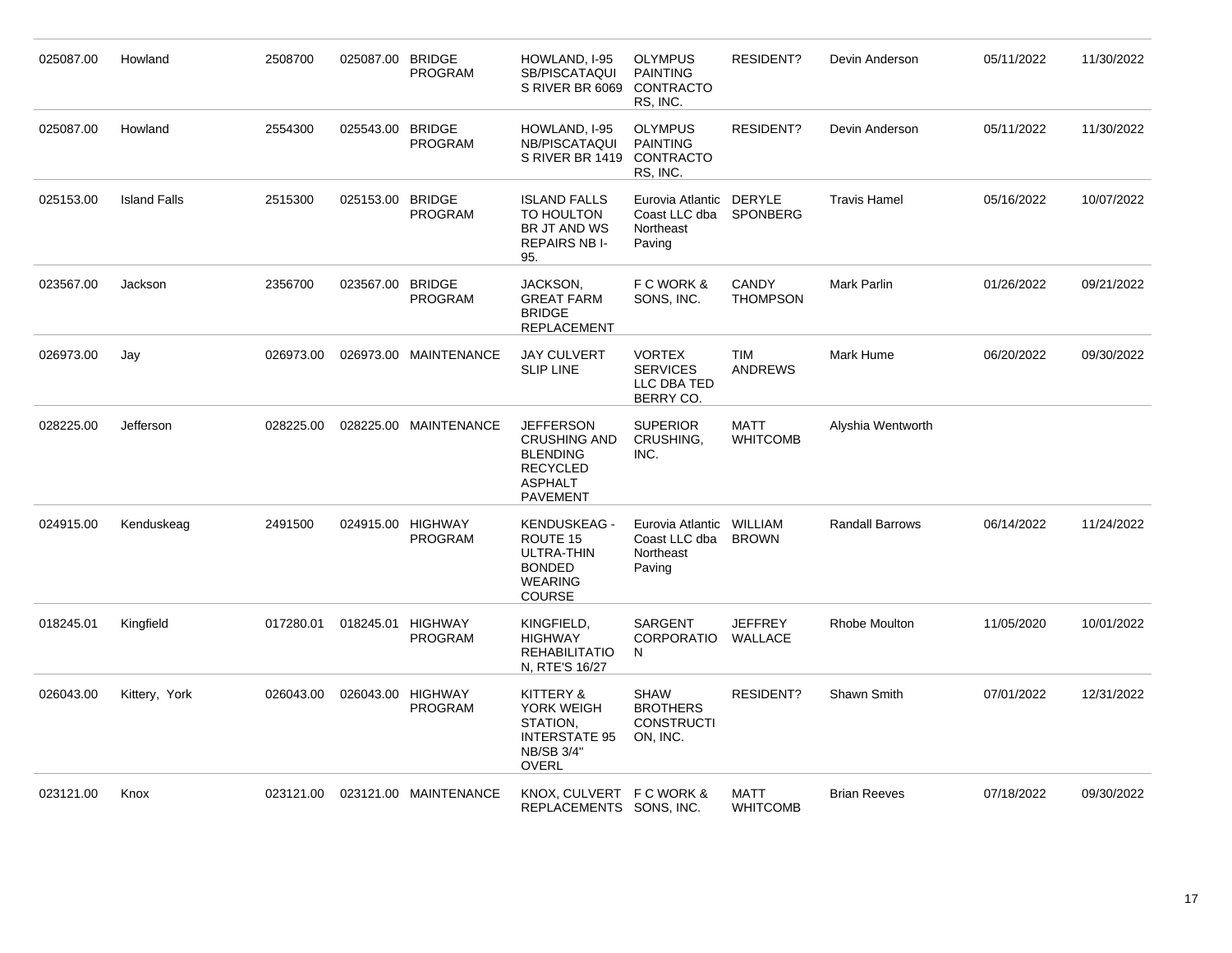| 025731.00 | Lee, Lincoln                   | 2573700            |                  | 025737.00 HIGHWAY<br><b>PROGRAM</b> | LINCOLN - LEE<br>ROUTE <sub>6</sub><br><b>CYCLICAL</b><br><b>PAVEMENT</b><br><b>RESURFACING</b> | Eurovia Atlantic<br>Coast LLC dba<br>Northeast<br>Paving                                     | <b>BILL LUCAS</b>                 | <b>Randall Barrows</b> |            |            |
|-----------|--------------------------------|--------------------|------------------|-------------------------------------|-------------------------------------------------------------------------------------------------|----------------------------------------------------------------------------------------------|-----------------------------------|------------------------|------------|------------|
| 025725.00 | Leeds, Wayne                   | 2572700            |                  | 025727.00 HIGHWAY<br>PROGRAM        | LEEDS &<br>WAYNE, ROUTE<br>219 CYCLICAL<br><b>PAVEMENT</b><br><b>RESURFACING</b>                | <b>ALL STATES</b><br>ASPHALT DBA FULLMER<br><b>ALL STATES</b><br><b>CONSTRUCTI</b><br>ON INC | ADAM                              | Douglas Coombs         | 05/18/2022 | 09/17/2022 |
| 021847.00 | Lincoln                        | 021847.00          |                  | 021847.00 HIGHWAY<br>PROGRAM        | LINCOLN, US<br>ROUTE <sub>2</sub><br><b>DRAINAGE</b><br><b>IMPROVEMENTS</b>                     | <b>BROWN</b><br><b>CONSTRUCTI</b><br>ON INC                                                  | <b>BILL LUCAS</b>                 | <b>Randall Barrows</b> | 07/27/2022 | 10/06/2022 |
| 025731.00 | Lincoln                        | 2573300            |                  | 025733.00 HIGHWAY<br>PROGRAM        | LINCOLN, US<br>ROUTE <sub>2</sub><br><b>CYCLICAL</b><br><b>PAVEMENT</b><br><b>RESURFACING</b>   | Eurovia Atlantic<br>Coast LLC dba<br>Northeast<br>Paving                                     | <b>BILL LUCAS</b>                 | <b>Randall Barrows</b> |            |            |
| 025731.00 | Lincoln                        | 2573500            |                  | 025735.00 HIGHWAY<br><b>PROGRAM</b> | LINCOLN ROUTE<br>2 CYCLICAL<br><b>PAVEMENT</b><br><b>RESURFACING</b>                            | Eurovia Atlantic<br>Coast LLC dba<br>Northeast<br>Paving                                     | <b>BILL LUCAS</b>                 | <b>Randall Barrows</b> |            |            |
| 023118.00 | Lisbon                         | 2311800            | 023118.00 BRIDGE | PROGRAM                             | LISBON,<br><b>FRAZIER</b><br><b>BRIDGE</b><br><b>REPLACEMENT</b>                                | <b>ST. LAURENT</b><br>& SON, INC                                                             | <b>SETH WILLS</b>                 | Devan Eaton            | 06/28/2022 | 09/20/2022 |
| 014862.00 | Lisbon                         | STP-1486<br>(200)X |                  | 014862.00 HIGHWAY<br>PROGRAM        | LISBON,<br><b>HIGHWAY</b><br><b>RECONSTRUCTI</b><br>ON, RTE.125                                 | <b>MCGEE</b><br><b>CONSTRUCTI</b><br>ON                                                      | <b>SHANE</b><br><b>AMOROSO</b>    | <b>Ernest Martin</b>   | 04/01/2022 | 11/17/2023 |
| 025725.00 | Litchfield, Monmouth,<br>Wales | 2572500            |                  | 025725.00 HIGHWAY<br><b>PROGRAM</b> | WALES,<br>MONMOUTH, &<br>LITCHFIELD,<br>ROUTE 9<br><b>CYCLICAL</b><br><b>PAVEMENT RES</b>       | <b>ALL STATES</b><br>ASPHALT DBA<br><b>ALL STATES</b><br><b>CONSTRUCTI</b><br>ON INC         | <b>ADAM</b><br><b>FULLMER</b>     | Douglas Coombs         | 05/18/2022 | 09/17/2022 |
| 022330.00 | Long Pond Twp                  | 2233000            | 022330.00 BRIDGE | <b>PROGRAM</b>                      | LONG POND<br>TWP, PARLIN<br>STREAM NO.2<br><b>BRIDGE PAINT</b>                                  | <b>COPIA</b><br>SPECIALTLY<br>CONTRACTO<br><b>RS</b>                                         | <b>KYLE</b><br><b>MCLAGGAN</b>    | Devin Anderson         | 06/03/2020 | 12/30/2020 |
| 023154.00 | Lower Cupsuptic Twp            | 2354900            | 023549.00 BRIDGE | PROGRAM                             | LOWER<br>CUPSUPTIC,<br><b>CUPSUPTIC</b><br><b>BRIDGE PAINT</b>                                  | <b>SPARTAN</b><br><b>CONTRACTIN</b><br>G LLC                                                 | <b>CATHERINE</b><br><b>METTEY</b> | Devin Anderson         | 07/02/2021 | 11/29/2021 |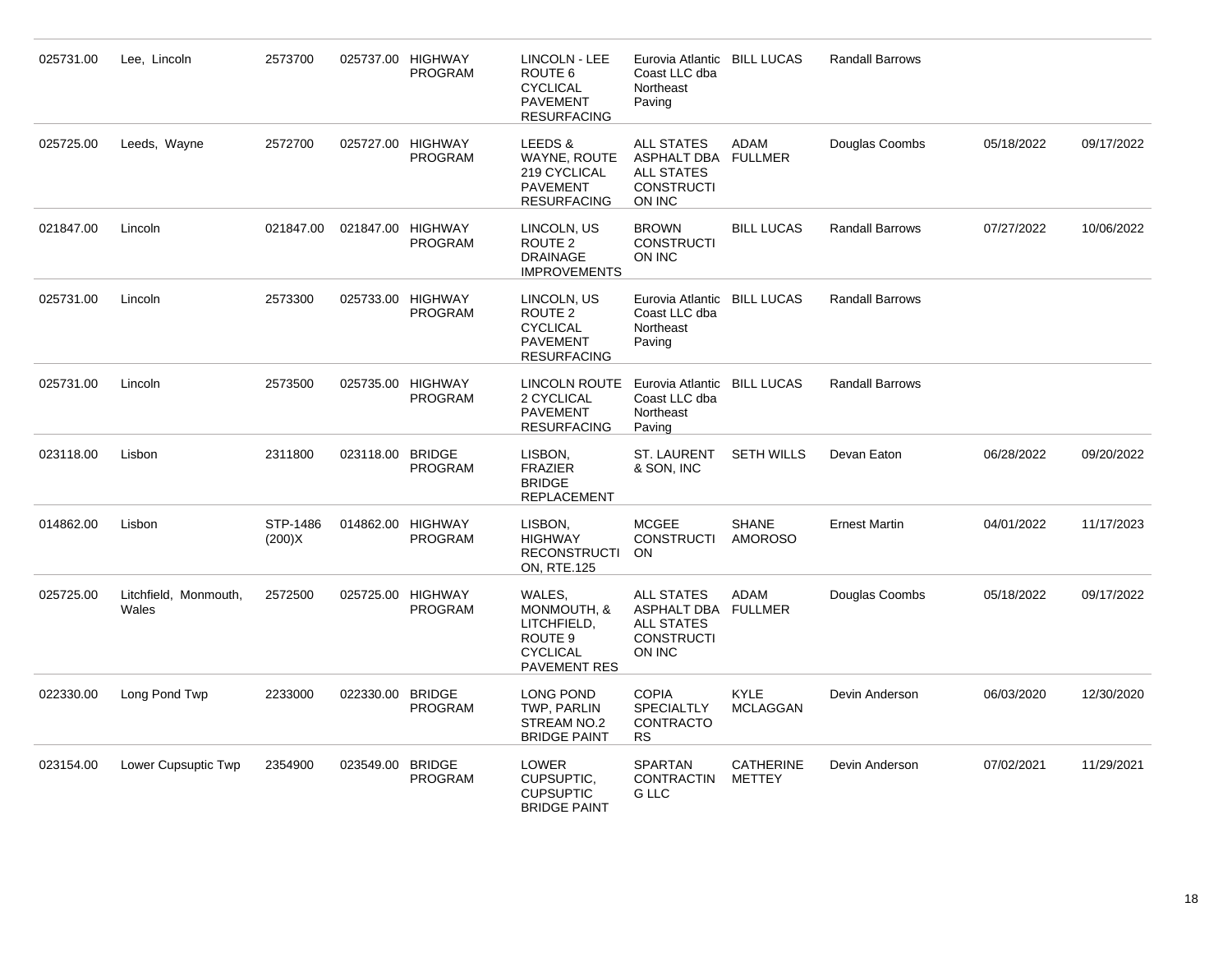| 021736.00 | Madawaska                      | 2173600   | 021736.00 BRIDGE | <b>PROGRAM</b>                         | MADAWASKA -<br><b>EDMUNDSTON</b><br><b>NEW</b><br><b>BRUNSWICK</b><br>CANADA, INTL<br><b>BR</b>                    | REED &<br>REED, INC.                                             | <b>PHIL</b><br><b>ROBERTS</b>    | Andrew Lathe            | 05/24/2021 | 07/28/2025 |
|-----------|--------------------------------|-----------|------------------|----------------------------------------|--------------------------------------------------------------------------------------------------------------------|------------------------------------------------------------------|----------------------------------|-------------------------|------------|------------|
| 023454.00 | Mapleton                       | 23456.00  |                  | 023456.00 MULTIMODAL<br><b>PROGRAM</b> | MAPLETON,<br>RAILROAD<br><b>BRIDGE</b><br><b>REHABILITATIO</b><br>N                                                | <b>CPM</b><br>CONSTRUCT<br><b>ORS</b>                            | <b>LEWIS</b><br><b>BENNER</b>    | <b>Nathaniel Benoit</b> | 02/09/2022 | 11/16/2022 |
| 025755.00 | Mapleton, Presque Isle 2575500 |           |                  | 025755.00 HIGHWAY<br><b>PROGRAM</b>    | <b>ULTRA-THIN</b><br><b>BONDED</b><br><b>WEARING</b><br><b>COURSE RTE</b><br>163                                   | Eurovia Atlantic ANTHONY<br>Coast LLC dba<br>Northeast<br>Paving | HUSTON                           | Roger Soucy             | 05/17/2022 | 09/23/2022 |
| 027061.00 | Masardis                       | 027061.00 |                  | 027061.00 MAINTENANCE                  | <b>MASARDIS</b><br><b>SQUA PAN</b><br><b>BRIDGE SCOUR</b><br><b>COUNTERMEAS</b><br><b>URES</b>                     | J.<br><b>MCLAUGHLIN</b><br><b>CONSTRUCTI</b><br>ON, LLC          | <b>KEVIN</b><br><b>BUTLER</b>    | <b>Brent Bubar</b>      |            |            |
| 023234.01 | Mattawamkeag                   | 2262701   | 023234.01        | <b>BRIDGE</b><br>PROGRAM               | <b>MATTAWAMKEA</b><br>G,<br><b>MATTAWAMKEA</b><br><b>G BR REPL</b>                                                 | REED &<br>REED, INC.                                             | <b>NATHAN</b><br><b>PUKAY</b>    | Andrew Lathe            | 12/08/2020 | 11/15/2023 |
| 022252.00 | Merrill                        | 022252.00 | 022252.00 BRIDGE | <b>PROGRAM</b>                         | <b>MERRILL, EAST</b><br><b>HASTINGS</b><br><b>BRIDGE REPL.</b>                                                     | Eurovia Atlantic<br>Coast LLC dba<br>Northeast<br>Paving         | <b>CHARLES</b><br><b>BARNARD</b> | Mark Parlin             | 11/21/2022 | 06/19/2023 |
| 022627.01 | Milo                           | 2262701   | 022627.01 BRIDGE | <b>PROGRAM</b>                         | MILO,<br>PLEASANT<br><b>RIVER BRIDGE</b><br><b>REPLACEMENT</b>                                                     | WYMAN &<br>SIMPSON,<br>INC.                                      | <b>ERIC</b><br><b>VALCOURT</b>   | Andrew Lathe            | 12/14/2020 | 03/01/2023 |
| 022330.00 | Monson                         | 2352300   | 023523.00 BRIDGE | <b>PROGRAM</b>                         | MONSON,<br><b>BARROWS</b><br><b>FALLS BRIDGE</b><br><b>PAINT</b>                                                   | <b>COPIA</b><br><b>SPECIALTLY</b><br>CONTRACTO<br><b>RS</b>      | <b>KYLE</b><br><b>MCLAGGAN</b>   | Devin Anderson          | 06/03/2020 | 11/30/2020 |
| 025958.00 | Montville                      | 025958.00 |                  | 025958.00 MAINTENANCE                  | MONTVILLE,<br><b>CULVERT</b><br><b>REPLACEMENTS</b>                                                                | Littlefield's<br>Construction                                    | <b>MATT</b><br><b>WHITCOMB</b>   | Jamie Andrews           | 09/07/2021 | 09/30/2021 |
| 028225.00 | Montville                      | 028227.00 |                  | 028227.00 MAINTENANCE                  | <b>MONTVILLE</b><br><b>CRUSHING AND</b><br><b>BLENDING</b><br><b>RECYCLED</b><br><b>ASPHALT</b><br><b>PAVEMENT</b> | <b>SUPERIOR</b><br>CRUSHING,<br>INC.                             | <b>MATT</b><br><b>WHITCOMB</b>   | $\gamma$                |            |            |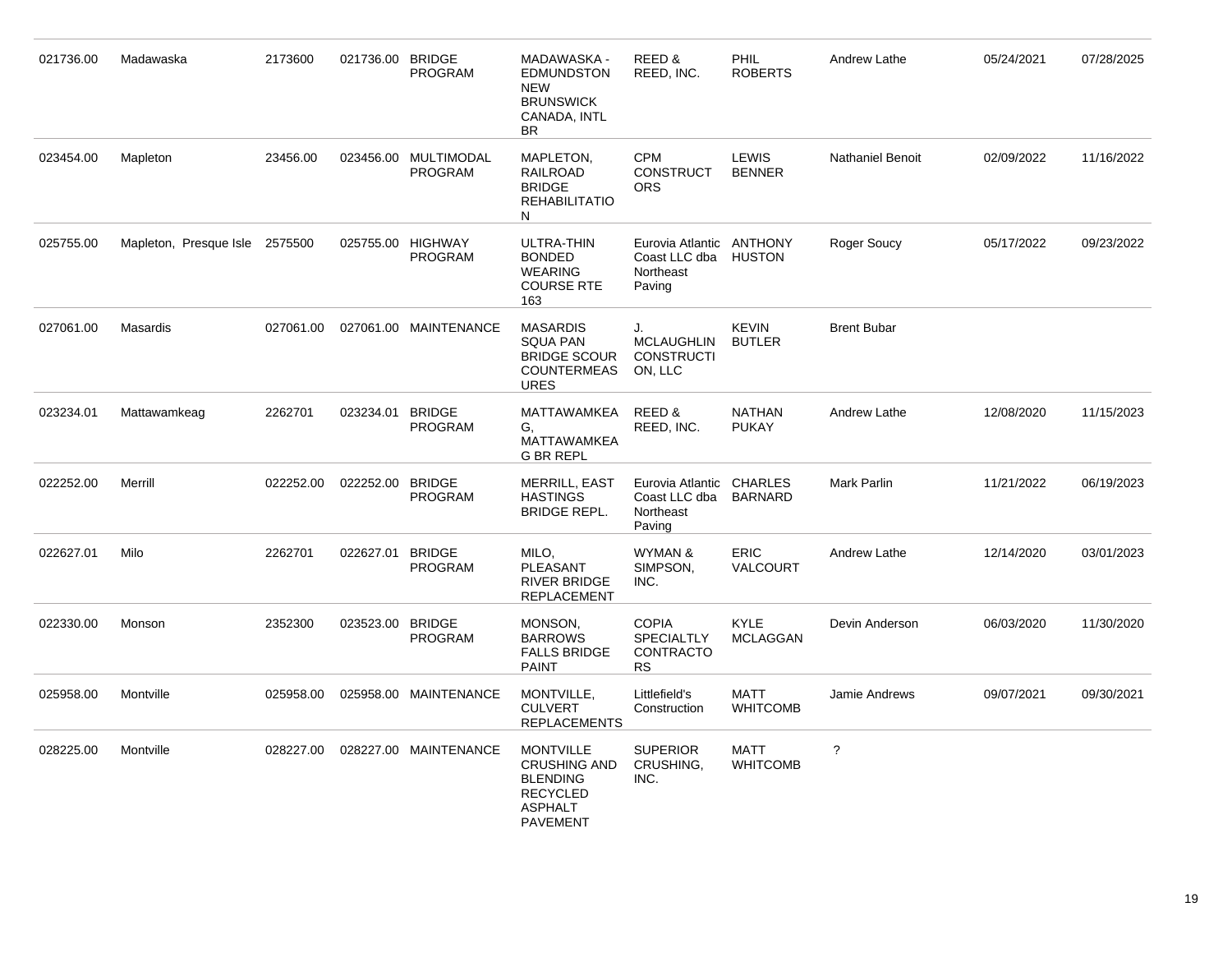| 022932.00 | Moro Plt                        | 022932.00 |                  | 022932.00 HIGHWAY<br><b>PROGRAM</b> | MORO PLT.,<br>ROUTE 11<br><b>HIGHWAY</b><br><b>REHABILITATIO</b><br>N                           | Eurovia Atlantic<br>Coast LLC dba<br>Northeast<br>Paving                                    | PETER<br>QUELLETTE             | Roger Soucy                | 06/13/2022 | 10/28/2022 |
|-----------|---------------------------------|-----------|------------------|-------------------------------------|-------------------------------------------------------------------------------------------------|---------------------------------------------------------------------------------------------|--------------------------------|----------------------------|------------|------------|
| 023154.00 | New Sharon                      | 023176.00 | 023176.00 BRIDGE | <b>PROGRAM</b>                      | <b>NEW SHARON,</b><br><b>SANDY RIVER</b><br><b>BRIDGE PAINT</b>                                 | <b>SPARTAN</b><br><b>CONTRACTIN</b><br>G LLC                                                | <b>CATHERINE</b><br>METTEY     | Devin Anderson             | 06/02/2021 | 01/12/2022 |
| 024133.00 | Newport, Palmyra,<br>Pittsfield | 2413300   |                  | 024133.00 HIGHWAY<br><b>PROGRAM</b> | PITTSFIELD-<br>NEWPORT, US<br>ROUTE 2 1-1/4"<br>OVERLAY                                         | <b>PIKE</b><br>INDUSTRIES,<br>INC.                                                          | <b>HARVEY</b><br><b>SMITH</b>  | <b>Randall Barrows</b>     | 05/03/2022 | 11/30/2022 |
| 024153.00 | Nobleboro, Waldoboro            | 2416110   |                  | 024161.10 HIGHWAY<br><b>PROGRAM</b> | NOBLEBORO -<br>WALDOBORO,<br>US ROUTE 11<br>1/4" OVERLAY                                        | <b>ALL STATES</b><br>ASPHALT DBA<br><b>ALL STATES</b><br><b>CONSTRUCTI</b><br>ON INC        | <b>DEAN</b><br><b>ROWLANDS</b> | Douglas Coombs             | 06/20/2022 | 10/22/2022 |
| 024121.00 | North Berwick, Sanford 2511900  |           |                  | 025119.00 HIGHWAY<br>PROGRAM        | <b>NORTH</b><br><b>BERWICK-</b><br>SANFORD,<br>ROUTE 4 HOT<br><b>IN-PLACE</b><br><b>RECYCLE</b> | <b>ALL STATES</b><br><b>ASPHALT DBA</b><br><b>ALL STATES</b><br><b>CONSTRUCTI</b><br>ON INC |                                | NATE CUTTER Laray Hamilton | 06/20/2022 | 11/26/2022 |
| 024153.00 | Northport                       | 2415900   |                  | 024159.00 HIGHWAY<br>PROGRAM        | NORTHPORT,<br>US ROUTE 1<br>MILL & FILL                                                         | <b>ALL STATES</b><br>ASPHALT DBA<br><b>ALL STATES</b><br><b>CONSTRUCTI</b><br>ON INC        | <b>DEAN</b><br><b>ROWLANDS</b> | Douglas Coombs             | 06/20/2022 | 10/22/2022 |
| 023639.00 | Norway                          | 2363900   | 023639.00 BRIDGE | PROGRAM                             | NORWAY,<br>PLEASANT ST<br><b>BR DECK REPL</b>                                                   | <b>SCOTT</b><br><b>CONSTRUCTI</b><br><b>ON</b><br><b>CORPORATIO</b><br>N                    | ALECIA COLE Mark Parlin        |                            | 06/28/2021 | 04/04/2022 |
| 024915.00 | Old Town                        | 2577700   |                  | 025777.00 HIGHWAY<br>PROGRAM        | OLD TOWN, US<br>ROUTE 2A<br>ULTRA-THIN<br><b>BONDED</b><br><b>WEARING</b><br><b>COURSE</b>      | Eurovia Atlantic<br>Coast LLC dba<br>Northeast<br>Paving                                    | WILLIAM<br><b>BROWN</b>        | Randall Barrows            | 06/14/2022 | 12/22/2022 |
| 025087.00 | Old Town                        | 2553300   | 025533.00 BRIDGE | PROGRAM                             | OLD TOWN,<br>ROUTE 43/1-95<br>BR 6061                                                           | <b>OLYMPUS</b><br><b>PAINTING</b><br>CONTRACTO<br>RS, INC.                                  | RESIDENT?                      | Devin Anderson             | 05/11/2022 | 11/30/2022 |
| 025087.00 | Old Town                        | 2510100   | 025101.00 BRIDGE | <b>PROGRAM</b>                      | OLD TOWN, I-95<br><b>INTERCHANGE</b><br>53 BR 6062                                              | <b>OLYMPUS</b><br><b>PAINTING</b><br>CONTRACTO<br>RS, INC.                                  | <b>RESIDENT?</b>               | Devin Anderson             | 05/11/2022 | 11/30/2022 |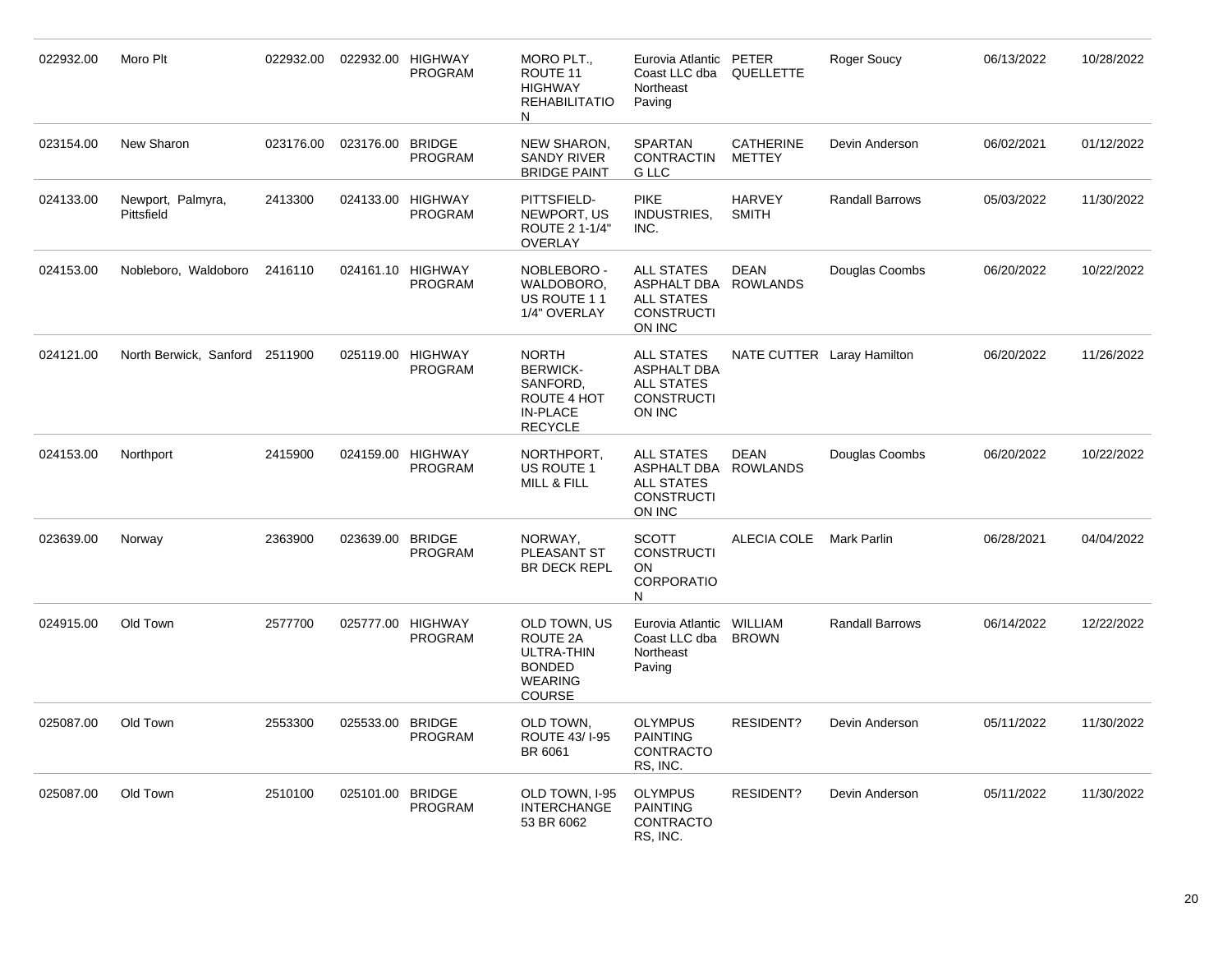| 025087.00 | Old Town | 2553100           | 025531.00 BRIDGE  | <b>PROGRAM</b>                      | OLD TOWN, I-95<br><b>NB/KIRKLAND</b><br><b>RD BR 6059</b>                  | <b>OLYMPUS</b><br>PAINTING<br>CONTRACTO<br>RS, INC.                                         | RESIDENT?                       | Devin Anderson         | 05/11/2022 | 11/30/2022 |
|-----------|----------|-------------------|-------------------|-------------------------------------|----------------------------------------------------------------------------|---------------------------------------------------------------------------------------------|---------------------------------|------------------------|------------|------------|
| 026951.00 | Orland   | 026951.00         |                   | 026951.00 MAINTENANCE               | <b>GLENBURN</b><br>ROUTE 15<br><b>CULVERT</b><br><b>REPLACEMENTS</b>       | Littlefield's<br>Construction                                                               | MATT<br><b>CONNOR</b>           | John Devin             | 07/15/2022 |            |
| 027563.00 | Orland   | 027563.00         |                   | 027563.00 MAINTENANCE               | ORLAND ROUTE<br>166 CULVERT<br><b>REPLACEMENT</b>                          | L.G.<br><b>WHITCOMB</b><br>LANDSCAPIN<br>G                                                  | MATT<br><b>CONNOR</b>           | John Devin             | 06/20/2022 |            |
| 020898.00 | Orono    | STP-2089<br>(800) |                   | 020898.00 HIGHWAY<br><b>PROGRAM</b> | ORONO, LARGE<br><b>CULVERT</b><br>REPLACEMENT,<br>RTE.2                    | <b>SARGENT</b><br><b>CORPORATIO</b><br>N                                                    | <b>JOSEPH</b><br><b>GRAHAM</b>  | <b>Randall Barrows</b> | 07/14/2021 | 11/17/2022 |
| 022932.00 | Patten   | 022960.00         | 022960.00 HIGHWAY | <b>PROGRAM</b>                      | PATTEN, ROUTE<br><b>11 DRAINAGE</b><br>IMPROVEMENTS Northeast              | Eurovia Atlantic PETER<br>Coast LLC dba<br>Paving                                           | QUELLETTE                       | Roger Soucy            | 06/13/2022 | 10/21/2022 |
| 021810.00 | Patten   | 21810.00          |                   | 021810.00 HIGHWAY<br><b>PROGRAM</b> | PATTEN, LARGE<br><b>CULVERT</b><br>REPLACEMENT,<br><b>RTE.11</b>           | Bangor Lawn & JON BITHER<br>Landscape                                                       |                                 | Roger Soucy            | 07/11/2022 | 09/30/2022 |
| 023170.00 | Pembroke | 2317000           | 023170.00 BRIDGE  | <b>PROGRAM</b>                      | PEMBROKE,<br>PENNAMAQUAN<br><b>BRIDGE PAINT</b>                            | SPARTAN<br><b>CONTRACTIN</b><br><b>G LLC</b>                                                | KYLE<br><b>MCLAGGAN</b>         | Devin Anderson         | 06/02/2021 | 12/27/2021 |
| 025129.00 | Peru     | 2544300           |                   | 025443.00 HIGHWAY<br><b>PROGRAM</b> | PERU, ROUTE<br>108 1 1/4"<br>OVERLAY                                       | <b>PIKE</b><br>INDUSTRIES,<br>INC.                                                          | <b>WYATT</b><br><b>JOHNSON</b>  | Guy Whittington        | 05/10/2022 | 11/15/2023 |
| 021745.00 | Portland | 023615.03         | 023615.03 BRIDGE  | <b>PROGRAM</b>                      | PORTLAND, I-<br>295 OVER<br><b>WASHINGTON</b><br>AVE BR JT<br><b>REHAB</b> | <b>CIANBRO</b><br><b>CORPORATIO</b><br>N                                                    | <b>BENJAMIN</b><br>WALZ         | Mackenzie Kersbergen   | 11/30/2020 | 10/21/2022 |
| 024997.00 | Portland | 2499700           |                   | 024997.00 HIGHWAY<br><b>PROGRAM</b> | PORTLAND,<br><b>FOREST</b><br><b>AVENUE MILL &amp;</b><br><b>FILL</b>      | <b>GLIDDEN</b><br><b>EXCAVATING</b><br>& PAVING,<br>INC.                                    | <b>BRIAN</b><br><b>MOUSSEAU</b> | Laray Hamilton         | 07/18/2022 | 10/01/2022 |
| 024887.00 | Portland | 024887.00         |                   | 024887.00 MAINTENANCE               | PORTLAND,<br><b>PARK &amp; RIDE</b>                                        | <b>ALL STATES</b><br><b>ASPHALT DBA</b><br><b>ALL STATES</b><br><b>CONSTRUCTI</b><br>ON INC | ROBERT BETZ Rick Dubois         |                        |            | 12/30/2022 |
| 021745.00 | Portland | 023545.00         | 023545.00 BRIDGE  | PROGRAM                             | PORTLAND,<br><b>CNRR</b><br><b>CROSSING</b><br><b>REHAB</b>                | <b>CIANBRO</b><br>CORPORATIO<br>N                                                           | <b>BENJAMIN</b><br>WALZ         | Mackenzie Kersbergen   | 05/10/2021 | 08/28/2023 |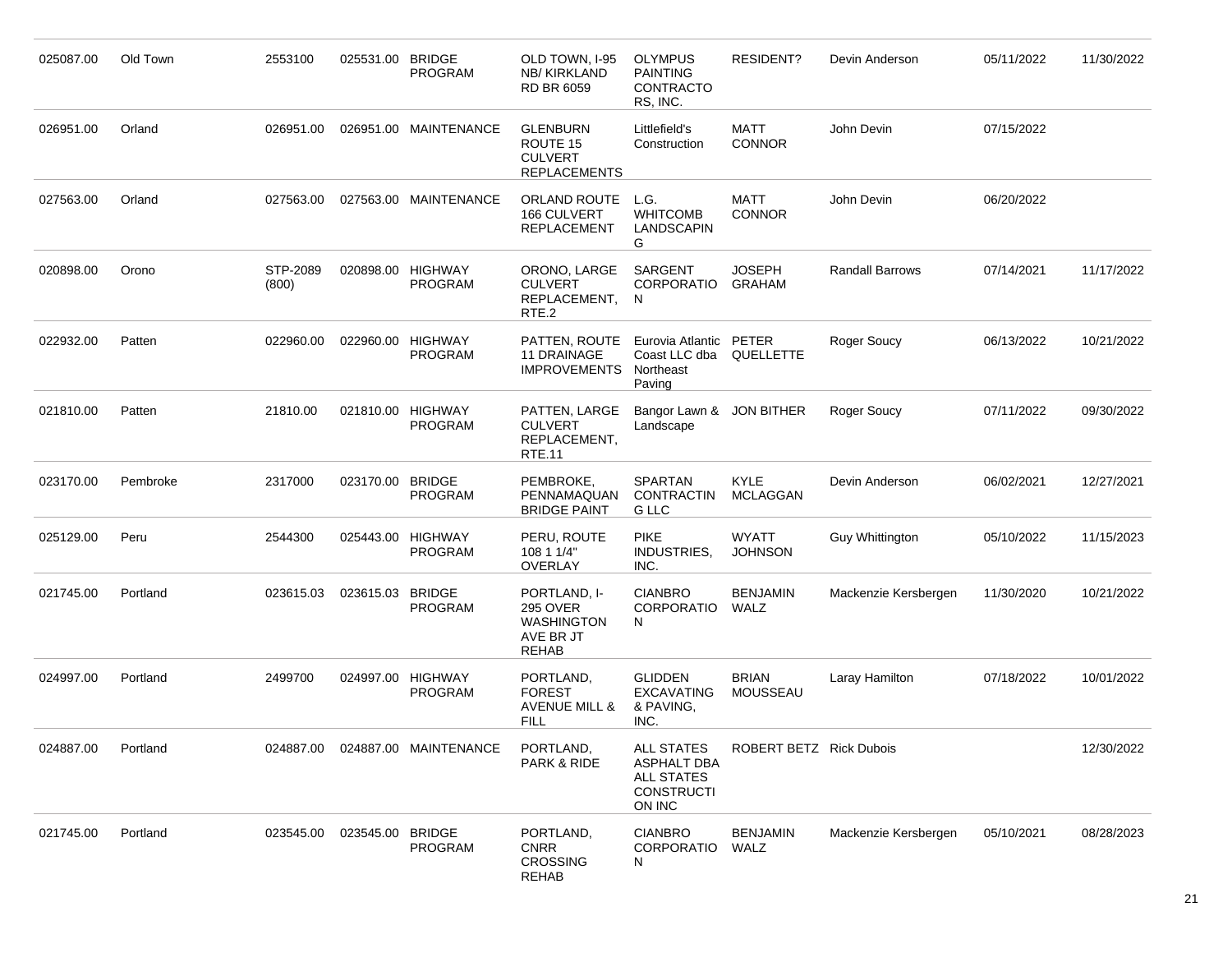| 021745.00 | Portland                        | NHPP-<br>2174(500) | 021745.00 BRIDGE | <b>PROGRAM</b>                      | PORTLAND,<br>VERANDA<br><b>STREET BR</b><br><b>REPL</b>                                           | <b>CIANBRO</b><br><b>CORPORATIO</b><br>N                        | <b>BENJAMIN</b><br>WALZ          | Devan Eaton             | 12/15/2020 | 10/21/2022 |
|-----------|---------------------------------|--------------------|------------------|-------------------------------------|---------------------------------------------------------------------------------------------------|-----------------------------------------------------------------|----------------------------------|-------------------------|------------|------------|
| 022394.00 | Portland                        | 2239400            |                  | 022394.00 HIGHWAY<br><b>PROGRAM</b> | PORTLAND,<br><b>INTERSTATE 295</b><br><b>NORTHBOUND</b><br><b>MEDIAN</b>                          | <b>PIKE</b><br>INDUSTRIES,<br>INC.                              | <b>WAYNE</b><br><b>WATSON</b>    | Shawn Smith             | 05/09/2022 | 11/25/2022 |
| 022394.00 | Portland, South<br>Portland     | 2242001            |                  | 022420.01 HIGHWAY<br>PROGRAM        | SOUTH<br>PORTLAND-<br><b>PORTLAND</b><br><b>INTERSTATE 295</b><br><b>NORTHBOUND</b><br>MILL & FIL | <b>PIKE</b><br>INDUSTRIES,<br>INC.                              | <b>WAYNE</b><br><b>WATSON</b>    | Shawn Smith             | 05/09/2022 | 11/25/2022 |
| 022420.00 | Portland, South<br>Portland     | 2242000            |                  | 022420.00 HIGHWAY<br>PROGRAM        | PORTLAND-<br><b>SOUTH</b><br><b>PORTLAND</b><br>INTERSTATE 295<br>SOUTHBOUND<br>MILL & FIL        | Eurovia Atlantic<br>Coast LLC dba<br>Northeast<br>Paving        | WAYNE<br><b>WATSON</b>           | Shawn Smith             | 04/26/2021 | 08/12/2022 |
| 023709.00 | Portland, Westbrook             | 2370900            |                  | 023709.00 HIGHWAY<br>PROGRAM        | PORTLAND-<br><b>WESTBROOK,</b><br>ROUTE 25 MILL<br>& FILL                                         | <b>SHAW</b><br><b>BROTHERS</b><br><b>CONSTRUCTI</b><br>ON, INC. | <b>BRIAN</b><br><b>MOUSSEAU</b>  | Laray Hamilton          | 07/06/2021 | 06/01/2022 |
| 023454.00 | Presque Isle                    | 23454.00           | 023454.00        | MULTIMODAL<br><b>PROGRAM</b>        | PRESQUE ISLE,<br><b>RAILROAD</b><br><b>BRIDGE</b><br><b>REHABILITATIO</b><br>N                    | <b>CPM</b><br>CONSTRUCT<br><b>ORS</b>                           | <b>LEWIS</b><br><b>BENNER</b>    | <b>Nathaniel Benoit</b> | 02/09/2022 | 12/27/2023 |
| 022932.00 | Presque Isle                    | 2513300            |                  | 025133.00 HIGHWAY<br><b>PROGRAM</b> | PRESQUE ISLE,<br>ROUTE 167 1.25<br><b>OVERLAY</b>                                                 | Eurovia Atlantic<br>Coast LLC dba<br>Northeast<br>Paving        | <b>PETER</b><br>QUELLETTE        | Roger Soucy             | 06/13/2022 | 10/27/2023 |
| 022932.00 | Presque Isle, Westfield 2510900 |                    |                  | 025109.00 HIGHWAY<br><b>PROGRAM</b> | <b>WESTFIELD-</b><br>PRESQUE ISLE,<br>US ROUTE 1<br>MILL & FILL                                   | Eurovia Atlantic<br>Coast LLC dba<br>Northeast<br>Paving        | PETER<br>QUELLETTE               | Roger Soucy             | 06/13/2022 | 10/27/2023 |
| 022862.00 | Randolph, Washington            | 022862.00          |                  | 022862.00 MAINTENANCE               | JEFFERSON,<br><b>FORESTRY &amp;</b><br><b>CANOPY</b><br><b>CLEARING</b>                           | <b>Integrity Forest</b><br>Management                           | MATT<br><b>WHITCOMB</b>          | Robert K Betz           | 08/03/2020 | 09/25/2020 |
| 023741.00 | Richmond                        | 23741.00           |                  | 023741.00 HIGHWAY<br>PROGRAM        | RICHMOND,<br><b>RETAINING</b><br>WALL, ROUTE<br>24.                                               | <b>SUNKAZE</b><br><b>PROJECT</b><br>SOLUTIONS,<br>INC.          | <b>ROBERT</b><br>LAROCHE         | Douglas Coombs          | 09/29/2021 | 05/27/2022 |
| 025069.00 | Richmond                        | 025069.00          | 025069.00 BRIDGE | PROGRAM                             | RICHMOND,<br><b>STEWART</b><br><b>BRIDGE</b><br>REPLACEMENT                                       | WYMAN &<br>SIMPSON,<br>INC.                                     | <b>DALTON</b><br><b>THOMPSON</b> | Mackenzie Kersbergen    | 06/27/2022 | 10/21/2022 |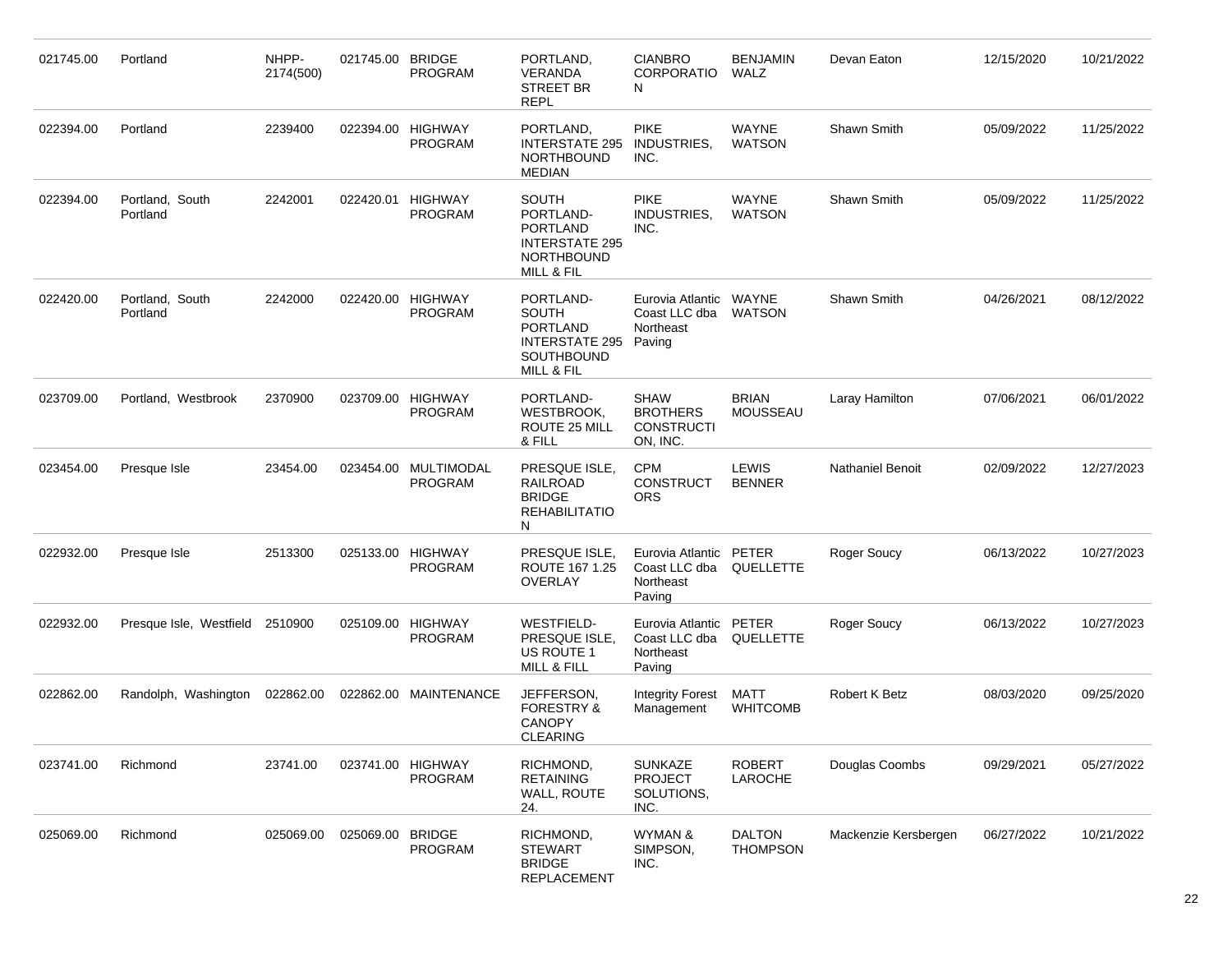| 022194.00 | Rockland                      | ROCKLAN<br>D - STATE<br><b>FERRY</b><br><b>VESSEL</b> | 022194.00 MULTIMODAL<br><b>PROGRAM</b> | ROCKLAND -<br>STATE FERRY<br><b>VESSEL</b><br><b>REPLACEMENT</b>                                 | <b>SENESCO</b><br><b>MARINE</b>                                                             | <b>MATTHEW</b><br>KELLY            | <b>Nathaniel Benoit</b> | 10/01/2021 | 08/16/2023 |
|-----------|-------------------------------|-------------------------------------------------------|----------------------------------------|--------------------------------------------------------------------------------------------------|---------------------------------------------------------------------------------------------|------------------------------------|-------------------------|------------|------------|
| 024153.00 | Rockland, Rockport,<br>Warren | 2415300                                               | 024153.00 HIGHWAY<br><b>PROGRAM</b>    | <b>WARREN-</b><br>ROCKLAND-<br>ROCKPORT,<br>ROUTE 90 MILL<br>& FILL                              | <b>ALL STATES</b><br>ASPHALT DBA<br><b>ALL STATES</b><br><b>CONSTRUCTI</b><br>ON INC        | <b>DEAN</b><br><b>ROWLANDS</b>     | Douglas Coombs          | 06/20/2022 | 10/22/2022 |
| 023027.00 | Rumford                       | 023027.00                                             | 023027.00 MAINTENANCE                  | <b>RUMFORD</b><br><b>BRIDGE</b><br><b>LIGHTING</b>                                               | A. D.<br>ELECTRIC,<br>INC.                                                                  | <b>DOUG</b><br>COOMBS 215-<br>4051 | Douglas Coombs          |            |            |
| 021830.00 | Saint Agatha                  | 21830.00                                              | 021830.00 HIGHWAY<br><b>PROGRAM</b>    | ST. AGATHA,<br>LARGE<br><b>CULVERT</b><br>REPLACEMENT,<br>CLEVELAND RD.                          | SODERBERG<br>COMPANY,<br>INC.                                                               | <b>RESIDENT?</b>                   | Roger Soucy             | 07/05/2022 | 09/30/2022 |
| 022498.00 | Sanford, Wells                | 2249800                                               | 022498.00 HIGHWAY<br><b>PROGRAM</b>    | WELLS-<br>SANFORD,<br><b>ROUTE 109 4"</b><br><b>COLD IN PLACE</b><br><b>RECYCLE</b>              | <b>PIKE</b><br>INDUSTRIES,<br>INC.                                                          | <b>MATTHEW</b><br><b>GUESS</b>     | Laray Hamilton          | 08/08/2021 | 08/31/2022 |
| 025711.00 | Scarborough                   | 025797.00                                             | 025797.00 HIGHWAY<br><b>PROGRAM</b>    | <b>SCARBOROUGH</b><br><b>BROADTURN</b><br>ROAD CYCLICAL<br><b>PAVEMENT</b><br><b>RESURFACING</b> | <b>SHAW</b><br><b>BROTHERS</b><br><b>CONSTRUCTI</b><br>ON, INC.                             | <b>IHSAN RBEAT</b>                 | Laray Hamilton          | 07/08/2022 | 08/02/2022 |
| 024991.00 | Scarborough                   | 2499100                                               | 024991.00 HIGHWAY<br><b>PROGRAM</b>    | <b>SCARBOROUGH</b><br><b>HIGHLAND</b><br>AVENUE 1 1/4"<br>OVERLAY                                | <b>SHAW</b><br><b>BROTHERS</b><br><b>CONSTRUCTI</b><br>ON, INC.                             | <b>BRIAN</b><br>MOUSSEAU           | Laray Hamilton          | 09/06/2022 | 10/15/2022 |
| 024991.00 | Scarborough                   | 2499300                                               | 024993.00 HIGHWAY<br><b>PROGRAM</b>    | <b>SCARBOROUGH</b><br><b>BLACK POINT</b><br>ROAD 1 1/4"<br>OVERLAY                               | <b>SHAW</b><br><b>BROTHERS</b><br><b>CONSTRUCTI</b><br>ON, INC.                             | <b>BRIAN</b><br><b>MOUSSEAU</b>    | Laray Hamilton          | 06/06/2022 | 10/01/2022 |
| 026957.00 | Searsmont                     | 026957.00                                             | 026957.00 MAINTENANCE                  | SEARSMONT,<br><b>INSTREAM</b><br><b>CULVERT</b><br><b>REPLACEMENTS</b>                           | F C WORK &<br>SONS, INC.                                                                    | MATT<br><b>WHITCOMB</b>            | Jamie Andrews           | 09/01/2021 | 10/01/2021 |
| 025240.00 | Sherman                       | 025240.00                                             | 025240.00 MAINTENANCE                  | <b>SHERMAN</b><br><b>TRUCK</b><br><b>STORAGE</b><br>GARAGE                                       | NICKERSON & RICKY<br>O'DAY, INC.                                                            | <b>GRADIE</b>                      | <b>Rick Gradie</b>      |            |            |
| 024881.00 | Sidney                        | 2488100                                               | 024881.00 HIGHWAY<br><b>PROGRAM</b>    | SIDNEY, ROUTE<br>104 CYCLICAL<br><b>PAVEMENT</b><br><b>RESURFACING</b>                           | <b>ALL STATES</b><br>ASPHALT DBA GIGGEY<br><b>ALL STATES</b><br><b>CONSTRUCTI</b><br>ON INC | <b>EDITH</b>                       | Douglas Coombs          | 07/26/2021 | 05/20/2022 |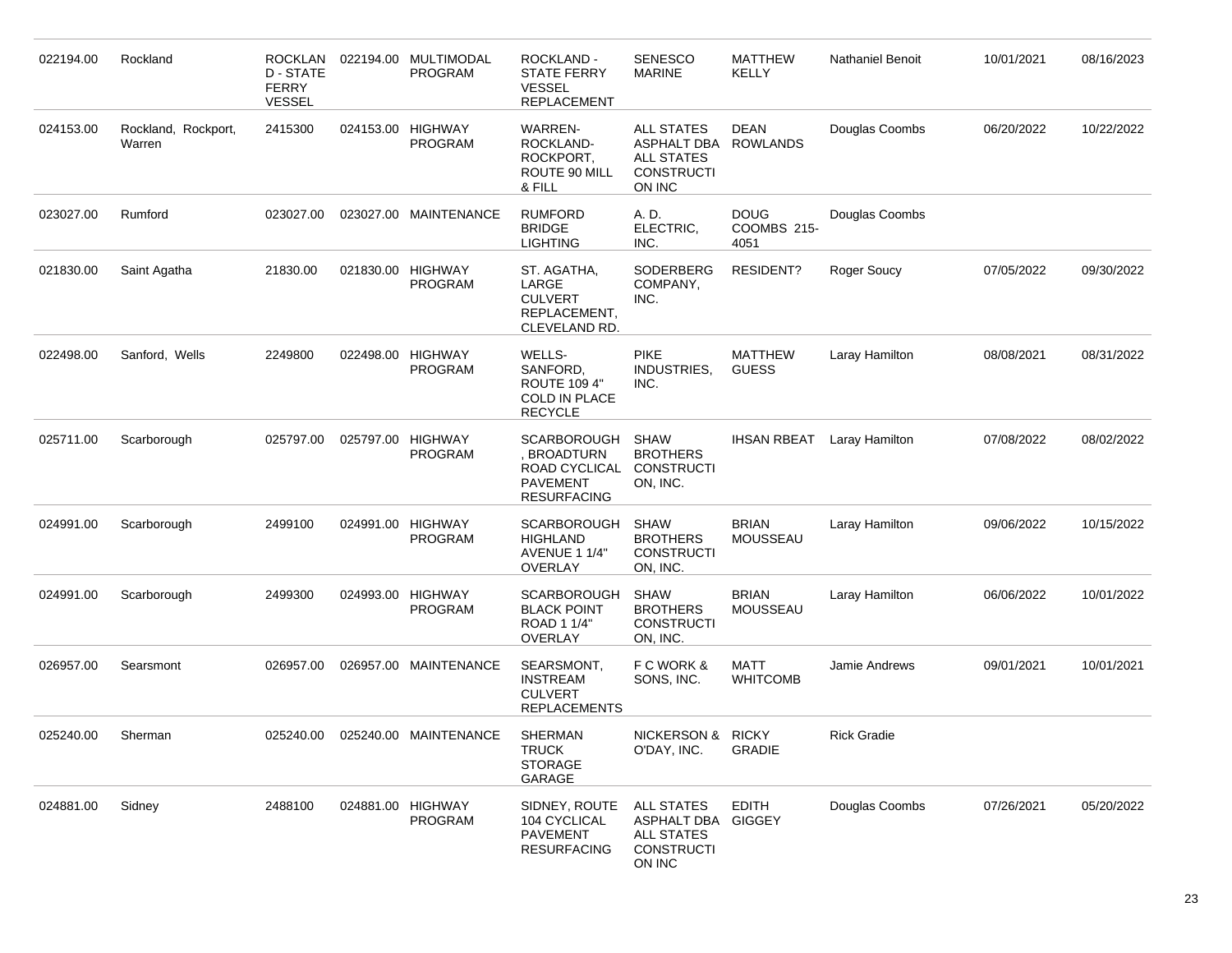| 027709.00 | Sidney                           | 027709.00 |                  | 027709.00 MAINTENANCE                  | SIDNEY,<br><b>INSTREAM</b><br><b>CULVERT</b><br><b>REPLACEMENTS</b><br>MIDDLE ROAD                                      | Littlefield's<br>Construction                                   | <b>MATT</b><br><b>WHITCOMB</b>  | <b>Brian Reeves</b>     | 05/17/2022 | 09/30/2022 |
|-----------|----------------------------------|-----------|------------------|----------------------------------------|-------------------------------------------------------------------------------------------------------------------------|-----------------------------------------------------------------|---------------------------------|-------------------------|------------|------------|
| 022138.00 | South Portland                   | 02213800  |                  | 022138.00 MULTIMODAL<br><b>PROGRAM</b> | SO. PORTLAND,<br>MULTI-USE<br>PATH, RTE.1/<br><b>BROADWAY</b>                                                           | <b>ELECTRIC</b><br>LIGHT CO.<br>INC.                            | <b>BRIAN</b><br><b>MOUSSEAU</b> | <b>Brian Keezer</b>     | 05/16/2022 | 10/28/2022 |
| 025711.00 | Standish                         | 025715.00 |                  | 025715.00 HIGHWAY<br><b>PROGRAM</b>    | STANDISH<br>ROUTE 114<br><b>CYCLICAL</b><br><b>PAVEMENT</b><br><b>RESURFACING</b>                                       | <b>SHAW</b><br><b>BROTHERS</b><br><b>CONSTRUCTI</b><br>ON, INC. | <b>IHSAN RBEAT</b>              | Laray Hamilton          | 06/21/2022 | 08/02/2022 |
| 022360.00 | Sumner                           | 2236000   | 022360.00 BRIDGE | <b>PROGRAM</b>                         | SUMNER, WEST<br><b>SUMNER</b><br><b>MEADOW</b><br><b>BRIDGE REHAB</b>                                                   | <b>GORDON</b><br><b>CONTRACTIN</b><br>G INC.                    | <b>CRAIG HURD</b>               | <b>Mark Parlin</b>      | 09/28/2022 | 03/01/2023 |
| 023476.00 | Swans Island                     | 2348000   |                  | 023480.00 MULTIMODAL<br><b>PROGRAM</b> | SWANS ISLAND,<br><b>FENDER</b><br><b>SYSTEM</b><br><b>MODIFICATIONS</b>                                                 | <b>PROCK</b><br><b>MARINE</b><br><b>COMPANY</b>                 | <b>STEVE HALL</b>               | Aurele Gorneau li       | 07/01/2021 | 07/30/2023 |
| 023454.00 | T11 R4 Wels                      | 23458.00  |                  | 023458.00 MULTIMODAL<br><b>PROGRAM</b> | T11 R4.<br><b>RAILROAD</b><br><b>BRIDGE</b><br><b>REHABILITATIO</b><br>N                                                | <b>CPM</b><br><b>CONSTRUCT</b><br><b>ORS</b>                    | <b>LEWIS</b><br><b>BENNER</b>   | <b>Nathaniel Benoit</b> | 02/09/2022 | 12/27/2023 |
| 023454.00 | T11 R4 Wels                      | 23460.00  |                  | 023460.00 MULTIMODAL<br><b>PROGRAM</b> | T <sub>11</sub> R <sub>4</sub><br><b>RAILROAD</b><br><b>BRIDGE</b><br>REPLACEMENT                                       | <b>CPM</b><br><b>CONSTRUCT</b><br><b>ORS</b>                    | <b>LEWIS</b><br><b>BENNER</b>   | <b>Nathaniel Benoit</b> | 02/09/2022 | 12/27/2023 |
| 023527.00 | T22 MD BPP, T28 MD<br><b>BPP</b> | 2446300   |                  | 024463.00 HIGHWAY<br><b>PROGRAM</b>    | T28 MD BPP -<br>T22 MD BPP -<br><b>ROUTE 9 3/4"</b><br>OVERLAY                                                          | Eurovia Atlantic<br>Coast LLC dba<br>Northeast<br>Paving        | HARVEY<br><b>SMITH</b>          | <b>Randall Barrows</b>  | 07/09/2021 | 07/01/2022 |
| 023236.01 | T3 Indian Purchase<br>Twp        | 2262701   | 023236.01 BRIDGE | <b>PROGRAM</b>                         | <b>T3 INDIAN</b><br><b>PURCHASE</b><br>TWP.<br><b>DETECTIVE</b><br><b>BENJAMIN</b><br><b>CAMPBELL BR</b><br><b>REPL</b> | T BUCK<br><b>CONSTRUCTI</b><br>ON, INC.                         | <b>RALPH</b><br><b>PERKINS</b>  | Andrew Lathe            | 03/01/2021 | 11/22/2023 |
| 023783.00 | Topsham                          | 2378300   |                  | 023783.00 MULTIMODAL<br><b>PROGRAM</b> | TOPSHAM,<br>TRAFFIC SIGNAL LIGHT CO.<br><b>MODIFICATIONS</b><br>, RTE. 201 / RTE.<br>24                                 | <b>ELECTRIC</b><br>INC.                                         | <b>WAYNE</b><br><b>WATSON</b>   | <b>Brian Keezer</b>     | 08/29/2022 | 11/30/2022 |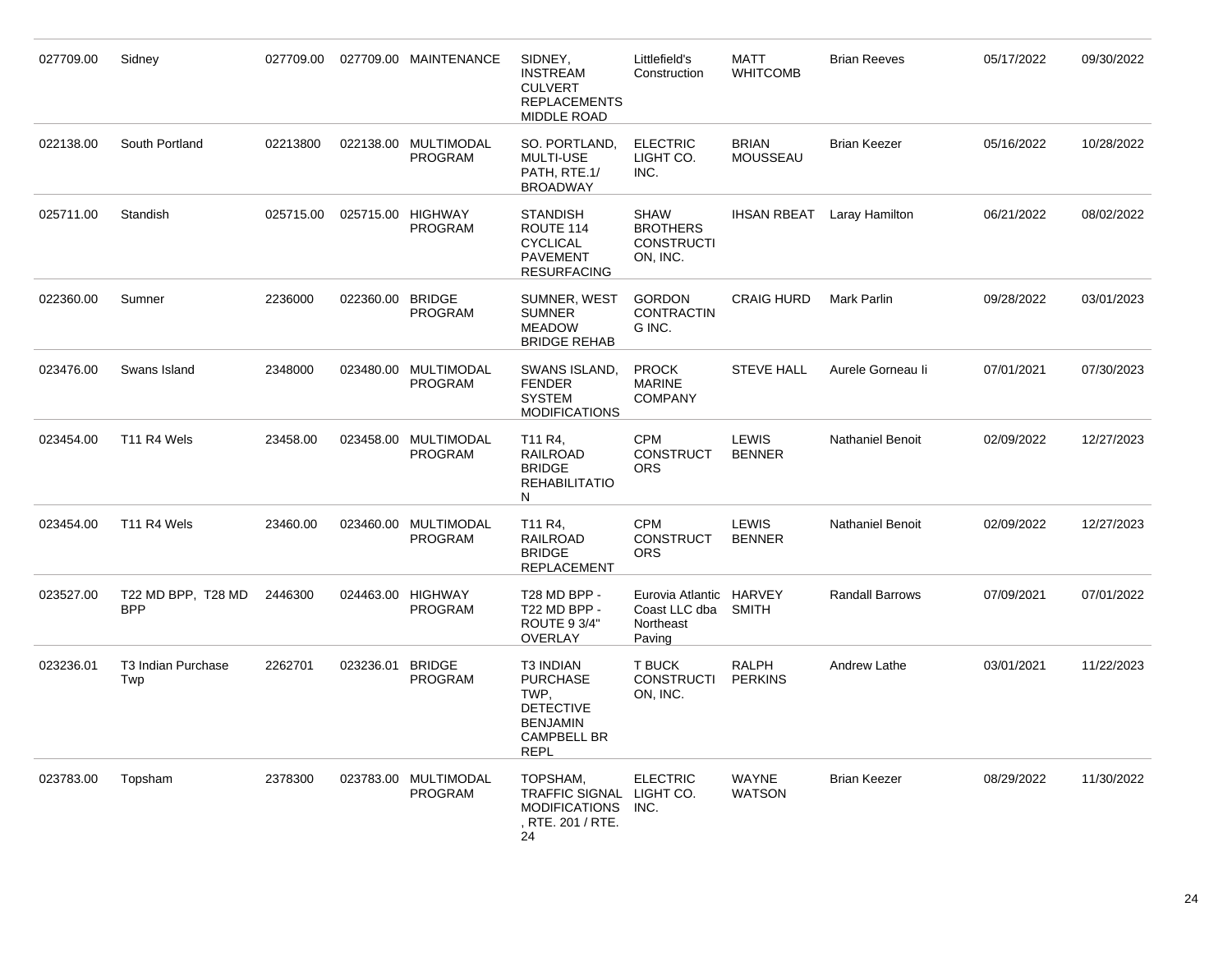| 025709.00 | Topsham    | 2571900   |                  | 025719.00 HIGHWAY<br>PROGRAM           | <b>TOPSHAM</b><br>ROUTE 201<br><b>CYCLICAL</b><br><b>PAVEMENT</b><br><b>RESURFACING</b>              | <b>CROOKER</b><br><b>CONSTRUCTI</b><br>ON LLC                 | <b>ROBERT</b><br>LAROCHE        | Laray Hamilton       | 06/06/2022 | 09/30/2022 |
|-----------|------------|-----------|------------------|----------------------------------------|------------------------------------------------------------------------------------------------------|---------------------------------------------------------------|---------------------------------|----------------------|------------|------------|
| 023476.00 | Tremont    | 2347600   |                  | 023476.00 MULTIMODAL<br><b>PROGRAM</b> | <b>BASS HARBOR,</b><br><b>FENDER</b><br>SYSTEM<br><b>MODIFICATIONS</b>                               | <b>PROCK</b><br><b>MARINE</b><br><b>COMPANY</b>               | <b>STEVE HALL</b>               | Aurele Gorneau li    | 07/01/2021 | 07/30/2023 |
| 024237.00 | Union      | 2423700   |                  | 024237.00 HIGHWAY<br><b>PROGRAM</b>    | UNION, LARGE<br><b>CULVERT</b><br><b>REHABILITATIO</b><br><b>N, RTE.17</b>                           | Eurovia Atlantic<br>Coast LLC dba<br>Northeast<br>Paving      | RESIDENT?                       | Douglas Coombs       | 07/27/2022 | 10/14/2022 |
| 023462.00 | Waldoboro  | 023462.00 |                  | 023462.00 MULTIMODAL<br><b>PROGRAM</b> | <b>SCOUR REPAIR</b><br>ON ROCKLAND<br><b>BRANCH RAIL</b><br><b>BRIDGE #7659</b><br><b>OVER MEDOM</b> | WYMAN &<br>SIMPSON,<br>INC.                                   | <b>BRIAN</b><br><b>MOUSSEAU</b> | <b>Gerald Dostie</b> | 04/14/2022 | 10/28/2022 |
| 023178.00 | Waterville | 2321000   | 023210.00 BRIDGE | <b>PROGRAM</b>                         | WATERVILLE, I-<br>95 SB/MAIN ST<br>BR NO. 1457<br><b>PAINT</b>                                       | <b>PANTHER</b><br><b>INDUSTRIAL</b><br>PAINTING LLC           | <b>RESIDENT?</b>                | Devin Anderson       | 06/28/2022 | 01/04/2023 |
| 023178.00 | Waterville | 2320800   | 023208.00        | <b>BRIDGE</b><br><b>PROGRAM</b>        | WATERVILLE, I-<br>95<br>SB/MESSOLONS<br>KEE BR NO.<br>1458                                           | <b>PANTHER</b><br><b>INDUSTRIAL</b><br><b>PAINTING LLC</b>    | <b>RESIDENT?</b>                | Devin Anderson       | 06/28/2022 | 01/04/2023 |
| 023178.00 | Waterville | 2318400   | 023184.00 BRIDGE | <b>PROGRAM</b>                         | WATERVILLE, I-<br>95 NB/MAIN ST<br>BR NO. 5818<br><b>PAINT</b>                                       | <b>PANTHER</b><br><b>INDUSTRIAL</b><br><b>PAINTING LLC</b>    | <b>RESIDENT?</b>                | Devin Anderson       | 06/28/2022 | 01/04/2023 |
| 023178.00 | Waterville | 2318200   | 023182.00 BRIDGE | <b>PROGRAM</b>                         | WATERVILLE, I-<br>95<br>NB/MESSOLONS<br>KEE BR NO.<br>5817                                           | <b>PANTHER</b><br><b>INDUSTRIAL</b><br><b>PAINTING LLC</b>    | RESIDENT?                       | Devin Anderson       | 06/28/2022 | 01/04/2023 |
| 023178.00 | Waterville | 2317800   | 023178.00 BRIDGE | <b>PROGRAM</b>                         | WATERVILLE, I-<br>95 NB/COUNTY<br>ROAD BR NO.<br>5816 PAINT                                          | <b>PANTHER</b><br><b>INDUSTRIAL</b><br>PAINTING LLC           | <b>RESIDENT?</b>                | Devin Anderson       | 06/28/2022 | 01/04/2023 |
| 025717.00 | Waterville | 2572300   |                  | 025723.00 HIGHWAY<br>PROGRAM           | WATERVILLE,<br>ROUTE 104<br><b>CYCLICAL</b><br><b>PAVEMENT</b><br><b>RESURFACING</b>                 | Eurovia Atlantic KYLE<br>Coast LLC dba<br>Northeast<br>Paving | <b>MACDONALD</b>                | Douglas Coombs       | 05/18/2022 | 09/17/2022 |
| 024155.00 | Waterville | 2415500   |                  | 024155.00 HIGHWAY<br>PROGRAM           | WATERVILLE,<br>ROUTE 11 MILL<br>& FILL                                                               | <b>PIKE</b><br>INDUSTRIES,<br>INC.                            | <b>KYLE</b><br>MACDONALD        | Douglas Coombs       | 06/28/2021 | 06/30/2022 |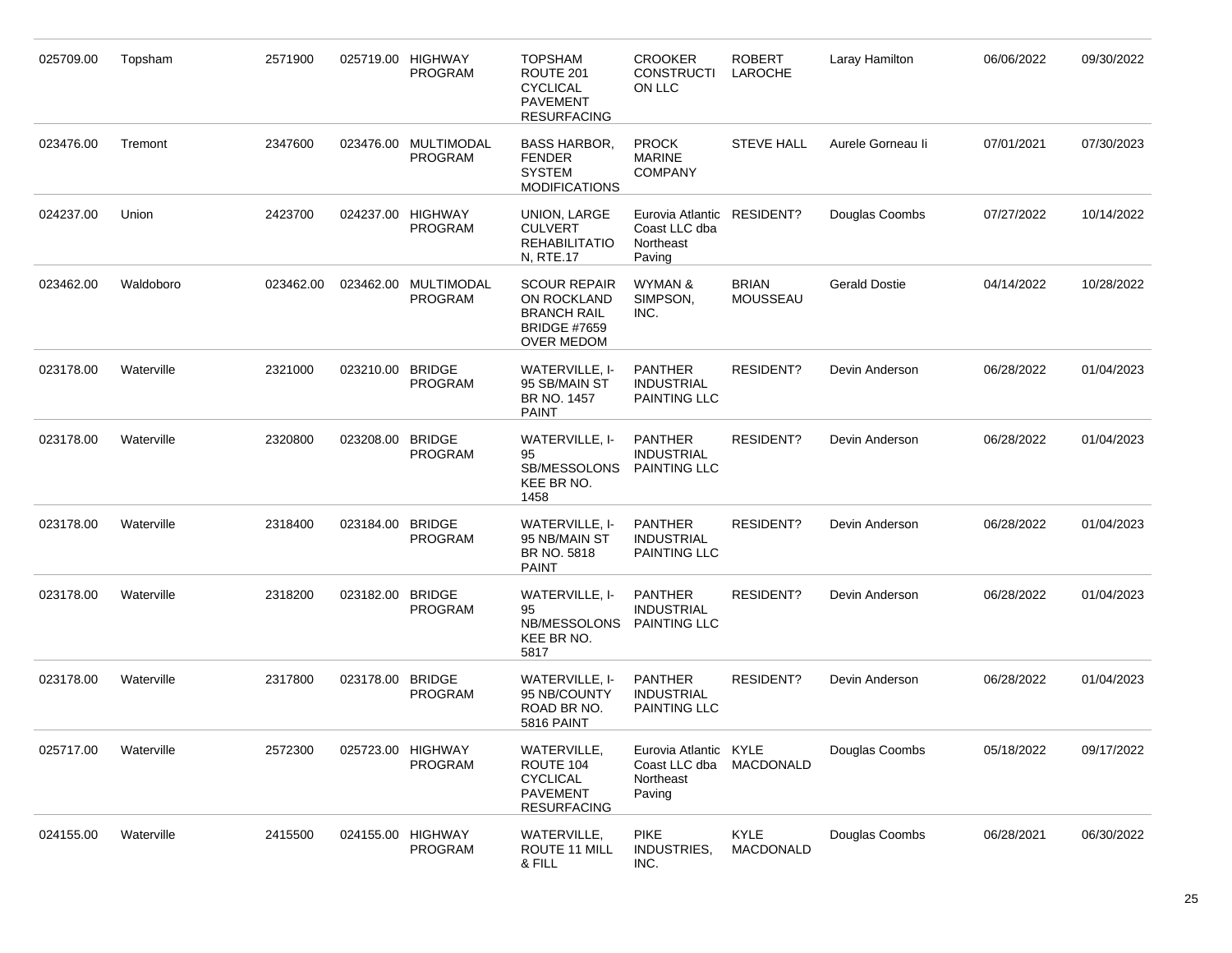| 023178.00 | Waterville           | 2320600           | 023206.00        | <b>BRIDGE</b><br><b>PROGRAM</b>     | WATERVILLE, I-<br>95 SB/COUNTY<br>ROAD BR NO.<br>1459 PAINT                                         | <b>PANTHER</b><br><b>INDUSTRIAL</b><br><b>PAINTING LLC</b>      | <b>RESIDENT?</b>                  | Devin Anderson         | 06/28/2022 | 01/04/2023 |
|-----------|----------------------|-------------------|------------------|-------------------------------------|-----------------------------------------------------------------------------------------------------|-----------------------------------------------------------------|-----------------------------------|------------------------|------------|------------|
| 024905.00 | West Forks Plt       | 2577100           |                  | 025771.00 HIGHWAY<br><b>PROGRAM</b> | <b>WEST FORKS</b><br>PLT, US ROUTE<br>201 UTBWC                                                     | <b>PIKE</b><br>INDUSTRIES,<br>INC.                              | <b>RACHAEL</b><br><b>DAMON</b>    | <b>Guy Whittington</b> | 06/06/2022 | 09/23/2022 |
| 023090.00 | <b>West Gardiner</b> | 2309000           | 023090.00        | <b>BRIDGE</b><br><b>PROGRAM</b>     | <b>WEST</b><br>GARDINER,<br><b>GOSLINE</b><br><b>BRIDGE</b><br><b>CULVERT</b><br><b>REPLACEMENT</b> | <b>MCGEE</b><br><b>CONSTRUCTI</b><br><b>ON</b>                  | <b>SETH WILLS</b>                 | Devan Eaton            | 06/28/2022 | 09/20/2022 |
| 021758.00 | <b>West Paris</b>    | 021758.00         | 021758.00 BRIDGE | <b>PROGRAM</b>                      | <b>WEST PARIS,</b><br>PENLEY AVE BR<br><b>DECK REPL</b>                                             | WYMAN &<br>SIMPSON,<br>INC.                                     | <b>RESIDENT?</b>                  | Devan Eaton            | 03/15/2022 | 08/16/2022 |
| 018637.00 | Westbrook            | STP-1863<br>(700) | 018637.00        | MULTIMODAL<br><b>PROGRAM</b>        | WESTBROOK,<br><b>HIGHWAY</b><br><b>SAFETY</b><br>IMPROVEMENTS ON CORP.<br>RTE.25B                   | <b>DAGLE</b><br><b>ELECTRICAL</b><br><b>CONSTRUCTI</b>          | <b>CHARLES</b><br><b>GUY</b>      | <b>Brian Keezer</b>    | 05/10/2021 | 07/20/2022 |
| 024995.00 | Westbrook            | 2499500           |                  | 024995.00 HIGHWAY<br><b>PROGRAM</b> | <b>WESTBROOK,</b><br><b>BROOK STREET</b><br>1-1/4" OVERLAY                                          | <b>GLIDDEN</b><br><b>EXCAVATING</b><br>& PAVING.<br>INC.        | <b>BRIAN</b><br><b>MOUSSEAU</b>   | Laray Hamilton         | 06/13/2022 | 10/01/2022 |
| 023797.00 | Westbrook            | 2379700           |                  | 023797.00 HIGHWAY<br><b>PROGRAM</b> | <b>WESTBROOK,</b><br><b>HIGHWAY</b><br><b>SAFETY</b><br><b>IMPROVEMENTS</b><br><b>RTE.25</b>        | <b>GORDON</b><br><b>CONTRACTIN</b><br>G INC.                    | <b>BEECHER</b><br><b>WHITCOMB</b> | <b>Ernest Martin</b>   | 04/09/2022 | 12/25/2022 |
| 027051.00 | Whitefield           | 027051.00         |                  | 027051.00 MAINTENANCE               | <b>WHITEFIELD &amp;</b><br>ALNA,<br><b>FORESTRY &amp;</b><br><b>CANOPY</b><br><b>CLEARING</b>       | <b>COMPREHEN</b><br><b>SIVE LAND</b><br><b>TECHNOLOGI</b><br>ES | MATT<br><b>WHITCOMB</b>           | <b>Brian Reeves</b>    | 09/14/2021 | 11/24/2021 |
| 019198.00 | Whiting              | 26159.00          |                  | 026159.00 MAINTENANCE               | WHITING, U.S.<br>ROUTE 1,<br><b>SLOPE</b><br><b>REHABILITATIO</b><br>N                              | Eurovia Atlantic<br>Coast LLC dba<br>Northeast<br>Paving        | <b>JOSEPH</b><br><b>GRAHAM</b>    | <b>Randall Barrows</b> | 05/02/2022 | 07/30/2022 |
| 025423.10 | Winslow              | 025423.55         |                  | 025423.55 MAINTENANCE               | WINSLOW -<br>BENTON,<br><b>ROUTE 100A &amp;</b><br>100 PMRAP DOT<br><b>PUGMILL</b>                  | <b>PIKE</b><br>INDUSTRIES,<br>INC.                              | <b>QUINN</b><br><b>WARREN</b>     | ?                      | 05/23/2022 | 08/26/2022 |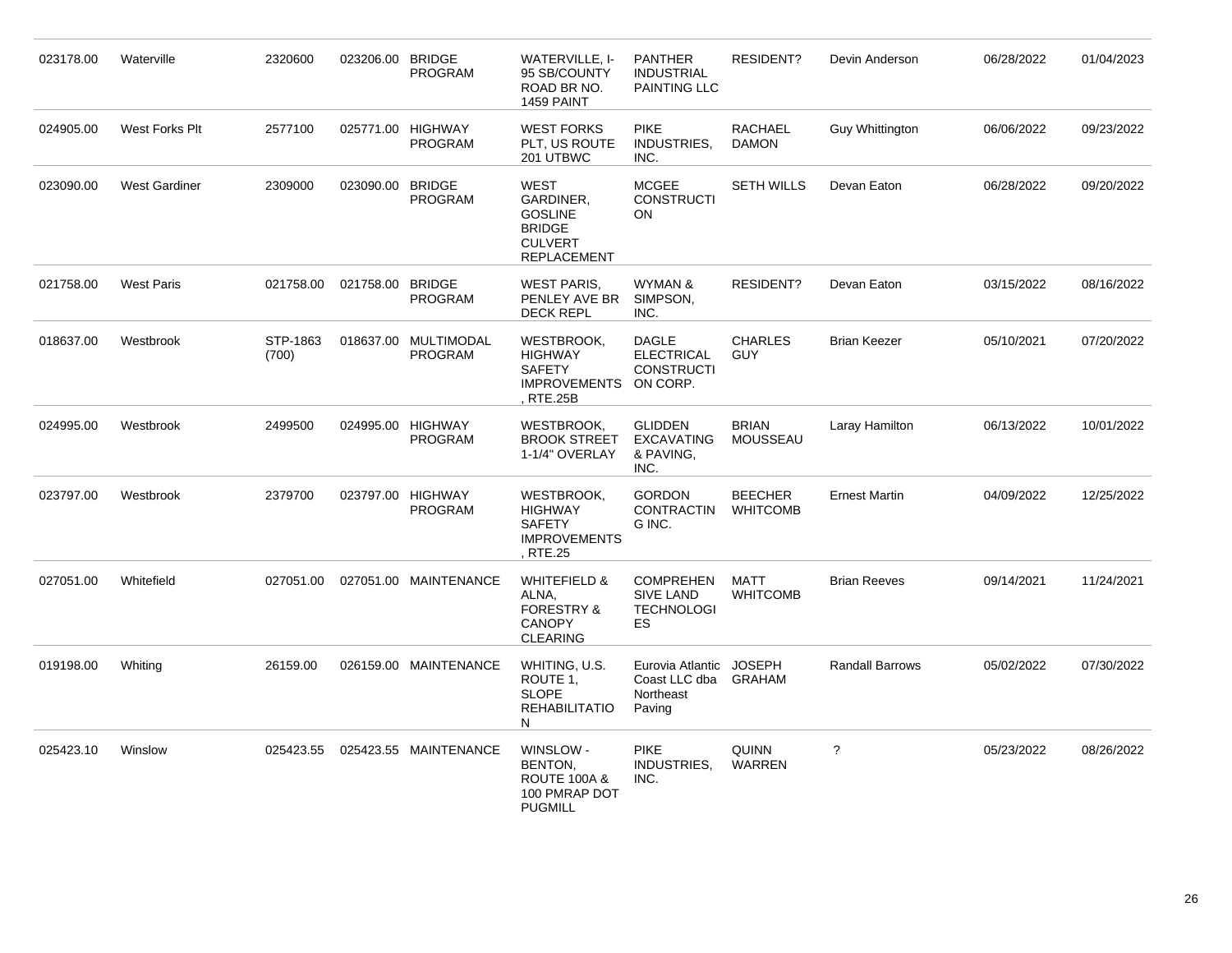| 018892.00 | Wiscasset | NHPP-<br>1889(200) |                   | 018892.00 MULTIMODAL<br><b>PROGRAM</b> | WISCASSET,<br><b>INTERSECTION</b><br><b>IMPROVEMENTS</b><br>, OLD BATH<br>ROAD.                | PRATT &<br>SONS, INC.                                           | <b>TYLER</b><br><b>CAMICK</b>     | Aurele Gorneau li      | 08/16/2021 | 06/24/2022 |
|-----------|-----------|--------------------|-------------------|----------------------------------------|------------------------------------------------------------------------------------------------|-----------------------------------------------------------------|-----------------------------------|------------------------|------------|------------|
| 018892.00 | Wiscasset | NHPP-<br>2250(800) |                   | 022508.00 MULTIMODAL<br><b>PROGRAM</b> | WISCASSET,<br><b>INTERSECTION</b><br><b>IMPROVEMENTS</b><br>, BIRCH POINT<br><b>ROAD INTER</b> | <b>PRATT &amp;</b><br>SONS, INC.                                | <b>TYLER</b><br><b>CAMICK</b>     | Aurele Gorneau li      | 08/16/2021 | 06/24/2022 |
| 018892.00 | Wiscasset | NHPP-<br>2250(900) |                   | 022509.00 MULTIMODAL<br><b>PROGRAM</b> | WISCASSET,<br><b>INTERSECTION</b><br><b>IMPROVEMENTS</b><br>ROUTE 144                          | <b>PRATT &amp;</b><br>SONS, INC.                                | <b>TYLER</b><br><b>CAMICK</b>     | Aurele Gorneau li      | 08/16/2021 | 06/24/2022 |
| 018767.01 | Woodstock | 1728001            |                   | 018767.01 HIGHWAY<br>PROGRAM           | WOODSTOCK,<br><b>HIGHWAY</b><br><b>RECONSTRUCTI</b><br>ON,                                     | <b>GORDON</b><br><b>CONTRACTIN</b><br>G INC.                    | <b>SHANE</b><br><b>AMOROSO</b>    | Rhobe Moulton          | 11/12/2020 | 08/14/2022 |
| 025129.00 | Woodstock | 2513100            |                   | 025131.00 HIGHWAY<br>PROGRAM           | WOODSTOCK,<br>ROUTE 26 1-1/4"<br>OVERLAY                                                       | <b>PIKE</b><br>INDUSTRIES,<br>INC.                              | <b>WYATT</b><br><b>JOHNSON</b>    | <b>Guy Whittington</b> | 05/10/2022 | 11/15/2023 |
| 025288.00 | Woolwich  | 025288.00          |                   | 025288.00 MAINTENANCE                  | WOOLWICH &<br><b>WISCASSET</b><br><b>FORESTRY</b><br><b>CLEARING</b>                           | <b>COMPREHEN</b><br><b>SIVE LAND</b><br><b>TECHNOLOGI</b><br>ES | MATT<br><b>WHITCOMB</b>           | Robert K Betz          | 10/05/2020 | 12/18/2020 |
| 023929.00 | Woolwich  | 2392900            | 023929.01         | <b>BRIDGE</b><br>PROGRAM               | WOOLWICH,<br>PLEASANT<br><b>COVE BRIDGE</b><br><b>CONSTRUCTION</b>                             | REED &<br>REED, INC.                                            | <b>GLENN</b><br><b>PHILLBROOK</b> | Devan Eaton            | 01/10/2022 | 07/15/2026 |
| 023929.00 | Woolwich  | 2392900            | 023929.00         | <b>BRIDGE</b><br>PROGRAM               | WOOLWICH,<br>STATION 46<br><b>BRIDGE</b><br>REPLACEMENT.                                       | REED &<br>REED, INC.                                            | <b>GLENN</b><br><b>PHILLBROOK</b> | Devan Eaton            | 01/03/2022 | 07/15/2026 |
| 023106.01 | Yarmouth  | 023825.00          |                   | 023825.00 MULTIMODAL<br><b>PROGRAM</b> | YARMOUTH,<br>SHARED USE<br><b>PATH</b>                                                         | <b>CPM</b><br><b>CONSTRUCT</b><br><b>ORS</b>                    | <b>KAYLA</b><br><b>STICKNEY</b>   | <b>Brian Keezer</b>    | 11/17/2021 | 11/15/2024 |
| 023106.01 | Yarmouth  | 02310601           | 023106.01         | <b>BRIDGE</b><br><b>PROGRAM</b>        | YARMOUTH,<br>1295 NB BR 5833<br>& I295 SB BR<br>1509 REPL                                      | <b>CPM</b><br><b>CONSTRUCT</b><br><b>ORS</b>                    | <b>KAYLA</b><br><b>STICKNEY</b>   | Mackenzie Kersbergen   | 11/17/2021 | 11/14/2024 |
| 023767.04 |           | 02376704           | 023767.04 TRAFFIC |                                        | IMPLEMENTATIO LIDDELL<br>N OF ITS,<br>TRAVEL TIME<br><b>SIGNS</b>                              | <b>BROTHERS,</b><br>INC.                                        | <b>LEWIS</b><br><b>BENNER</b>     | Stephen Landry         |            |            |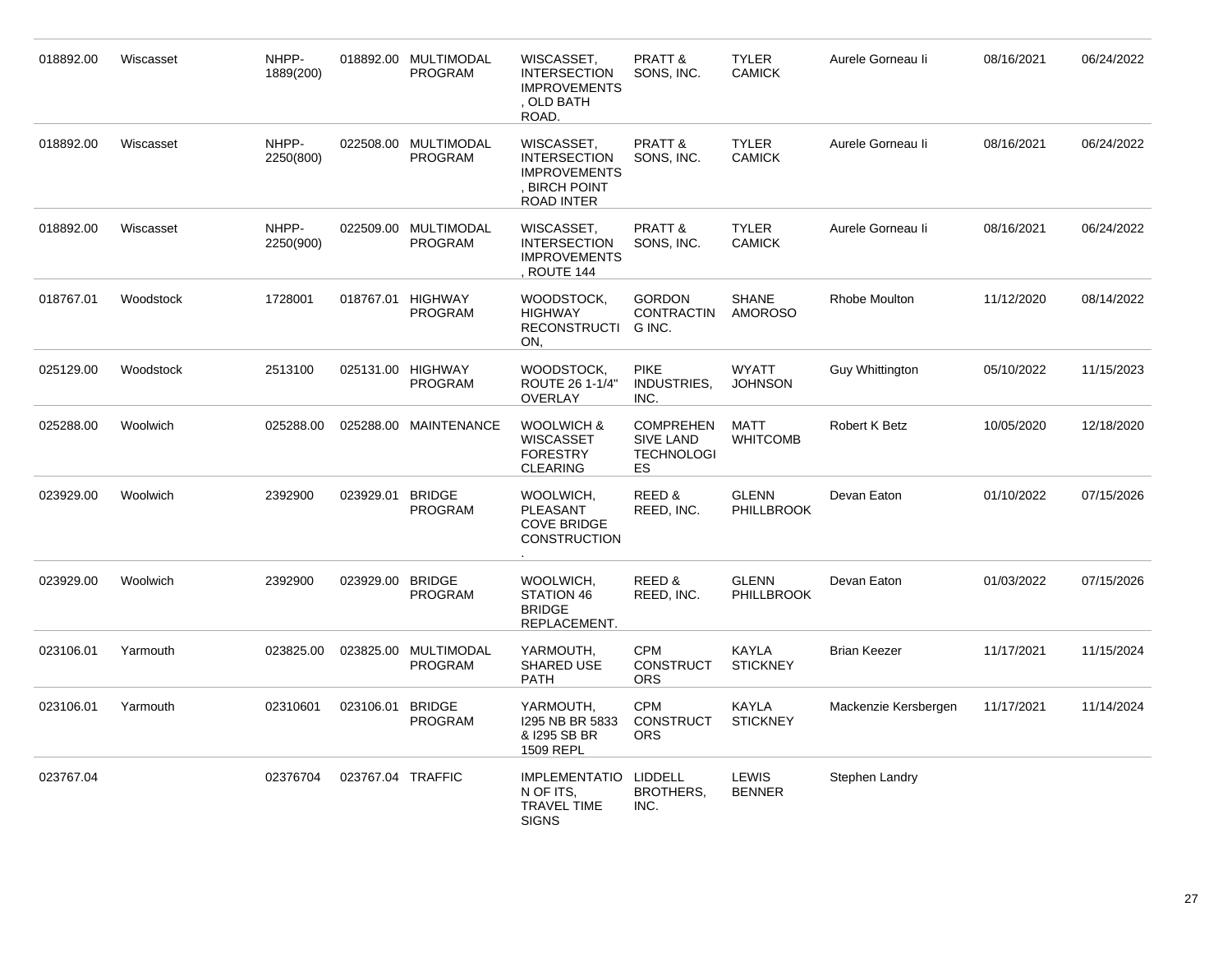| 013344.20 | 024811.00 | 024811.00 HIGHWAY | <b>PROGRAM</b>                    | 2022 REGION 2<br><b>ADA CURB</b><br><b>RAMP</b><br><b>IMPROVEMENTS</b>                       | <b>GORDON</b><br>CONTRACTIN<br>G INC.                    | ALEXANDER<br>NADEAU                | Douglas Coombs         | 07/18/2022 | 11/25/2022 |
|-----------|-----------|-------------------|-----------------------------------|----------------------------------------------------------------------------------------------|----------------------------------------------------------|------------------------------------|------------------------|------------|------------|
| 023671.10 | 23671.55  |                   | 023671.55 MAINTENANCE             | LONG A ROUTE<br>11 PMRAP<br>LAYDOWN/SURF<br>ACE HMA                                          | <b>STEELSTONE</b><br>INDUSTRIES.<br>INC.                 | <b>ROGER</b><br><b>BARNES</b>      | $\overline{\cdot}$     |            |            |
| 025944.00 | 025944.00 |                   | 025944.00 MAINTENANCE             | BROOKS,<br><b>INSTREAM</b><br><b>CULVERT</b><br><b>REPLACEMENT</b>                           | MAINE EARTH                                              | MATTHEW<br><b>WHITCOMB</b>         | Jamie Andrews          | 09/28/2020 | 10/01/2020 |
| 027199.00 | 027249.00 |                   | 027249.00 MAINTENANCE             | SANFORD/ALFR<br>ED, WEARING<br><b>SURFACE</b><br><b>REPLACEMENT</b><br>#1265                 | <b>GLIDDEN</b><br><b>EXCAVATING</b><br>& PAVING,<br>INC. | ROB BETZ                           | $\overline{\cdot}$     |            |            |
| 027199.00 | 027205.00 |                   | 027205.00 MAINTENANCE             | YORK, WEARING GLIDDEN<br><b>SURFACE</b><br><b>REPLACEMENT</b><br>#3202                       | <b>EXCAVATING</b><br>& PAVING,<br>INC.                   | <b>ROB BETZ</b>                    | ?                      |            |            |
| 027199.00 | 027201.00 |                   | 027201.00 MAINTENANCE             | <b>NORTH</b><br>YARMOUTH,<br><b>WEARING</b><br><b>SURFACE</b><br><b>REPLACEMENT</b><br>#6156 | <b>GLIDDEN</b><br><b>EXCAVATING</b><br>& PAVING.<br>INC. | ROB BETZ                           | $\tilde{?}$            |            |            |
| 018995.55 | 018995.55 | 018995.55 HIGHWAY | <b>PROGRAM</b>                    | REGION 5,<br><b>CRACK SEAL</b><br><b>ROUTE 161 &amp;</b><br>159                              | <b>SEALCOATIN</b><br>G, INC. DBA<br>indus                | <b>ANTHONY</b><br><b>HUSTON</b>    | Roger Soucy            | 07/18/2022 | 09/30/2022 |
| 018995.35 | 018995.35 | 018995.35 HIGHWAY | <b>PROGRAM</b>                    | <b>REGION 3</b><br>CRACKSEAL.                                                                | <b>SEALCOATIN</b><br>G, INC. DBA<br>indus                | <b>WYATT</b><br><b>JOHNSON</b>     | <b>Guy Whittington</b> | 05/25/2022 | 09/28/2022 |
| 018995.45 | 018995.45 | 018995.45 HIGHWAY | <b>PROGRAM</b>                    | <b>REGION 4</b><br><b>CRACK SEAL</b>                                                         | <b>SEALCOATIN</b><br>G, INC. DBA<br>indus                | <b>CARMEN</b><br><b>FORZETTING</b> | <b>Randall Barrows</b> | 05/18/2022 | 12/31/2022 |
| 027199.00 | 027203.00 |                   | 027203.00 MAINTENANCE             | GORHAM,<br><b>WEARING</b><br><b>SURFACE</b><br>REPLACEMENT<br>#6445                          | <b>GLIDDEN</b><br><b>EXCAVATING</b><br>& PAVING.<br>INC. | ROB BETZ                           | ?                      |            |            |
| 027199.00 |           |                   | 027199.00  027199.00  MAINTENANCE | KENNEBUNK,<br><b>WEARING</b><br><b>SURFACE</b><br><b>REPLACEMENT</b><br>#5883                | <b>GLIDDEN</b><br><b>EXCAVATING</b><br>& PAVING.<br>INC. | ROB BETZ                           | $\tilde{?}$            |            |            |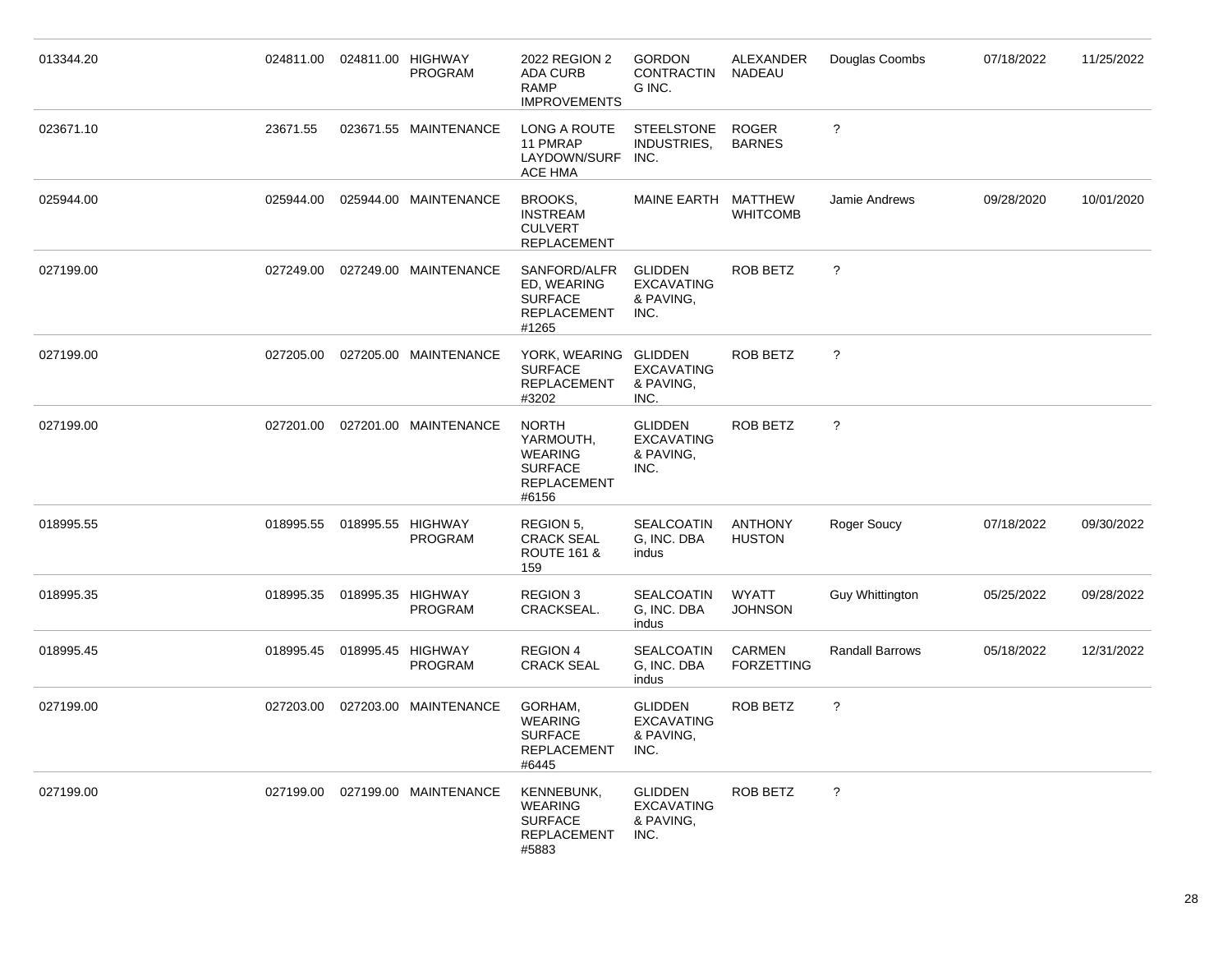027221.00 027221.00 027221.00 027221.00 MAINTENANCE

KINGFIELD SALT RALPH MCNAUGHTO MIDKIFF N

CONSTRUCTI ON INC

GABE

Mark Hume 04/04/2022 09/23/2022

### **BRIDGE PROGRAM**

STORAGE BUILDING

| <b>Name</b>            | <b>Title</b>                               | <b>Phone</b> | <b>Location</b> |
|------------------------|--------------------------------------------|--------------|-----------------|
| Wayne Frankhauser      | Program Manager                            | 207-624-3421 | Central         |
| Eric Shepherd          | Assistant Program Manager/Construction     | 207-592-7825 | Central         |
| <b>Jeff Folsom</b>     | Assistant Program Manager/Design           | 207-592-2476 | Central         |
| <b>Scott Rollins</b>   | Sr. Project Manager                        | 207-592-3499 | Central         |
| Mike Wight             | Sr. Project Manager                        | 207-624-3435 | Central         |
| Leanne Timberlake      | Sr. Project Manager                        | 207-624-3422 | Central         |
| Devin Anderson         | <b>Area Construction Manager</b>           | 207-624-3402 | Central         |
| <b>Andrew Lathe</b>    | Sr. Project Manager                        | 207-441-7362 | Central         |
| <b>Travis Hamel</b>    | <b>Area Construction Manager</b>           | 207-215-7312 | Central         |
| Joseph Stilwell        | <b>Fabrication Engineer</b>                | 207-624-3336 | Central         |
|                        | <b>CONTRACTS</b>                           |              |                 |
| <b>Name</b>            | <b>Title</b>                               | <b>Phone</b> | <b>Location</b> |
| George Macdougall      | <b>Contracts Engineer</b>                  | 207-624-3353 | Central         |
| Kevin Hanlon           | Document Review Manager                    | 207-624-3343 | Central         |
| <b>Leonard Lidback</b> | Document Review/Project Closeout           | 207-624-3502 | Central         |
| <b>Roxane Cleaves</b>  | Document Review/Project Closeout           | 207-624-3533 | Central         |
| <b>Guy Berthiaume</b>  | <b>Field Manager</b>                       | 207-624-3534 | Central         |
| Jean Tukey             | Sub-Contractor/Testing Mins                | 207-624-3514 | Central         |
| Rebecca Snowden        | Contractor payments                        | 207-624-3515 | Central         |
| Diane Barnes           | Electronic Bidding/Web Page/Bid Tabs       | 207-624-3503 | Central         |
| Angela Latno           | Elations/Prequal                           | 207-624-3519 | Central         |
| <b>Matt Sullivan</b>   | <b>Bid Openings/Amendments</b>             | 207-624-3408 | Central         |
|                        | <b>HIGHWAY PROGRAM</b>                     |              |                 |
| <b>Name</b>            | <b>Title</b>                               | <b>Phone</b> | <b>Location</b> |
| <b>Bradford Foley</b>  | Program Manager                            | 207-624-3539 | Central         |
| Stephen Bodge II       | Assistant Program Manager /Design          | 207-441-6850 | Central         |
| Scott Bickford         | Assistant Program Manager/Construction     | 207-215-3857 | Central         |
| <b>Brian Luce</b>      | Paving/Pavement Mixes/Construction Support | 207-446-0360 | Central         |
| Shawn Smith            | Sr. Project Manager/Construction Support   | 207-557-1663 | Central         |
| LaRay Hamilton         | Sr. Project Manager                        | 207-592-1367 | Region 1        |
| Doug Coombs            | Sr. Project Manager                        | 207-215-4051 | Region 2        |
|                        |                                            |              |                 |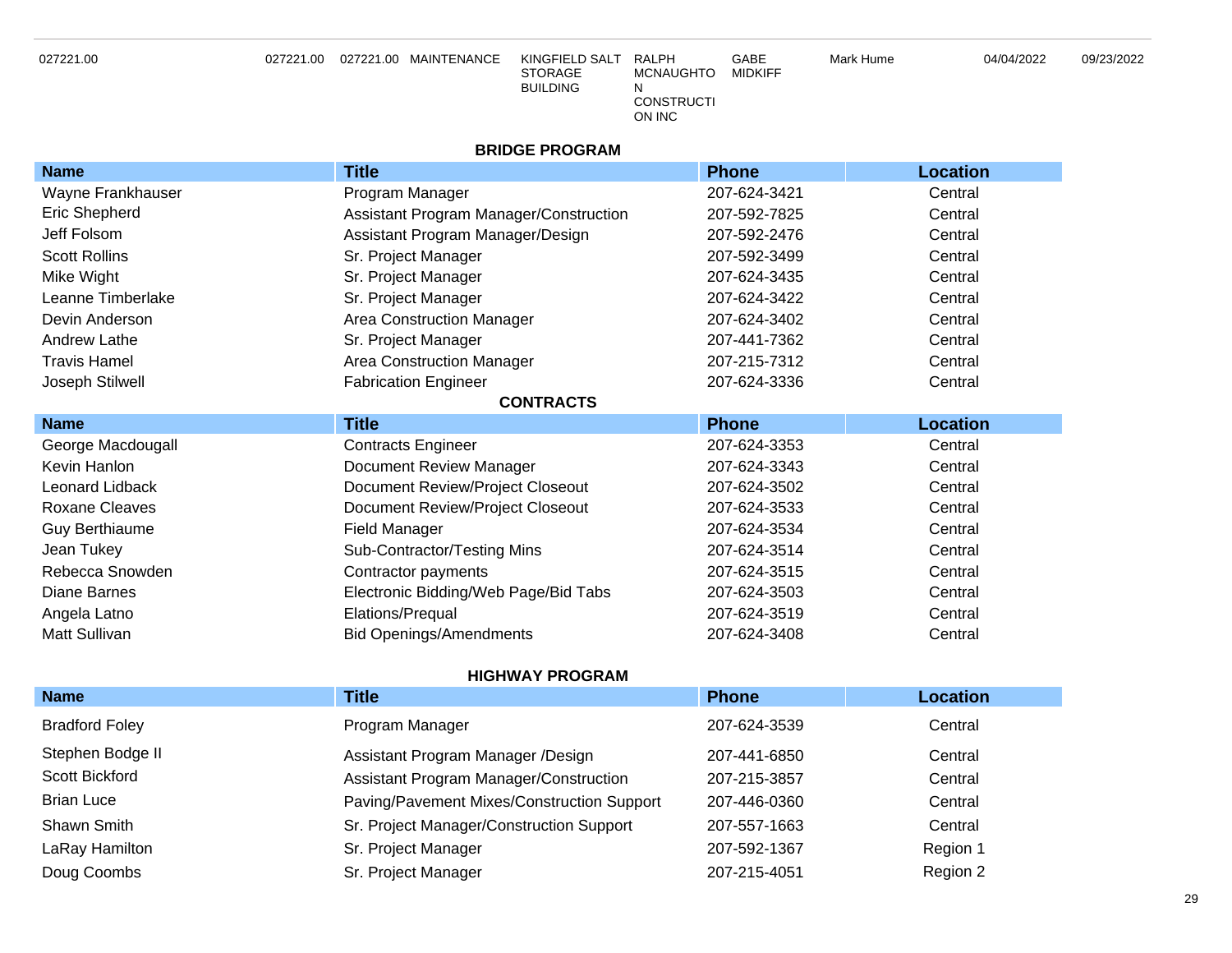| Sr. Project Manager                                     | 207-562-4228 | Region 3 |
|---------------------------------------------------------|--------------|----------|
| Sr. Project Manager                                     | 207-592-2800 | Region 4 |
| Sr. Project Manager                                     | 207-215-8739 | Region 5 |
| Sr. Project Manager                                     | 207-624-3381 | Central  |
| Sr. Project Manager                                     | 207-624-3391 | Central  |
| <b>Transportation Engineer III/Construction Support</b> | 207-592-7811 | Central  |
|                                                         |              |          |

## **MULTI MODAL PROGRAM**

| <b>Name</b>         | <b>Title</b>                | <b>Phone</b> | Location |
|---------------------|-----------------------------|--------------|----------|
| Jeff Tweedie        | Program Manager             | 207-624-3473 | Central  |
| Nate Benoit         | Assistant Program Manager   | 207-624-3555 | Central  |
| Aurele Gorneau II   | Sr. Project Manager         | 207-624-3550 | Central  |
| <b>Brian Keezer</b> | Sr. Project Manager         | 207-624-3612 | Central  |
| Gerald Dostie       | Project Manager I           | 207-530-6257 | Central  |
| Dan Loring          | Project Manager I           | 207-624-3451 | Central  |
| Jen Paul            | <b>Construction Manager</b> | 207-446-3316 | Central  |
| Kent Cooper         | Landscape Architect         | 207-624-3085 | Central  |
| Larry Johannesman   | Landscape Architect         | 207-624-3404 | Central  |

### **REGIONAL ENGINEERS**

| <b>Name</b>         | <b>Title</b>                 | <b>Phone</b> | <b>Location</b> |
|---------------------|------------------------------|--------------|-----------------|
| Rob Betz            | <b>Regional Engineer</b>     | 207-215-4051 | Region 1        |
| <b>Brian Reeves</b> | <b>Regional Engineer</b>     | 207-592-1402 | Region 2        |
| Mark Hume           | <b>Regional Engineer</b>     | 207-557-2609 | Region 3        |
| John Devin          | <b>Regional Engineer</b>     | 207-592-5943 | Region 4        |
| <b>Brent Bubar</b>  | <b>Regional Engineer</b>     | 207-557-3886 | Region 5        |
| <b>Brian Burne</b>  | Highway Maintenance Engineer | 207-624-3571 | Central         |

### **REGIONAL MANAGERS**

| <b>Name</b>          | <b>Title</b>            | <b>Phone</b> | Location |  |  |
|----------------------|-------------------------|--------------|----------|--|--|
| Robert McFerren      | <b>Regional Manager</b> | 207-885-7000 | Region 1 |  |  |
| Jamie Andrews        | Regional Manager        | 207-624-8200 | Region 2 |  |  |
| Denis Lovely         | <b>Regional Manager</b> | 207-562-4228 | Region 3 |  |  |
| Steven Thebarge      | Regional Manager        | 207-941-4500 | Region 4 |  |  |
| <b>Robert Watson</b> | Regional Manager        | 207-764-2200 | Region 5 |  |  |
|                      |                         |              |          |  |  |
| <b>SAFETY</b>        |                         |              |          |  |  |

|             | ______ |   |  |
|-------------|--------|---|--|
| <b>Name</b> | m      | n |  |
|             |        |   |  |